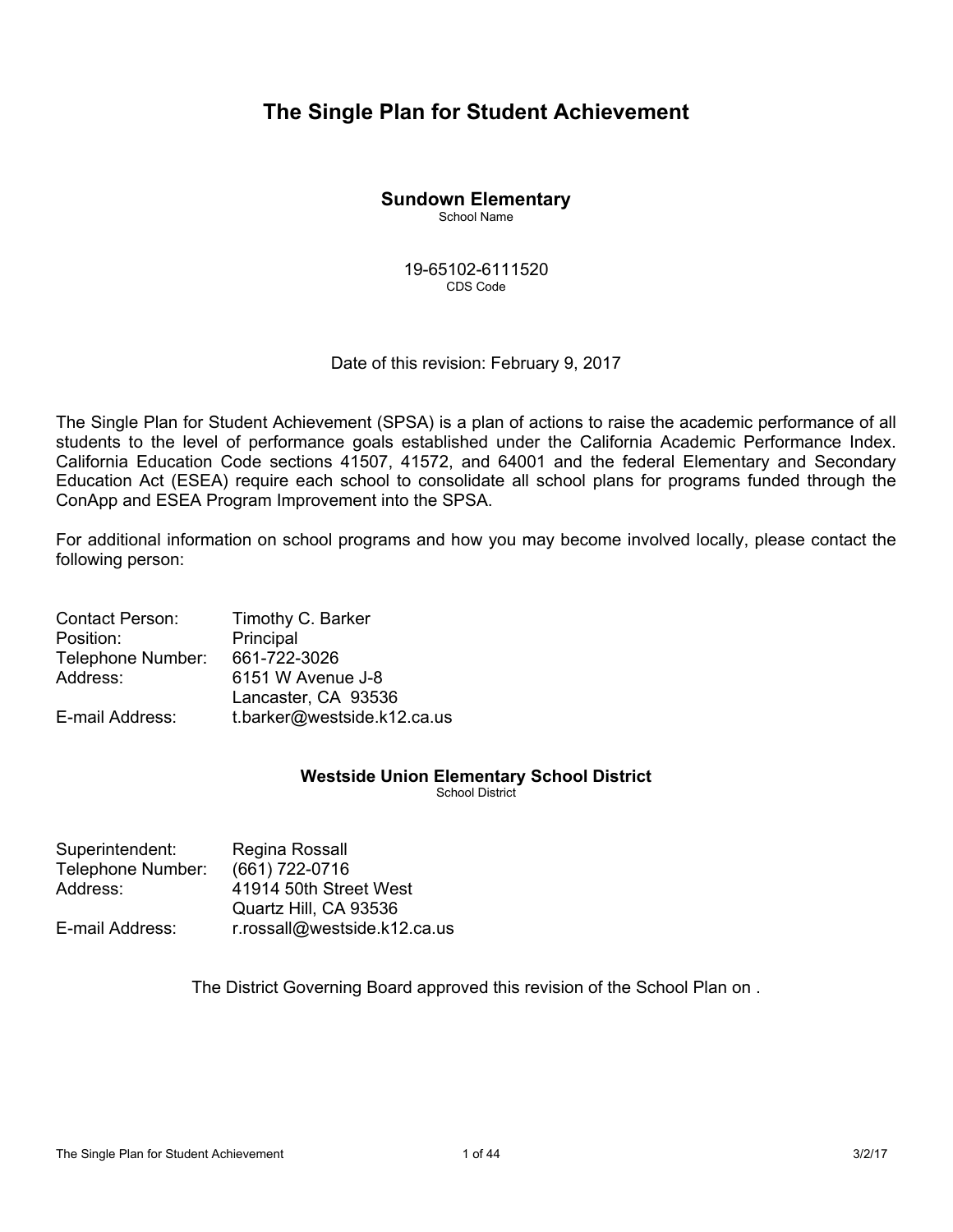# **II. School Vision and Mission**

Mission Statement - Sundown Elementary School is a learning community that nurtures and celebrates excellence. Sundown Elementary School fosters a positive collaborative culture and learning community where students are expected to master the California State Standards and the transition to Common Core. Success is measured through continuous multiple assessments, evaluation of the assessment data, and reflective dialogue among our professional colleagues leading to the refinement of research based teaching strategies and interventions to reach all learners. Our students are accountable for the opportunities that they are provided to master the curriculum and are encouraged to feel safe enough to risk, grow, and achieve success as an educated, responsible, and caring memeber of society.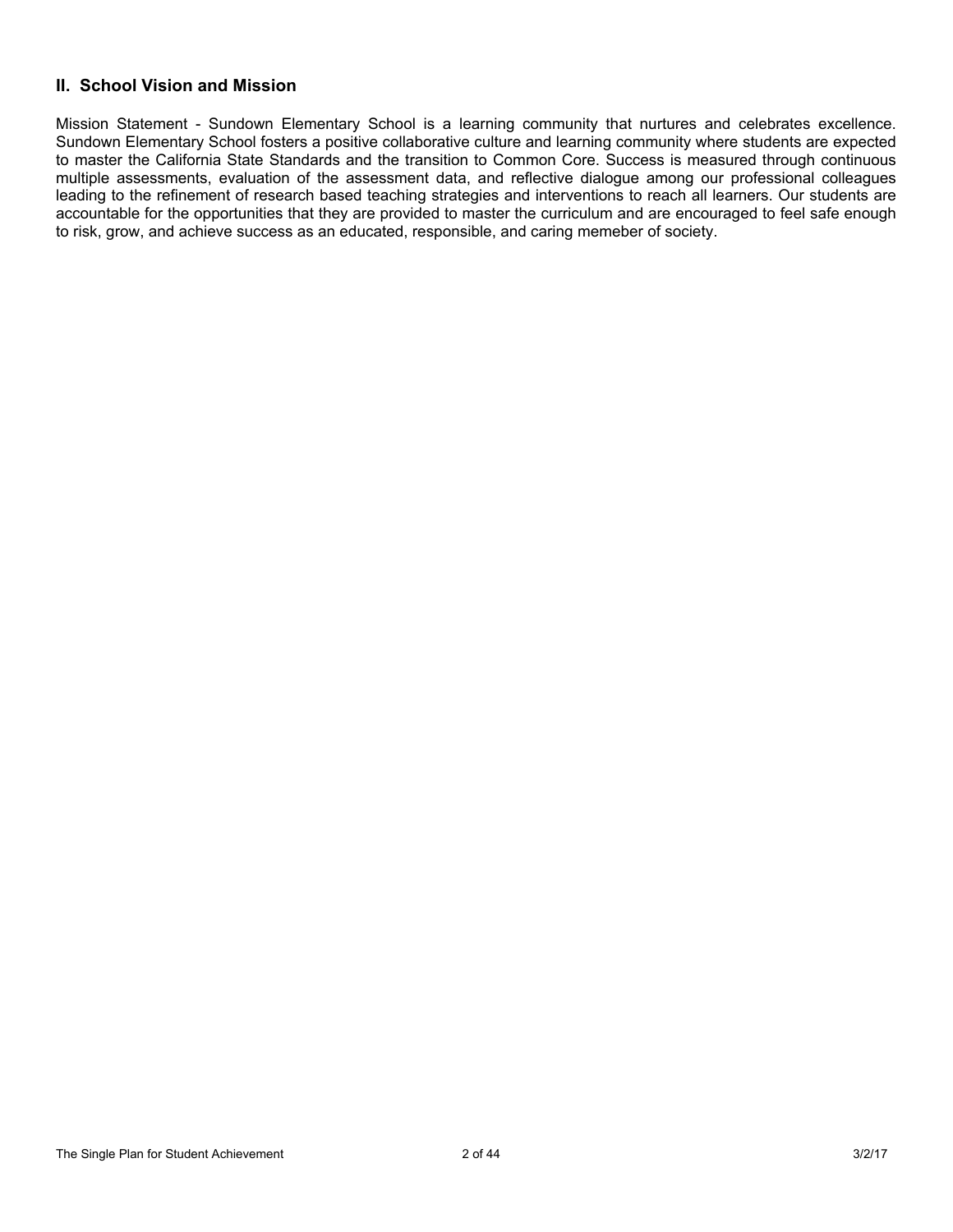## **III. School Profile**

Description of the School

Sundown School serves about 1050 students in grades K through six. Our school is now into its 21st full year.

Our school is participating in the School Improvement, Title I programs, Title II and Title III programs. The projects provide funds for materials, equipment, and most importantly, will provide for professional development to meet the needs of our identified students. The largest portion of Title I funds will be allocated for the provision of professional development.

Description of Base Program

The district provides the following: 1. One teacher for every 30 students in K-3 and one teacher for every 32-33 students in 4-6. School demographic data Student Enrollment by Group (School Year 2015-16) Student Percent of Group Total Enrollment

Black or African American 17.3 %

American Indian or Alaska Native .009%

Asian 1.8%

Filipino 2.4%

Hispanic or Latino 46%

Native Hawaiian or Pacific Islander .009%

White 32.3%

Two or More Races 3%

Socioeconomically Disadvantaged 48.1%

English Learners 8.5%

Students with Disabilities 12.3%

Foster Youth 3%

2. Textbooks as follows:

Language Arts **Houghton/Mifflin: K-5 & McDougal Littell: 6** Math Houghton Mifflin: K-2 & Harcourt: 3-5 Science K-6 Scott Foresman Social Studies K – 5th – Harcourt 6th - McDougal Littell

3. Instructional day lasts from 7:45 am to 1:55 pm for all grade levels.

4. Playground supervisors and/or instructional aides are assigned to cover morning arrival of students and all morning recesses and lunch times.

5. This school's library is open during school hours and is staffed by district paid library clerks (and supervised by credentialed teachers.) The Kindergarten through 6th grade classes visit the library for 30 minutes twice per week.

6. Students in grades K-3rd are provided 45 minutes of computer lab time each week with an aide and students in grades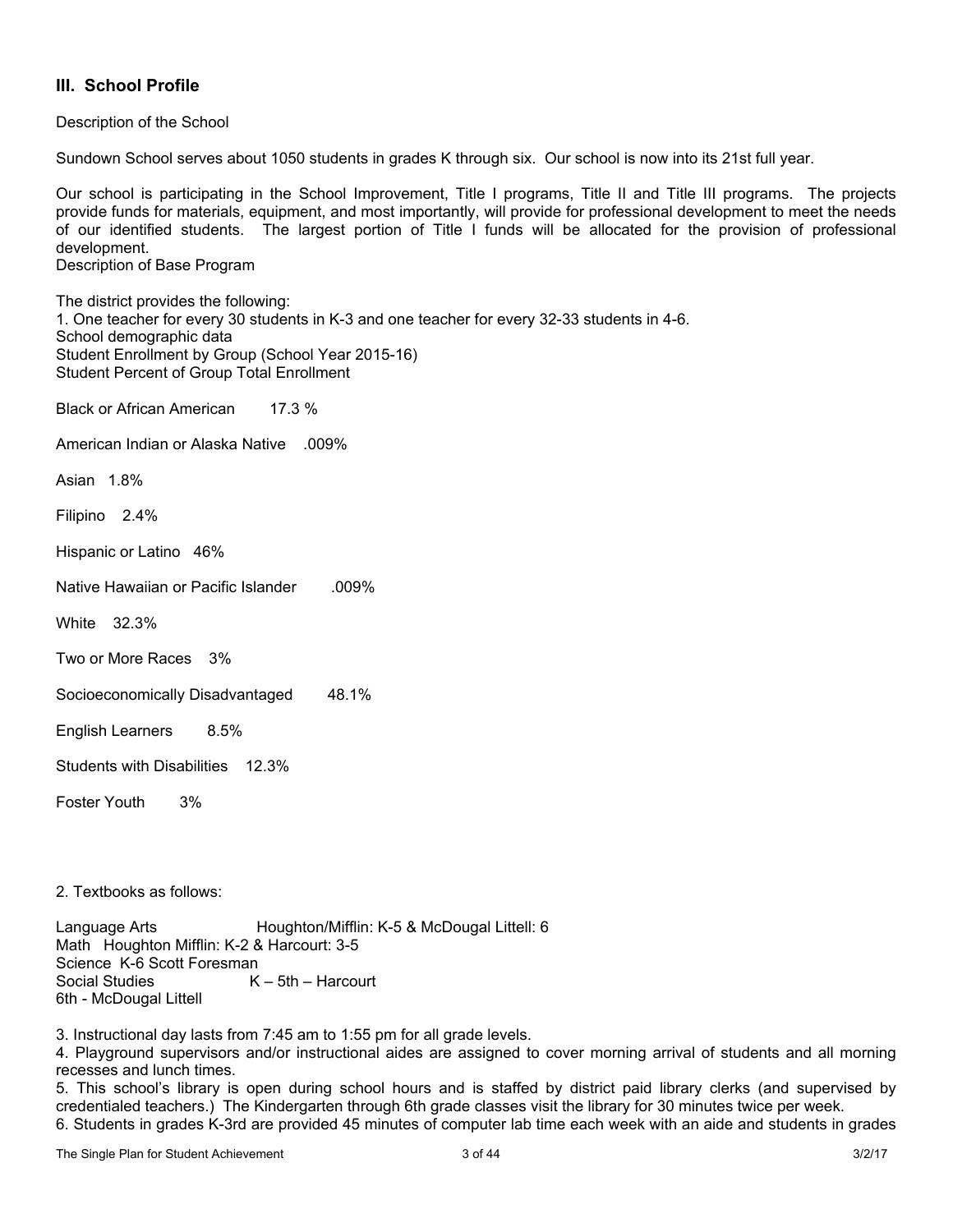4th-6th work for 45 minutes once a week without an aide. Students can rotate through other times as a class.

7. All students in grades K-6 participate in a formal PE program for 90 minutes each week. The program is determined by District and facilitated by credentialed teacher. Teachers provide the extra 20 minutes to maintain state PE time requirements.

8. The Educational Services Facility (ESF), located next to Quartz Hill Elementary School, is open 40 hours per week. Teachers, aides and parents can use the facility to make instructional materials.

9. The district offers an instrumental music program for grades 5-8.

10. In addition to textbooks, the school is allocated money per student per year for instructional supplies.

11. Classified staff assigned to the school include: secretary, school clerk, general clerk, library clerks, instructional assistants I and instructional assistants II, and custodians.

12. The equipment budget is centralized at the district office. As needs are determined, requests for new or replacement equipment are made.

13. The cafeteria program operates from a centralized kitchen.

14. Maintenance and grounds are centralized at the district level; assignments are made to schools as the needs arise.

15. The district participates in a joint powers agreement for transportation of students.

16. The district sponsors professional development opportunities each year for all certificated and most classified staff.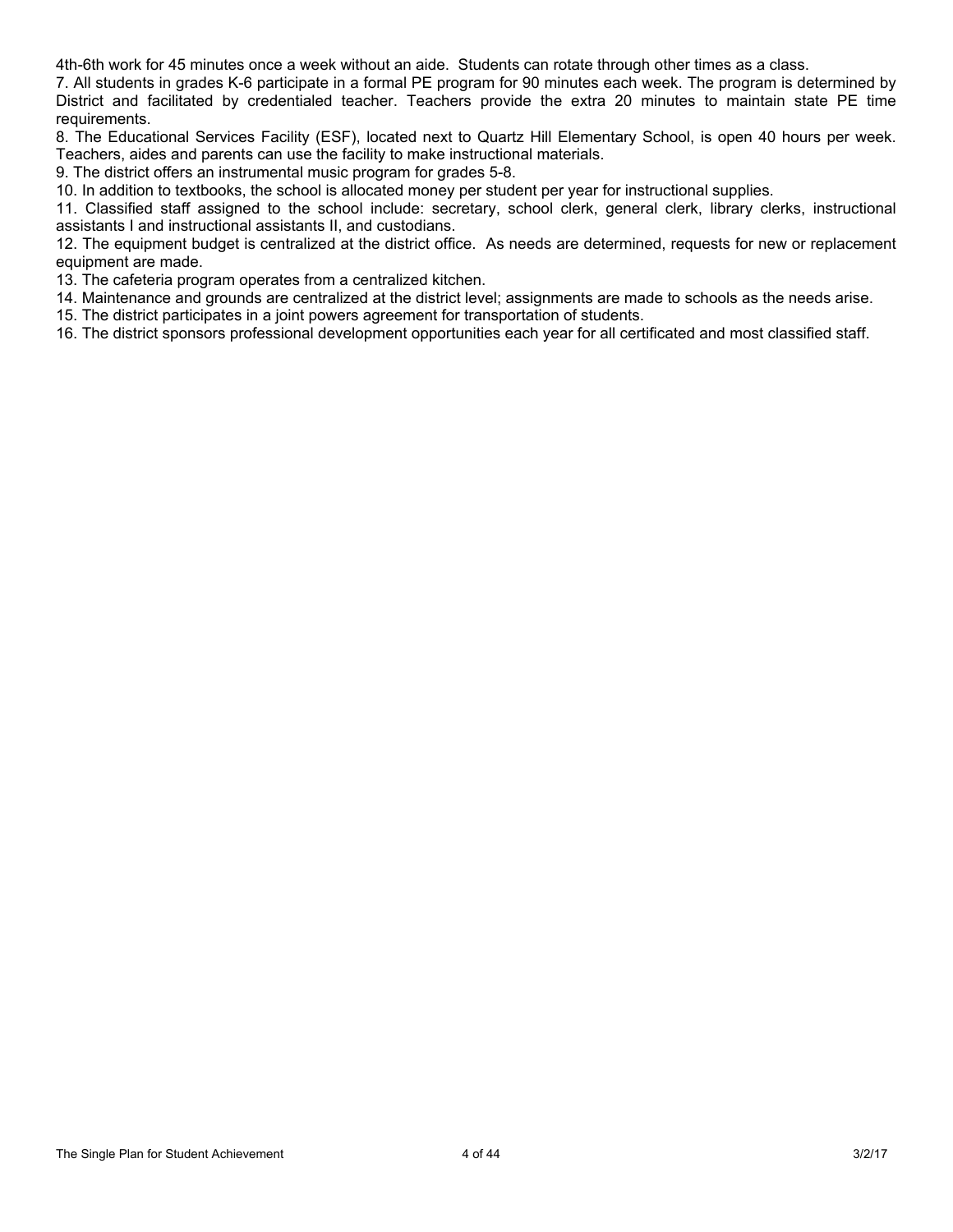## **IV. Comprehensive Needs Assessment Components**

### **A. Data Analysis (See Appendix A)**

Review of current year and prior years: SBAC test data. District benchmark reports. Retention numbers. Student GPA / report cards. Attendance numbers. Student discipline reports. Site safety reports.

### **B. Analysis of Current Instructional Program (See Appendix B)**

The following statements characterize educational practice at this school:

1. Alignment of curriculum, instruction and materials to content and performance standards: Math, language arts, reading, science, and history curriculum, instruction and materials are directly aligned to district and state standards. Instruction is delivered based on the California State Standards.

2. Availability of standards-based instructional materials appropriate to all student groups:

Instructional materials used in the classrooms in math, language arts, science and social studies are common corebased and used by all student groupings. Lesson planning is based on the standards, which can be found either in the teacher's plan book, in the text or posted in the classroom.

3. Alignment of staff development to standards, assessed student performance and professional needs:

Staff members have the opportunity to attend staff development to address the alignment of standards, assessment of student performance, and professional needs. Beginning Teacher Support & Assessment (BTSA) provides support and instruction for beginning teachers. School site meeting time is used to analyze specific site and grade level issues. The site works to provide release time for teachers for observation and collaboration as well as onsite training. Administrative training is offered to administrators and teachers to provide help in interpreting STAR and benchmark results and using those results to plan instruction.

### 4. Services provided by the regular program to enable under performing students to meet standards:

The site offers many opportunities for under performing students to meet the standards in the regular program. This includes instruction, which is driven by the standards in all classrooms. Teachers have identified and discussed performance plans for under performing students in their classrooms. These will be monitored and adapted at different times during the year. Under performing students will have the opportunity to get assistance by classroom aides, or work with various site level programs (depending on grade level and need). Some staff hold lunchtime and after hours "study halls" or additional tutoring for their students.

5. Services provided by categorical funds to enable under performing students to meet standards:

Services provided by categorical funding to enable under performing students to meet the standards include: use of the district psychologist to provide data, which drives the school's testing analysis for improvement, aide time for direct assistance to under performing students, programs directed specifically at intensive, small group instruction to assist with reading, use of computer based programs such as Imagine Learning to increase ELL development, etc.

6. Use of state and local assessments to modify instruction and improve student achievement:

Assessment data is the driving force in generating instruction in all classrooms. All teachers are involved in looking at assessment data and developing an improvement plan. These improvement plans are submitted and reviewed with the teacher's goals and objectives. Expenditures are related to improving student achievement based on findings in data. Teachers regularly discuss standards and student performance at grade level meetings to ensure that students are mastering grade level standards.

7. Number and percentage of teachers in academic areas experiencing low student performance:

The Single Plan for Student Achievement 6 of 44 3/2/17 3/2/17 The school had met the state expected goal of reaching 800 on the API. Teachers focus their goals and objectives towards the whole class, using data from the state testing and data derived by different assessments done at a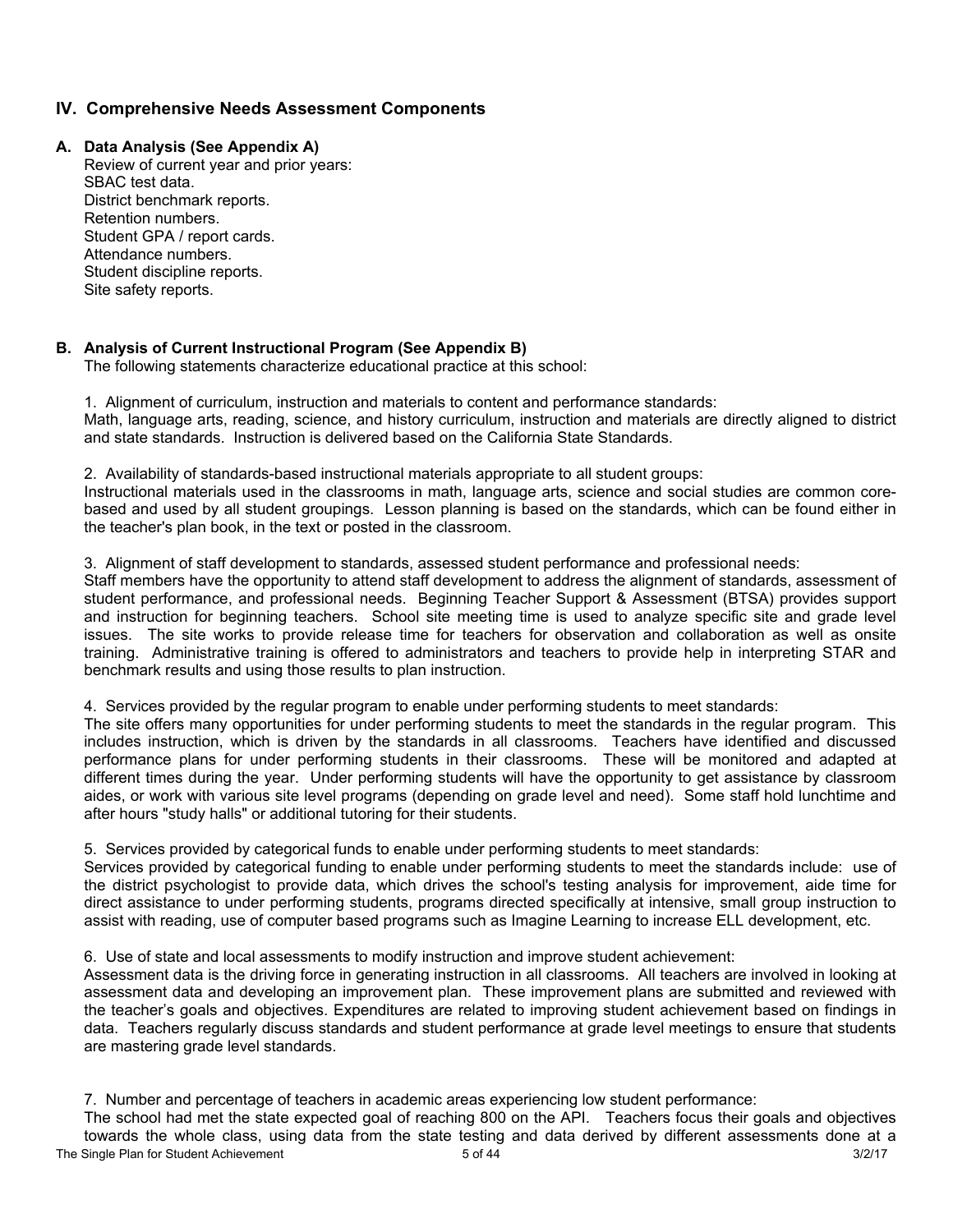site/district level. They also analyze this data to determine sub-group levels and develop plans to meet the needs of those groups.

### 8. Family, school, district and community resources available to assist these students:

Low performing students are provided assistance in a variety of ways. Parent-teacher conferences provide recommendations for parents to further their children's academic success and to address behavioral concerns in the classroom. Homework may be accommodated (or modified based on an IEP) to meet students' needs. Parent volunteers work one-on-one or with small groups to assist students experiencing difficulties. The school provides helpful information to parents in the Monday Messages. The student handbook and first day packet provide parents information on available programs for at risk students. Grade level meetings are held regularly to discuss strategies to assist low performing students. The district provides information at parent meetings, including the District Advisory Committee, for parents to access help for their children in school. The District has provided on-going parent education workshops; funded by Title I monies. These workshops, presented by District teachers, have aimed to provide strategies, which will ensure success for all students at years' end. The School Site Council (SSC) at each site, composed of school and community members, distributes the school's resources based on the needs as outlined in the school plan. Principals are provided information in the form of sharing, flyers, and training at Principal's meetings and administrative sessions. W.A.V.E., Westside's educational foundation, provides grant monies for schools and teachers to supplement the programs provided at each school. An after school program offered by the city (at certain sites) - Fun Center - provides time and assistance for students to complete homework prior to being picked up by a parent. YMCA also offers this service at Sundown. Community organizations such as the Boy and Girl Scouts and sports groups provide outlets for students who may need the modeling provided by appropriate organizations in the community. Tutoring and intersession schools are available to at-risk students. GATE advisory meetings are held to gain input and recommendations about the GATE program. English Language Advisory Council (ELAC) meetings are held to gain input from parents of English Language Learners.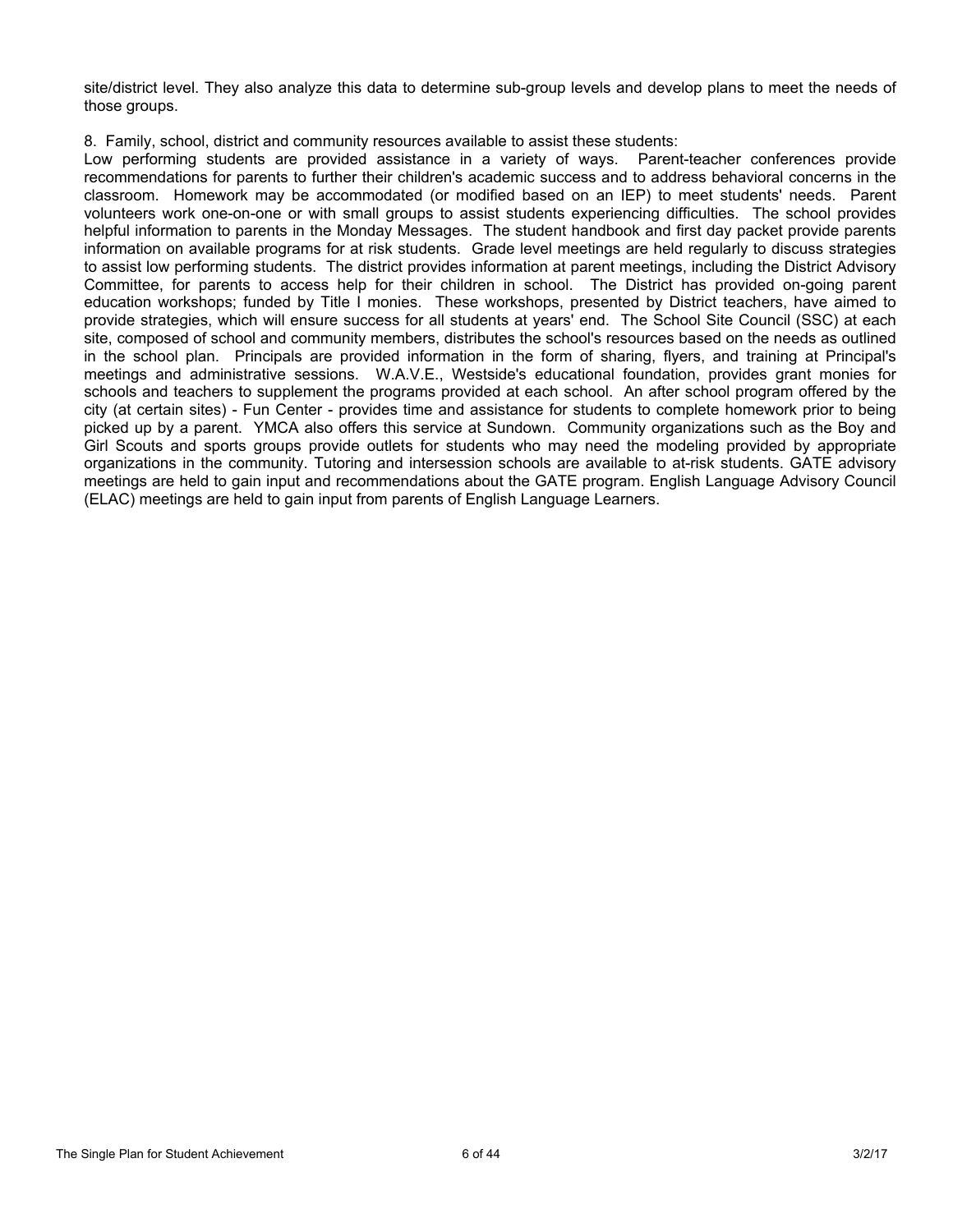## **V. Description of Barriers and Related School Goals**

School, district and community barriers to improvements in student achievement:

Like all schools and districts, there are barriers to improvements in student achievement. In our community, one of the challenges our schools face is the commuting time for many of our parents. Many of the parents commute long distances to jobs in the Los Angeles area. This means that they are gone for long periods of the day and have only a little time left over to participate in the education of their children and to volunteer in the schools.

There is also a portion of our schools' population who face economic barriers. For some of the schools that have a more rural population, there are some students who do not have the normal amenities such as running water and electricity. In the schools within the city limits, there are also those who face the typical issues surrounding dysfunctional families. This means that there are larger concerns on their mind than the educational process. Also, this lends itself to a great deal of transience, which makes the educational process spotty at best. Sundown and the surrounding area are also adjusting to the recent recession as the percent of home foreclosures increase. An increase in the number of students coming and going throughout the year has led to difficulties as students work to maintain continuity in their education.

With all of the newer homes going in nearby, Sundown gets a lot of new students at different times of the year. This presents unique challenges in the fact that students enter at different levels, and transition from one school to another can cause great anxiety, in addition to gaps in knowledge. As the housing market has collapsed in Southern California, we have also found many of our students have needed to move and a number of students entering are in financial trouble caused by the market downturn.

Limitations of the current program to enable under performing students to meet standards: The effectiveness of the current instructional program would be enhanced by:

\*On-going staff development in the areas of:

\*Knowledge of the state-adopted frameworks and California State Standards

\*Use of assessment data to guide and inform instruction

\*Differentiation of instruction, particularly for ELL, special needs and at-risk students

\*Inclusion of special needs students into the general education environment

\*Vertical articulation of curriculum from one grade level to the next

\*Well-developed parent education program that provides and familiarizes parents with the content standards, SBAC program and requirements of No Child Left Behind (NCLB) and ways that they can support the instructional program

\*Effective use of technology to support the instructional program and to facilitate the analysis of assessment data

\*Increased time to provide remediation for those students determined to be at-risk

\*Student engagement strategies

\*Standards based curriculum

Please also see goals related to site district LCAP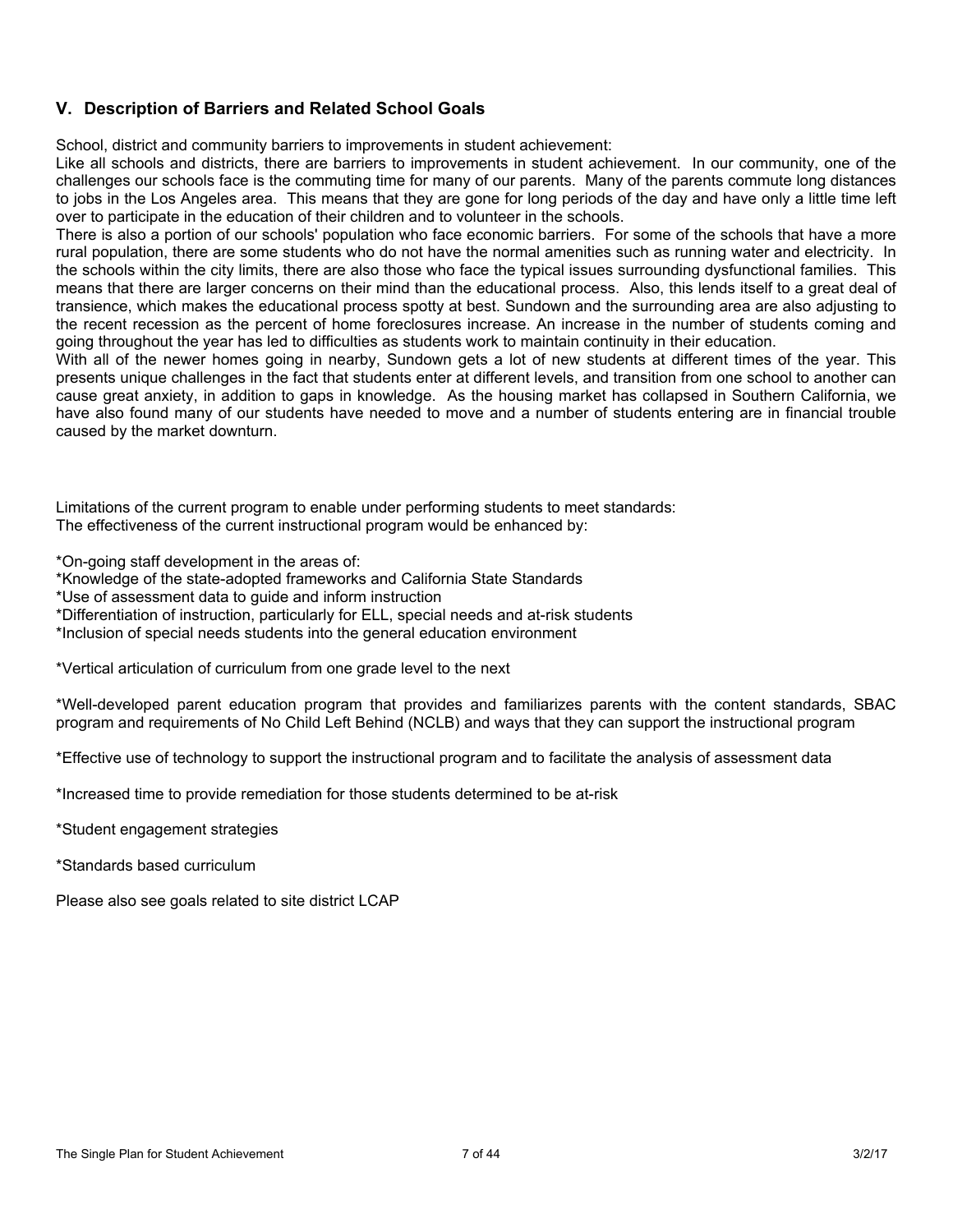## **VI. Planned Improvements in Student Performance**

The school site council has analyzed the academic performance of all student groups and has considered the effectiveness of key elements of the instructional program for students failing to meet API and AYP growth targets. As a result, it has adopted the following school goals, related actions, and expenditures to raise the academic performance of student groups not meeting state standards:

### **SCHOOL GOAL #1**

**(Based on conclusions from Analysis of Program Components and Student Data pages)**

GOAL # 1 for Improving Student Achievement in Language Arts: Staff will participate in professional development opportunities and implement educational methodologies and technology that focus on meeting the needs of students including those with disabilities, English language learners, low socio-economic levels, and other at-risk groups.

| Student groups and grade levels to participate in this goal:<br>ELL, SPED, Title I. | Anticipated annual performance growth for each group:<br>All student groups will meet proficiency targets on the CAASPP. |
|-------------------------------------------------------------------------------------|--------------------------------------------------------------------------------------------------------------------------|
| Means of evaluating progress toward this goal:                                      | Group data to be collected to measure academic gains:                                                                    |
| Attendance at professional activities, sign-in sheets, administrative observation,  | State Assessments, CST Science Results, CAASPP scores, District performance                                              |
| completion certificates, State Assessment Data, and district benchmark scores.      | assessments data, and CELDT data.                                                                                        |

| l SCHOOL GOAL #1                                                                                                                                                                                                                                                                                                                                                                                                                                                                                                                                                                                                                                                                                                                                                                                                                                                                                                                                                                                                                                                     |                                             |                                        |                    |                                 |
|----------------------------------------------------------------------------------------------------------------------------------------------------------------------------------------------------------------------------------------------------------------------------------------------------------------------------------------------------------------------------------------------------------------------------------------------------------------------------------------------------------------------------------------------------------------------------------------------------------------------------------------------------------------------------------------------------------------------------------------------------------------------------------------------------------------------------------------------------------------------------------------------------------------------------------------------------------------------------------------------------------------------------------------------------------------------|---------------------------------------------|----------------------------------------|--------------------|---------------------------------|
| Actions to be Taken to Reach This Goal<br>Consider all appropriate dimensions (e.g., Teaching and Learning, Staffing and Professional<br>Development)                                                                                                                                                                                                                                                                                                                                                                                                                                                                                                                                                                                                                                                                                                                                                                                                                                                                                                                | <b>Start Date</b><br><b>Completion Date</b> | <b>Proposed</b><br><b>Expenditures</b> | Estimated<br>Cost  | <b>Funding</b><br><b>Source</b> |
| I. Alignment of instruction with content California State Standards:<br>1) Full implementation of the district approved core curriculum with an emphasis on the 4 c's<br>(critical thinking, communication, collaboration, and creativity) of the California State Standards<br>2) Adherence to district curriculum map in all classrooms.<br>3) Adherence to instructional time recommendation in reading/language arts.<br>4) Post clearly stated, measurable student learning objectives that align with the standard/s being<br>taught in every classroom.<br>5) Maximize and monitor instructional time in the areas of: transitions, start of day activities, active<br>engagement of students, and effective use of instructional aides.<br>6) Meet in Professional Learning Communities (PLC's) to analyze data, analyze student work,<br>review standards, pacing plans, curricular materials, and instructional strategies.<br>7) Regular analysis of ELL student work to ensure progress toward mastery of ELD and academic<br>content standards for ELA. |                                             | 1) None<br>$2-7)$ None                 | 1) NC<br>$2-7)$ NC | 1)NC<br>  2-7) NA               |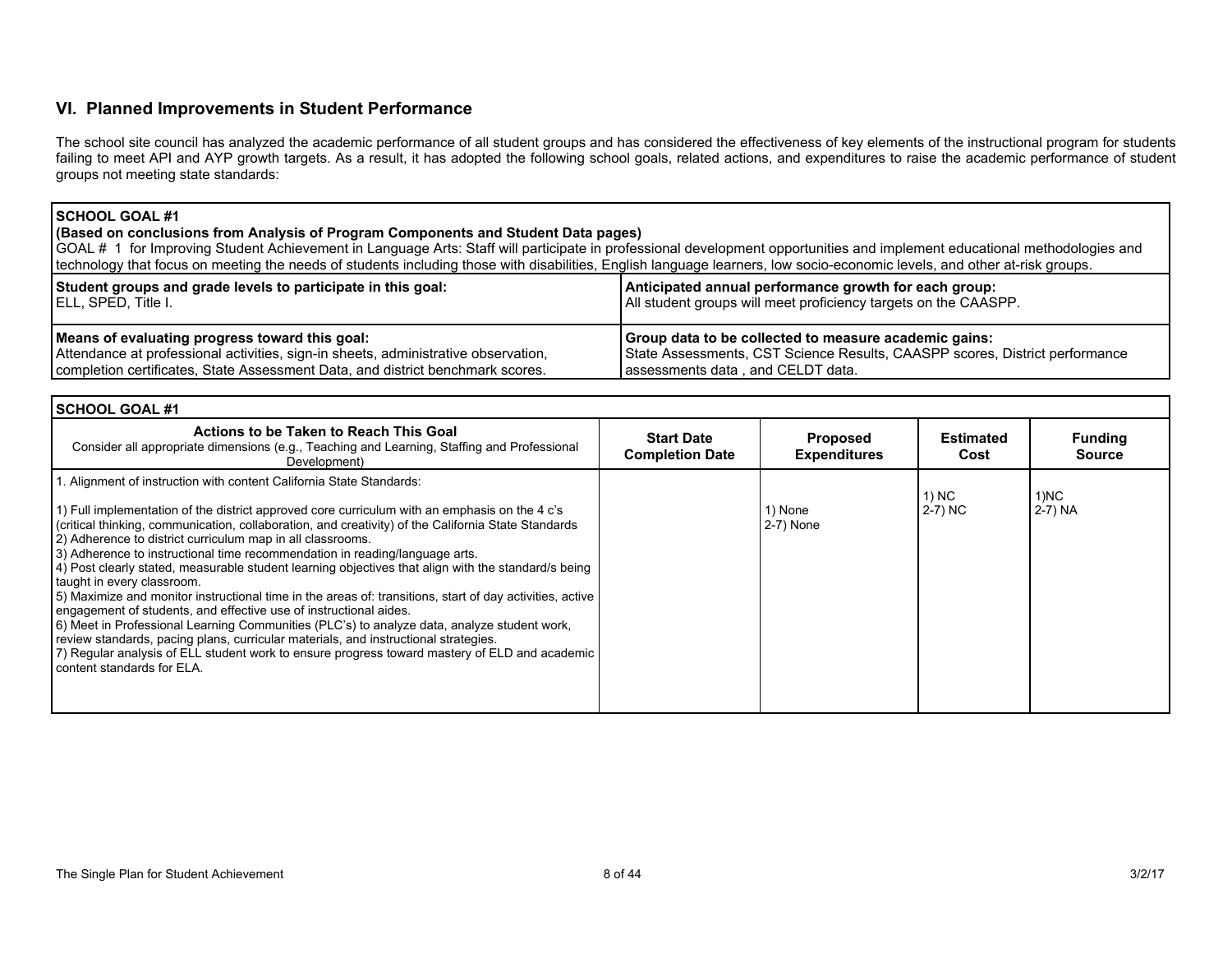| <b>SCHOOL GOAL #1</b>                                                                                                                                                                                                                                                                                                                                                                                                                                                                                                                                                                                                                                                                                                                                                                                                                                                                                                                                                                                                                                                                                                                                                                                                                                                                                                                                                                                                                                                                                                                                                                                                                                                                                                                                                                                                            |                                             |                                                                                                                                                                                                                                                                                                     |                                                                                                          |                                                                                                                |
|----------------------------------------------------------------------------------------------------------------------------------------------------------------------------------------------------------------------------------------------------------------------------------------------------------------------------------------------------------------------------------------------------------------------------------------------------------------------------------------------------------------------------------------------------------------------------------------------------------------------------------------------------------------------------------------------------------------------------------------------------------------------------------------------------------------------------------------------------------------------------------------------------------------------------------------------------------------------------------------------------------------------------------------------------------------------------------------------------------------------------------------------------------------------------------------------------------------------------------------------------------------------------------------------------------------------------------------------------------------------------------------------------------------------------------------------------------------------------------------------------------------------------------------------------------------------------------------------------------------------------------------------------------------------------------------------------------------------------------------------------------------------------------------------------------------------------------|---------------------------------------------|-----------------------------------------------------------------------------------------------------------------------------------------------------------------------------------------------------------------------------------------------------------------------------------------------------|----------------------------------------------------------------------------------------------------------|----------------------------------------------------------------------------------------------------------------|
| Actions to be Taken to Reach This Goal<br>Consider all appropriate dimensions (e.g., Teaching and Learning, Staffing and Professional<br>Development)                                                                                                                                                                                                                                                                                                                                                                                                                                                                                                                                                                                                                                                                                                                                                                                                                                                                                                                                                                                                                                                                                                                                                                                                                                                                                                                                                                                                                                                                                                                                                                                                                                                                            | <b>Start Date</b><br><b>Completion Date</b> | Proposed<br><b>Expenditures</b>                                                                                                                                                                                                                                                                     | <b>Estimated</b><br>Cost                                                                                 | <b>Funding</b><br><b>Source</b>                                                                                |
| 2. Improvement of Instructional Strategies and Materials:                                                                                                                                                                                                                                                                                                                                                                                                                                                                                                                                                                                                                                                                                                                                                                                                                                                                                                                                                                                                                                                                                                                                                                                                                                                                                                                                                                                                                                                                                                                                                                                                                                                                                                                                                                        |                                             |                                                                                                                                                                                                                                                                                                     |                                                                                                          |                                                                                                                |
| 1) Analyze student work and data to ensure progress toward mastery of essential standards.<br>Meet regularly in PLCs to analyze data and modify instructional strategies to improve student<br>achievement. Provide quarterly release days to analyze data, plan instruction and targeted<br>interventions. 1/2 days for each grade level team are recommended.<br>2) Focus on increasing active student engagement in all classrooms by providing staff<br>development on AVID, TESS, the 4 C's of the Common Core and other research based best<br>practices.<br>3) Collaboration to improve instructional strategies and research based best practices that<br>support delivery of instruction of essential core standards in reading and writing, with a focus on<br>criticial thinking, non-fiction text and expository writing across the curriculum, in grades K-6.<br>Focus on academic language (tier II and tier III vocabulary) and test taking strategies.<br> 4)<br>5)<br>Develop a long range research based intervention plan with flexible grouping at least three<br>times per week focused on grade levels and subgroups of greatest need as determined by staff<br>data analysis.<br>6)<br>Use of instructional assistants to provide push-in support and/or research based<br>interventions for foundational reading and writing skills,<br>and vocabulary development.<br>Provide professional development to implement TESS instructional design based on brain<br>7)<br>research with coaching and feedback for all teachers.<br>8) Cluster ELL students by CELDT levels with no more than two levels/class.<br>9) Provide all ELL students support to access to the core curriculum through the use of SDAIE<br>strategies, development of academic language, Fast ForWord, and interventions as needed. |                                             | 1) staff development/<br>release time<br>2) Site based staff<br>development<br>3) Staff development<br>4) duplicating<br>5) release time for<br>planning & program<br>development<br>6) Assistants' salaries<br>7) training and coaching,<br>and release time for<br>teachers<br>8) None<br>9) None | 1) \$5,000<br>2) \$5,000<br>3) NC<br>4) NC<br>5) \$1500<br>6) \$45,050<br>7) \$2,000<br>8) NC<br>$9)$ NC | $1)$ Title I<br>2) Title I<br>3) NA<br>4) NC<br>5) Title I<br>6) Title I<br>7) District LCFF<br>8) NA<br>9) NA |
|                                                                                                                                                                                                                                                                                                                                                                                                                                                                                                                                                                                                                                                                                                                                                                                                                                                                                                                                                                                                                                                                                                                                                                                                                                                                                                                                                                                                                                                                                                                                                                                                                                                                                                                                                                                                                                  |                                             |                                                                                                                                                                                                                                                                                                     |                                                                                                          |                                                                                                                |
| 3. Extended Learning Time:                                                                                                                                                                                                                                                                                                                                                                                                                                                                                                                                                                                                                                                                                                                                                                                                                                                                                                                                                                                                                                                                                                                                                                                                                                                                                                                                                                                                                                                                                                                                                                                                                                                                                                                                                                                                       |                                             |                                                                                                                                                                                                                                                                                                     |                                                                                                          |                                                                                                                |
| 1) Students not meeting proficiency targets in grades 1-6 will be recommended for extended<br>learning opportunities when possible. This may include tutoring and homework help during<br>recesses, after school, and Saturday School.                                                                                                                                                                                                                                                                                                                                                                                                                                                                                                                                                                                                                                                                                                                                                                                                                                                                                                                                                                                                                                                                                                                                                                                                                                                                                                                                                                                                                                                                                                                                                                                           |                                             | 1) teacher/assistants'<br>salaries                                                                                                                                                                                                                                                                  | 1) \$2500                                                                                                | 1) District LCFF/Title I                                                                                       |
| 2) Use of instructional assistant to provide ELL students with additional academic language<br>support in small groups. (2a) Additional time for ELL assistants to provide translations during                                                                                                                                                                                                                                                                                                                                                                                                                                                                                                                                                                                                                                                                                                                                                                                                                                                                                                                                                                                                                                                                                                                                                                                                                                                                                                                                                                                                                                                                                                                                                                                                                                   |                                             | 2) bilingual aide salary                                                                                                                                                                                                                                                                            | 2) \$27,000                                                                                              | 2) District LCFF                                                                                               |
| school hours, before/after school and during school events (20 hours).<br>3) ELL parents and students will have access to Latino Literacy Family Stories Program.<br>4) Summer School enrichemtn and remediation opportunities.                                                                                                                                                                                                                                                                                                                                                                                                                                                                                                                                                                                                                                                                                                                                                                                                                                                                                                                                                                                                                                                                                                                                                                                                                                                                                                                                                                                                                                                                                                                                                                                                  |                                             | 3) salaries for 1 teacher<br>facilitator/1<br>ranslator/childcare,<br>materials, supplies<br>4) Teachers,<br>Administrators, staff.                                                                                                                                                                 | 3) \$2500<br>4) 10,000                                                                                   | 3) District LCFF/Title III<br>4) District LCFF                                                                 |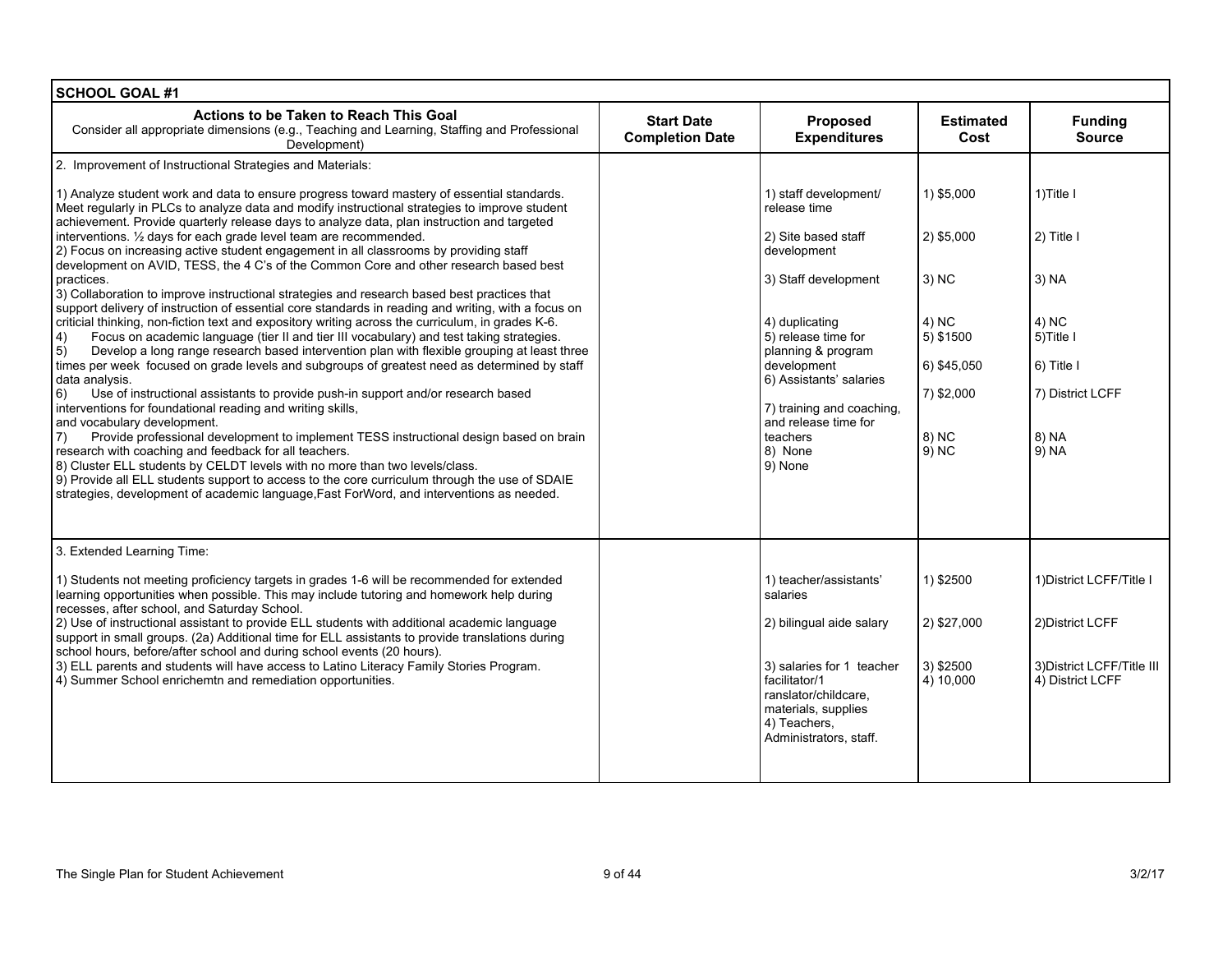| <b>SCHOOL GOAL #1</b>                                                                                                                                                                                                                                                                                                                                                                                                                                                                                                                                                                                                                                                                                                                                                                                                                                                                                                                                                                                                                                                                                                      |                                             |                                                                                                                                                                                                                                                                                    |                                                                                |                                                                                         |
|----------------------------------------------------------------------------------------------------------------------------------------------------------------------------------------------------------------------------------------------------------------------------------------------------------------------------------------------------------------------------------------------------------------------------------------------------------------------------------------------------------------------------------------------------------------------------------------------------------------------------------------------------------------------------------------------------------------------------------------------------------------------------------------------------------------------------------------------------------------------------------------------------------------------------------------------------------------------------------------------------------------------------------------------------------------------------------------------------------------------------|---------------------------------------------|------------------------------------------------------------------------------------------------------------------------------------------------------------------------------------------------------------------------------------------------------------------------------------|--------------------------------------------------------------------------------|-----------------------------------------------------------------------------------------|
| Actions to be Taken to Reach This Goal<br>Consider all appropriate dimensions (e.g., Teaching and Learning, Staffing and Professional<br>Development)                                                                                                                                                                                                                                                                                                                                                                                                                                                                                                                                                                                                                                                                                                                                                                                                                                                                                                                                                                      | <b>Start Date</b><br><b>Completion Date</b> | <b>Proposed</b><br><b>Expenditures</b>                                                                                                                                                                                                                                             | <b>Estimated</b><br>Cost                                                       | <b>Funding</b><br><b>Source</b>                                                         |
| 4. Increased Educational Opportunity and Access to Technology:<br>1) Effectively integrate and implement Universal Access time to meet the needs of subgroups<br>and all students not meeting proficiency of standards as determined by data analysis.<br>Implement inclusion model to provide services for students with disabilities.<br> 2)<br>$ 3\rangle$<br>Purchase technology for classroom instructional use which supports research based best<br>practices including reading at grade level by the end of 3rd grade.<br>Provide additional access to computer based instruction including use of AVID strategies,<br>4)<br>research, Project- based learning, and online resources that support the 4 Cs of the Common<br>Core for grades 4th-6th through a designated computer lab.<br>5) Fast ForWord intervention for targets at risk or subgroups.<br>6) Implement Project Lead the Way (PLTW) across all grade levels.                                                                                                                                                                                      |                                             | 1) staff<br>development/planning<br>2) staff<br>development/planning<br>3) technology purchase<br>4) technology support,<br>PLTW.<br>5) Staff, teacher,<br>technology, training.<br>6) Teacher,<br>Administration, and staff<br>development, supplies and<br><b>PLTW Materials</b> | 1) NC<br>$(2)$ NC<br>3) \$21,060<br>4) \$5,000<br>6) \$2,000                   | 1) NA<br>2) NA<br>3) URGF/Title I<br>4) Title 1<br>5) District/ Title 1<br>6) LCFF/URGF |
| 5. Staff Development and Collaboration:<br>1) Provide ongoing professional development during staff meetings in reading/writing/language<br>arts research based best practices; active student engagement including; learning objectives;<br>differentiated instruction; critical thinking; interventions; AVID; SDAIE/ELL/ELD; and<br>implementation of common core standards.<br>2) Participate in regularly scheduled site and district grade level meetings for articulation,<br>collaboration on research based best practices for instruction including subgroups, and data<br>analysis.<br>3) Beginning teachers are supported with observation days, Induction support providers, or<br>coaches.<br>4) Assistants who work within a school intervention program will have opportunities to attend staff<br>development in helping students meet proficiency of language standards (as it is available at the<br>site).<br>5) Attend district training in the areas of: common core standards, AVID, whole brain teaching,<br>and district areas of focus (objectives/engagement/implementation of the common core) |                                             | 1) staff development.<br>meeting time<br>2) staff development,<br>meeting time<br>3) district BTSA program<br>4) assistants' salaries<br>5) district staff<br>development                                                                                                          | 1) NC<br>$ 2\rangle$ NC<br>3) NC<br>4) TBD as funding<br>is available<br>5) NC | 1) NA<br>$2)$ NA<br>$3)$ NA<br>4) District LCFF/Title I<br>5) NC                        |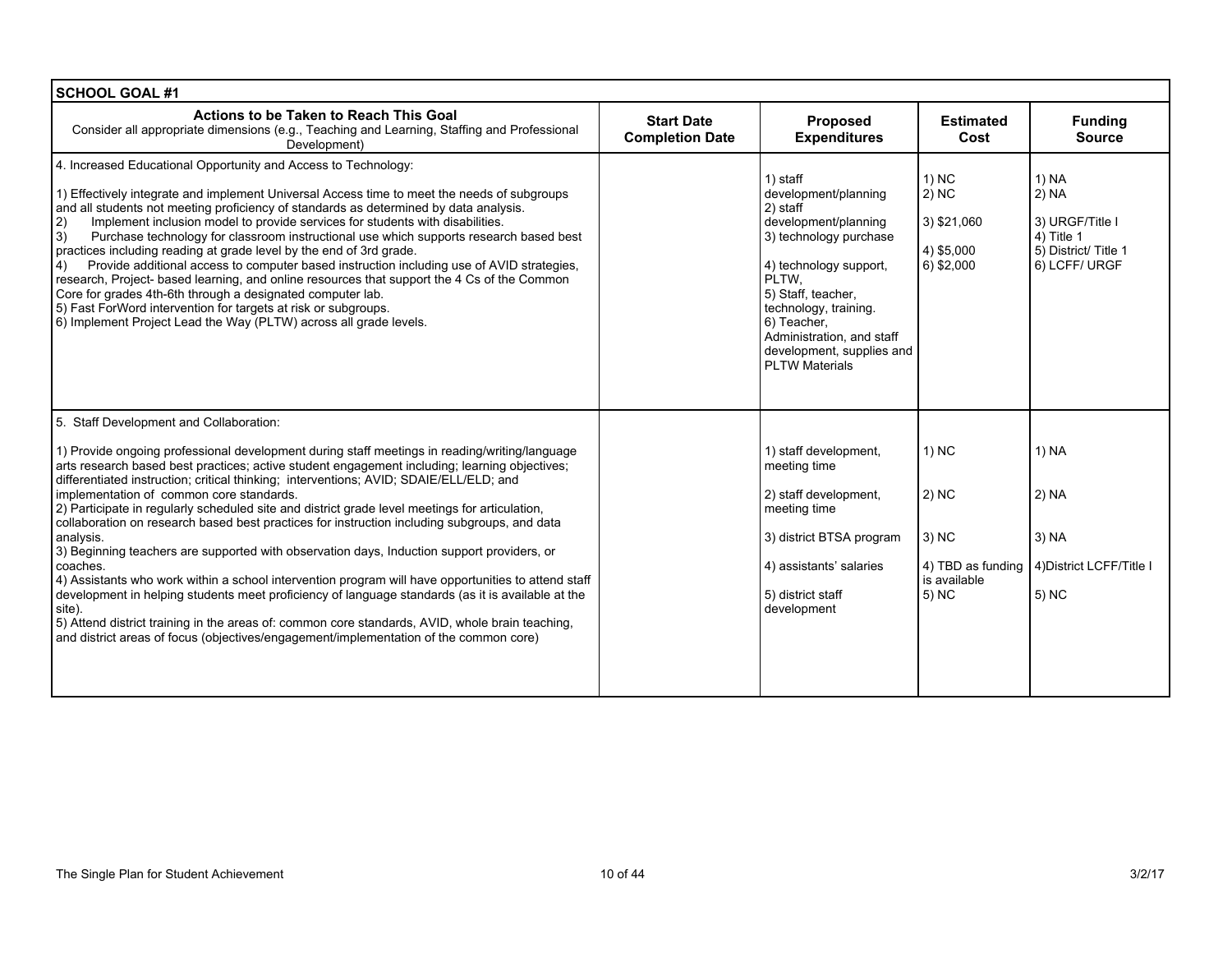| <b>SCHOOL GOAL #1</b>                                                                                                                                                                                                                                                                                                                                                                                                                                                                                                                                                                                                                                                                                                                                                                                                                                                                                                                                                                                                                                                                                                                                                                                                                                                                                                                                                                            |                                             |                                                                                                                                                                     |                                                                                                   |                                                                     |
|--------------------------------------------------------------------------------------------------------------------------------------------------------------------------------------------------------------------------------------------------------------------------------------------------------------------------------------------------------------------------------------------------------------------------------------------------------------------------------------------------------------------------------------------------------------------------------------------------------------------------------------------------------------------------------------------------------------------------------------------------------------------------------------------------------------------------------------------------------------------------------------------------------------------------------------------------------------------------------------------------------------------------------------------------------------------------------------------------------------------------------------------------------------------------------------------------------------------------------------------------------------------------------------------------------------------------------------------------------------------------------------------------|---------------------------------------------|---------------------------------------------------------------------------------------------------------------------------------------------------------------------|---------------------------------------------------------------------------------------------------|---------------------------------------------------------------------|
| Actions to be Taken to Reach This Goal<br>Consider all appropriate dimensions (e.g., Teaching and Learning, Staffing and Professional<br>Development)                                                                                                                                                                                                                                                                                                                                                                                                                                                                                                                                                                                                                                                                                                                                                                                                                                                                                                                                                                                                                                                                                                                                                                                                                                            | <b>Start Date</b><br><b>Completion Date</b> | <b>Proposed</b><br><b>Expenditures</b>                                                                                                                              | <b>Estimated</b><br>Cost                                                                          | <b>Funding</b><br><b>Source</b>                                     |
| 6. Involvement of Staff, Parents, and Community:                                                                                                                                                                                                                                                                                                                                                                                                                                                                                                                                                                                                                                                                                                                                                                                                                                                                                                                                                                                                                                                                                                                                                                                                                                                                                                                                                 |                                             |                                                                                                                                                                     |                                                                                                   |                                                                     |
| 1) Communication with parents on student achievement, academic expectations, and ways to<br>help their child improve through the Home School Compact and Parent Involvement Policy;<br>PowerSchool; parent-teacher conferences; teacher and school website; email; phone calls; and<br>parent workshops including AVID Parent Nights.<br>2) Provide opportunities for parents to participate in decision making related to site and district<br>initiatives such as SSC, District Advisory, and Safety Committees.<br>3) English Learners Advisory Council (ELAC) meets regularly each school year to learn about<br>District programs, provide parent input, and sponsor various education involvement activities.<br>4) Post schools' parent involvement policies on their web sites, in English and other primary<br>languages for those groups which meet the 15% and above language requirements.<br>Build parents' capacity to positively impact their students' educational experience by<br>$\vert 5 \rangle$<br>allocating the<br>the resources to provide training in: the use of PowerSchool; grade level State Core standards<br>and<br>expectations; parenting information/classes; and community support and resources.<br>Conduct formal and informal parent/community needs assessments to monitor effectiveness<br>6)<br>of site<br>and district parent involvement activities. |                                             | 1) Family nights, materials<br>(for family night materials)<br>2) meeting time<br>3) meeting<br>supplies/program needs<br>4) None<br>5) Presenter's fees<br>6) None | 1)\$500<br>$ 2\rangle$ NC<br>3) \$500<br>4) NC<br>5) TBD (as<br>funding is<br>available)<br>6) NC | 1) Title I<br>2) NA<br>3) Title III<br>4) NA<br>5) Title I<br>6) NA |
| 7. Auxiliary Services for Students and Parents (including transition from elementary to middle<br>school):<br>1) 6th grade classes will attend an orientation at the middle school if available.<br>2) Kindergarten Information Day (Kindergarten "Round Up") in the spring<br>3) Back to School Night and Family nights are offered to allow parents opportunities to visit their<br>children's classrooms and learn about curricular activities<br>4) Conferences with teachers are held as needed.                                                                                                                                                                                                                                                                                                                                                                                                                                                                                                                                                                                                                                                                                                                                                                                                                                                                                            |                                             | 1) transportation<br>2) None<br>3) duplicating<br>4) None                                                                                                           | 1) \$200<br>$2)$ NC<br>3) NC<br>4) NC                                                             | 1) PTA<br>2) NA<br>3) NC<br>4) NA                                   |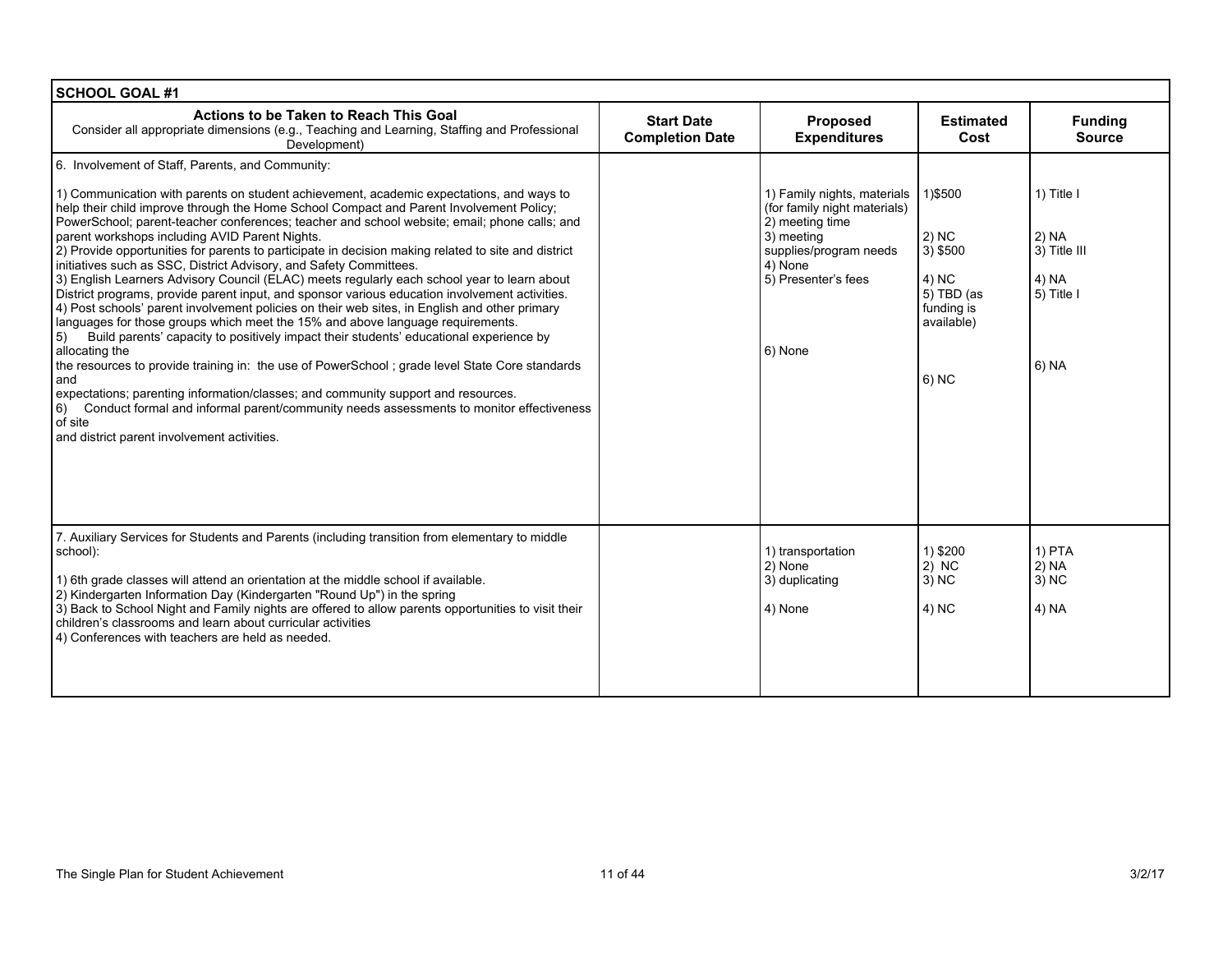| SCHOOL GOAL #1                                                                                                                                                                                                                                                                                                                                                                                                                                                                                                          |                                             |                                                                                                                                                |                              |                                 |
|-------------------------------------------------------------------------------------------------------------------------------------------------------------------------------------------------------------------------------------------------------------------------------------------------------------------------------------------------------------------------------------------------------------------------------------------------------------------------------------------------------------------------|---------------------------------------------|------------------------------------------------------------------------------------------------------------------------------------------------|------------------------------|---------------------------------|
| Actions to be Taken to Reach This Goal<br>Consider all appropriate dimensions (e.g., Teaching and Learning, Staffing and Professional<br>Development)                                                                                                                                                                                                                                                                                                                                                                   | <b>Start Date</b><br><b>Completion Date</b> | <b>Proposed</b><br><b>Expenditures</b>                                                                                                         | <b>Estimated</b><br>Cost     | <b>Funding</b><br><b>Source</b> |
| 8. Monitoring Program Implementation and Results:                                                                                                                                                                                                                                                                                                                                                                                                                                                                       |                                             |                                                                                                                                                |                              |                                 |
| 1) Analysis of State Assessment data and results to monitor whether yearly goals for student<br>achievement are met and develop grade level action plans for increased student achievement for<br>grades 2-6.<br>[2] Analysis of district performance assessment data, common grade level assessment data, and<br>student work on an ongoing basis with results used to adjust instructional strategies and provide<br>interventions to improve student achievement. Illuminate reports may used to guide data analysis |                                             | 1) staff/grade level<br>meeting time<br>2) staff/grade level<br>meeting time; duplicating<br>of Illuminate and other<br>data reports as needed | 1) NC<br>2 \$200<br>$(3)$ NC | 1) NA<br>2) Title I<br>  3) NA  |
| for all grade levels.<br>3) Monitor full implementation of curriculum maps and the California Standards instructional<br>program as defined by the District.<br>4) Monitor adherence to instructional time recommendations in reading/language arts frameworks<br>including ELD and UA.                                                                                                                                                                                                                                 |                                             | 3) None<br>4) None                                                                                                                             | 4) NC                        | 4) NA                           |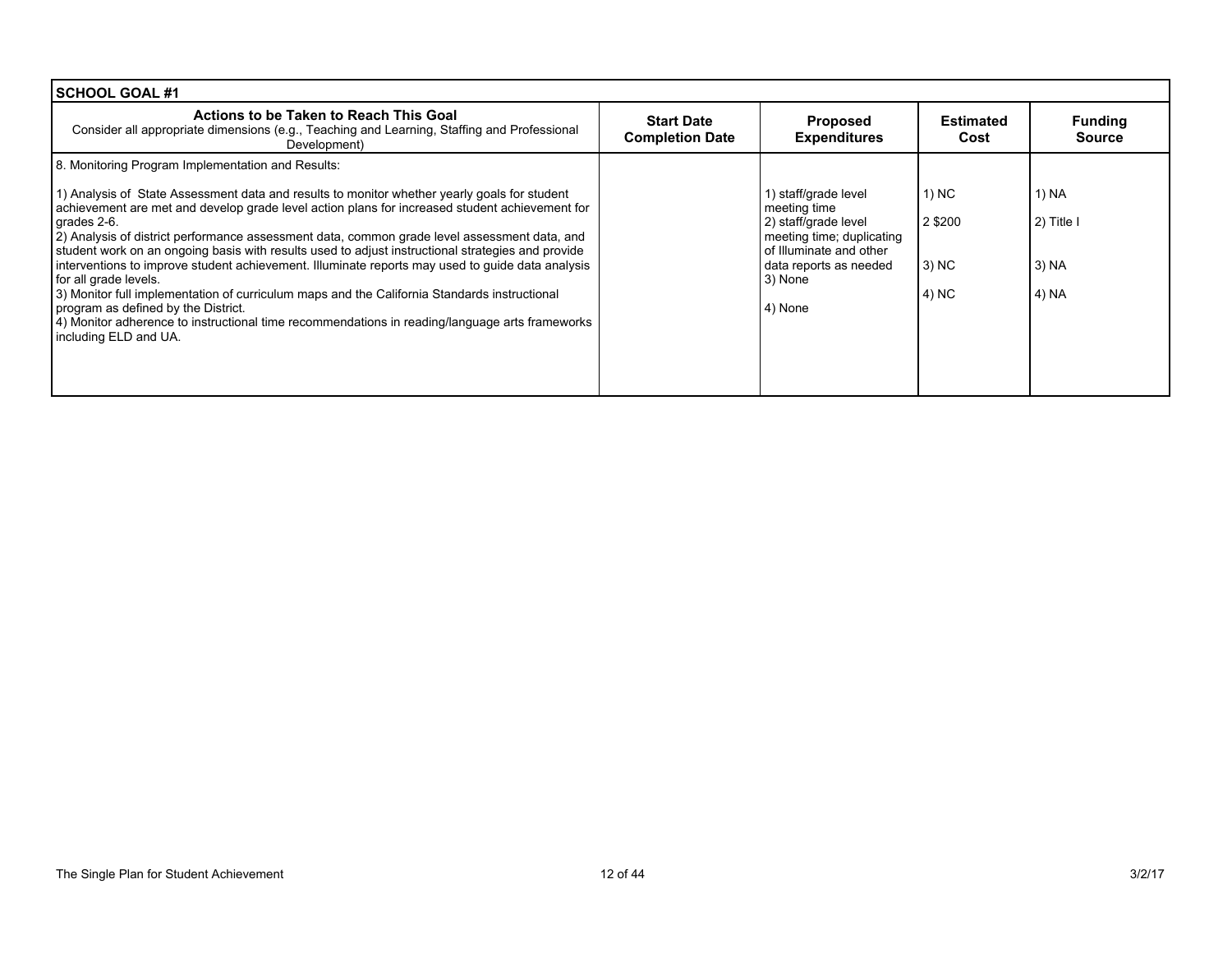## **VI. Planned Improvements in Student Performance (continued)**

### **SCHOOL GOAL #2**

#### **(Based on conclusions from Analysis of Program Components and Student Data pages)**

GOAL #2 for improving Student Achievement in Mathematics. Staff will partcipate in professional development opportunitties and implement educational methodologies that focus on meeting the needs of students incluuding those with disabilities, English language learners, low socio-economic levels, and other at risk groups.

| Student groups and grade levels to participate in this goal:<br>Will benefit all groups                                                                                                                                               | Anticipated annual performance growth for each group:<br>By May 2017, the number of Sundown Elementary School students, particularly those<br>In our significant subgroups, performing at "Standard Not Met" on the math CAASPP<br>will decrease by 10%. |
|---------------------------------------------------------------------------------------------------------------------------------------------------------------------------------------------------------------------------------------|----------------------------------------------------------------------------------------------------------------------------------------------------------------------------------------------------------------------------------------------------------|
| Means of evaluating progress toward this goal:<br>Staff attendance at professional activities and training, sign-in sheets, administrative<br>observation, completion certificates, CAASPP test scores and district benchmark scores. | Group data to be collected to measure academic gains:<br>CAASPP data from 2015-2016. District Benchmark data from 2015-2016 school year.                                                                                                                 |

| <b>SCHOOL GOAL #2</b>                                                                                                                                                                                                                                                                                                                                                                                                                                                                                                                                                                                                                                                                                                                                                                                                                                                                                      |                                             |                                                                |                       |                                 |
|------------------------------------------------------------------------------------------------------------------------------------------------------------------------------------------------------------------------------------------------------------------------------------------------------------------------------------------------------------------------------------------------------------------------------------------------------------------------------------------------------------------------------------------------------------------------------------------------------------------------------------------------------------------------------------------------------------------------------------------------------------------------------------------------------------------------------------------------------------------------------------------------------------|---------------------------------------------|----------------------------------------------------------------|-----------------------|---------------------------------|
| Actions to be Taken to Reach This Goal<br>Consider all appropriate dimensions (e.g., Teaching and Learning, Staffing and Professional<br>Development)                                                                                                                                                                                                                                                                                                                                                                                                                                                                                                                                                                                                                                                                                                                                                      | <b>Start Date</b><br><b>Completion Date</b> | <b>Proposed</b><br><b>Expenditures</b>                         | Estimated<br>Cost     | <b>Funding</b><br><b>Source</b> |
| 1. Alignment of instruction with content Common Core standards:<br>1. Full implementation of the district approved core curriculum with an emphasis on the 4 c's<br>(critical thinking, communication, collaboration, and creativity) of the common core standards<br>2. Adherence to district curriculum map in all classrooms.<br>3. Adherence to instructional time recommendation in math.<br>4. Post clearly stated, measurable student learning objectives that align with the standard/s being<br>taught in every classroom.<br>5. Maximize and monitor instructional time in the areas of: transitions, start of day activities, active<br>engagement of students, and effective use of instructional aides.<br>6. Meet in Professional Learning Communities (PLC's) to analyze data, analyze student work,<br>review standards, pacing plans, curricular materials, and instructional strategies. |                                             | 1) California State<br><b>Standard Curriculum</b><br>2-6) None | 1) \$5,000<br>2-6) NC | 1) LCFF<br>$2-6)$ NA            |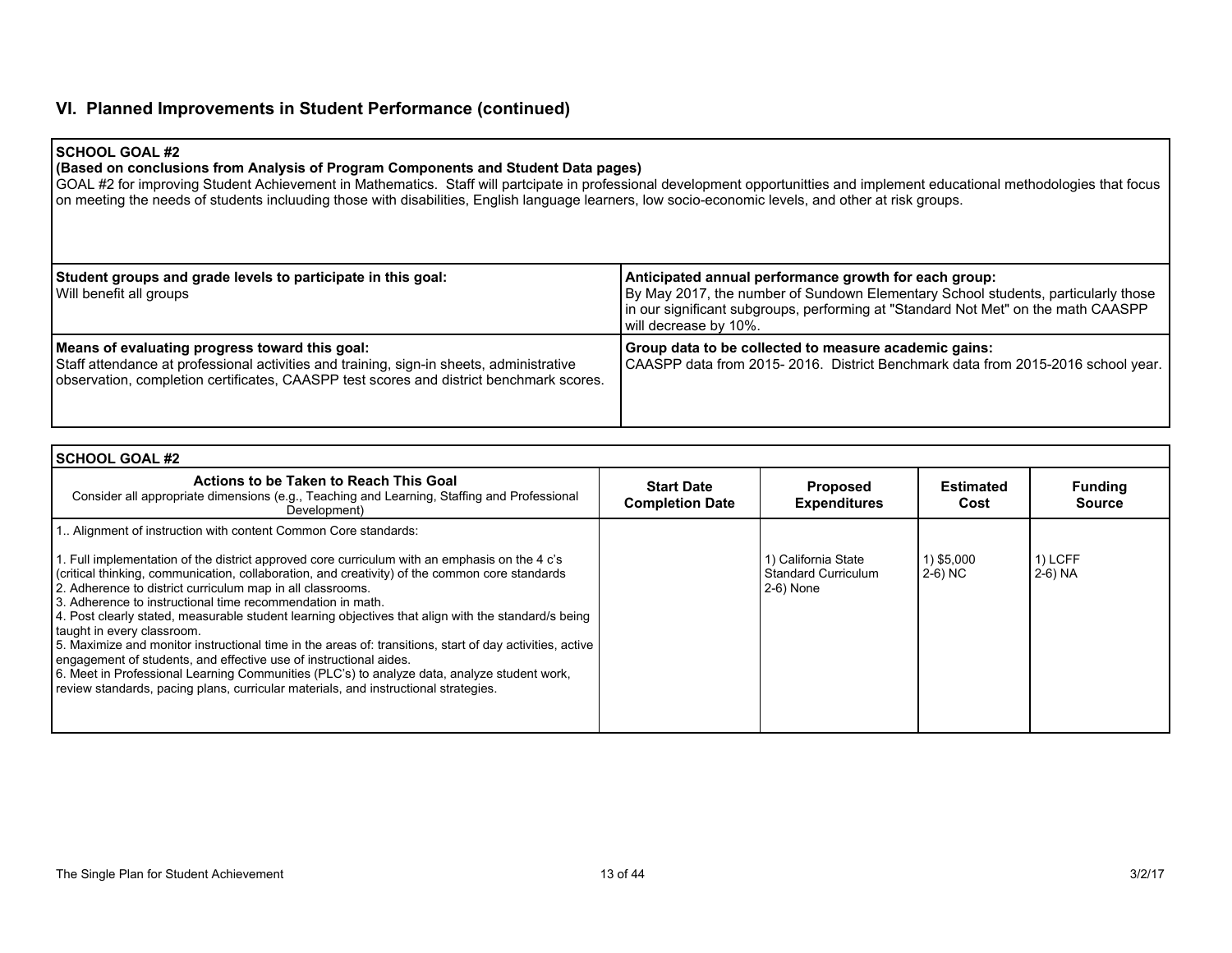| <b>SCHOOL GOAL #2</b>                                                                                                                                                                                                                                                                                                                                                                                                                                                                                                                                                                                                                                                                                                                                                                                                                                                                                                    |                                             |                                                                                                                                                                                                                    |                                                               |                                                                                                 |
|--------------------------------------------------------------------------------------------------------------------------------------------------------------------------------------------------------------------------------------------------------------------------------------------------------------------------------------------------------------------------------------------------------------------------------------------------------------------------------------------------------------------------------------------------------------------------------------------------------------------------------------------------------------------------------------------------------------------------------------------------------------------------------------------------------------------------------------------------------------------------------------------------------------------------|---------------------------------------------|--------------------------------------------------------------------------------------------------------------------------------------------------------------------------------------------------------------------|---------------------------------------------------------------|-------------------------------------------------------------------------------------------------|
| Actions to be Taken to Reach This Goal<br>Consider all appropriate dimensions (e.g., Teaching and Learning, Staffing and Professional<br>Development)                                                                                                                                                                                                                                                                                                                                                                                                                                                                                                                                                                                                                                                                                                                                                                    | <b>Start Date</b><br><b>Completion Date</b> | Proposed<br><b>Expenditures</b>                                                                                                                                                                                    | <b>Estimated</b><br>Cost                                      | <b>Funding</b><br><b>Source</b>                                                                 |
| 2. Improvement of Instructional Strategies and Materials:                                                                                                                                                                                                                                                                                                                                                                                                                                                                                                                                                                                                                                                                                                                                                                                                                                                                |                                             |                                                                                                                                                                                                                    |                                                               |                                                                                                 |
| 1) Analyze student work and data to ensure progress toward mastery of essential standards.<br>Meet regularly in PLCs to analyze data and modify instructional strategies to improve student<br>achievement. Provide quarterly release days to analyze data, plan instruction and targeted<br>interventions. 1/2 days for each grade level team are recommended.<br>2) Focus on increasing active student engagement in all classrooms through staff development<br>on AVID, Whole Brain teaching, critical thinking, the 4 Cs of the Common Core, and other<br>research based best practices.<br>3) Collaboration to improve instructional strategies and research based best practices that<br>support delivery of instruction of essential core standards in mathematics with a focus on math<br>reasoning.<br>$ 4\rangle$<br>Focus on academic language (tier II and tier III vocabulary) and test taking strategies. |                                             | 1) Staff development/<br>release time<br>2) Site based staff<br>development<br>3) Staff development<br>4) duplicating                                                                                              | 1) (see goal $#1$ )<br>$ 2)$ NC<br>$ 3\rangle$ NC<br>4) \$100 | 1) Title I<br>2) NA<br>$3)$ NA<br>4) URGF                                                       |
| 3. Extended Learning Time:<br>1) Students not meeting proficiency targets in grades 1-6 will be recommended for extended<br>learning opportunities when possible. This may include tutoring and homework help during<br>recesses, after school, and Saturday School (and summer school as in Goal #1).                                                                                                                                                                                                                                                                                                                                                                                                                                                                                                                                                                                                                   |                                             | 1) salaries-<br>teacher/assistants                                                                                                                                                                                 | 1) \$2500 (See<br>$q$ oal #1)                                 | 1) Title I                                                                                      |
| 4. Increased Educational Opportunity and Access to Technology:<br>1) Effectively integrate and implement Universal Access time to meet the needs of subgroups<br>and all students not meeting proficiency of standards as determined by data analysis.<br>Implement inclusion model to provide services for students with disabilities.<br>2)<br>3)<br>Purchase technology for classroom instructional use which supports research based best<br>practices.<br>Provide additional access to computer based instruction including use of AVID strategies,<br>4)<br>Project-based learning, critical thinking and online resources that support the 4 Cs of the<br>Common Core for math in grades 4th-6th through a designated computer lab.<br>5) PLTW Training and materials                                                                                                                                             |                                             | 1) staff<br>development/planning<br>2) staff<br>development/planning<br>3) technology purchase<br>4) technology support<br>5) Staff<br>development/planning/trai<br>ning/technology purchase<br>for implementation | $1)$ NC<br>$(2)$ NC<br>3) \$10,000<br>4) NC<br>$5)$ \$500     | 1) NA<br>2) NA<br>3) URGF/Title I/ District<br>4) NA<br>5) URGF/Title I/LCFF<br><b>District</b> |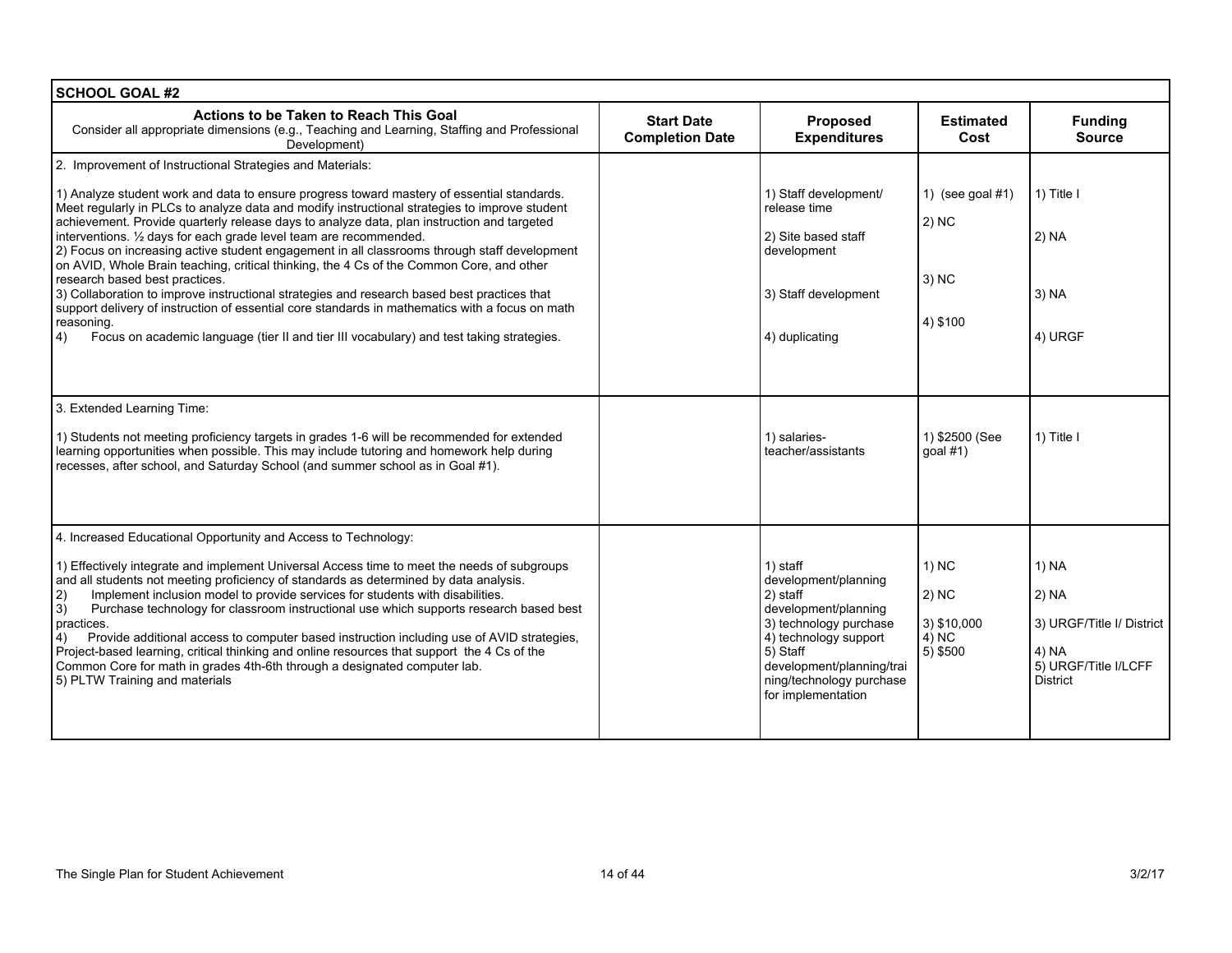| <b>SCHOOL GOAL #2</b>                                                                                                                                                                                                                                                                                                                                                                                                                                                                                                                                                                                                                                                                                                                                                                                                                                                                                                                                                                                                               |                                             |                                                                                                                                                                           |                                                                                       |                                   |
|-------------------------------------------------------------------------------------------------------------------------------------------------------------------------------------------------------------------------------------------------------------------------------------------------------------------------------------------------------------------------------------------------------------------------------------------------------------------------------------------------------------------------------------------------------------------------------------------------------------------------------------------------------------------------------------------------------------------------------------------------------------------------------------------------------------------------------------------------------------------------------------------------------------------------------------------------------------------------------------------------------------------------------------|---------------------------------------------|---------------------------------------------------------------------------------------------------------------------------------------------------------------------------|---------------------------------------------------------------------------------------|-----------------------------------|
| Actions to be Taken to Reach This Goal<br>Consider all appropriate dimensions (e.g., Teaching and Learning, Staffing and Professional<br>Development)                                                                                                                                                                                                                                                                                                                                                                                                                                                                                                                                                                                                                                                                                                                                                                                                                                                                               | <b>Start Date</b><br><b>Completion Date</b> | Proposed<br><b>Expenditures</b>                                                                                                                                           | <b>Estimated</b><br>Cost                                                              | <b>Funding</b><br><b>Source</b>   |
| 5. Staff Development and Collaboration:                                                                                                                                                                                                                                                                                                                                                                                                                                                                                                                                                                                                                                                                                                                                                                                                                                                                                                                                                                                             |                                             |                                                                                                                                                                           |                                                                                       |                                   |
| 1) Provide ongoing professional development during staff meetings in mathematics research<br>based best practices; active student engagement; learning objectives; critical thinking;<br>differentiated instruction; interventions; AVID; SDAIE; and implementation of common core<br>standards for math.<br>2) Participate in regularly scheduled site and district grade level meetings for articulation,<br>collaboration on research based best practices for instruction including subgroups, and data<br>analysis.<br>3) Beginning teachers are supported with observation days, BTSA support providers, or coaches.<br>4) Attend district training in the areas of: common core standards, AVID, whole brain teaching,<br>and district areas of focus (objectives/engagement/implementation of the common core)                                                                                                                                                                                                              |                                             | 1) staff development.<br>meeting time<br>2) staff development,<br>meeting time<br>3) district BTSA program<br>4) district staff<br>development                            | 1) NC<br>2) NC<br>3) NC<br>4) NC                                                      | 1) NA<br>2) NA<br>3) NA<br>4) NA  |
| 6. Involvement of Staff, Parents, and Community:<br>1) Communication with parents on student achievement, academic expectations, and ways to<br>help their child improve through the Home School Compact and Parent Involvement Policy;<br>PowerSchool; parent-teacher conferences; teacher and school website; email; phone calls; and<br>parent workshops.<br>2) Provide opportunities for parents to participate in decision making related to site and district<br>initiatives such as SSC, District Advisory, and Safety Committees.<br>3) Post schools' parent involvement policies on their web sites, in English and other primary<br>languages for those groups which meet the 15% and above language requirements.<br>Build parents' capacity to positively impact their students' educational experience by<br>4)<br>allocating the the resources to provide training in: the use of PowerSchool; grade level core<br>standards and<br>expectations; parenting information/classes; and community support and resources. |                                             | 1) Family nights,<br>duplicating (for family night<br>materials and Monday<br>messages)<br>2) meeting time<br>3) meeting<br>supplies/program needs<br>4) Presenter's fees | 1) \$500 (See Goal   1) Title I<br>#1)<br>$2)$ NC<br>3) NC<br>4) TBD (see goal<br>#1) | 2) NA<br>3) NA<br>4) Title I      |
| 7. Auxiliary Services for Students and Parents (including transition from elementary to middle<br>school):<br>1) Parents and 6th grade students are invited to a middle school information night; 6th grade<br>classes will attend an orientation at the middle school during the school day.<br>2) Kindergarten Information Day in the spring<br>3) Back to School Night and Family nights are offered to allow parents opportunities to visit their<br>children's classrooms and learn about curricular activities<br>4) Conferences with teachers are held as needed.                                                                                                                                                                                                                                                                                                                                                                                                                                                            |                                             | 1) transportation<br>2) None<br>3) duplicating<br>4) None                                                                                                                 | 1) \$200 (See goal<br>#1)<br>$2)$ NC<br>3) NC<br>4) NC                                | 1) PTA<br>2) NA<br>3) NA<br>4) NA |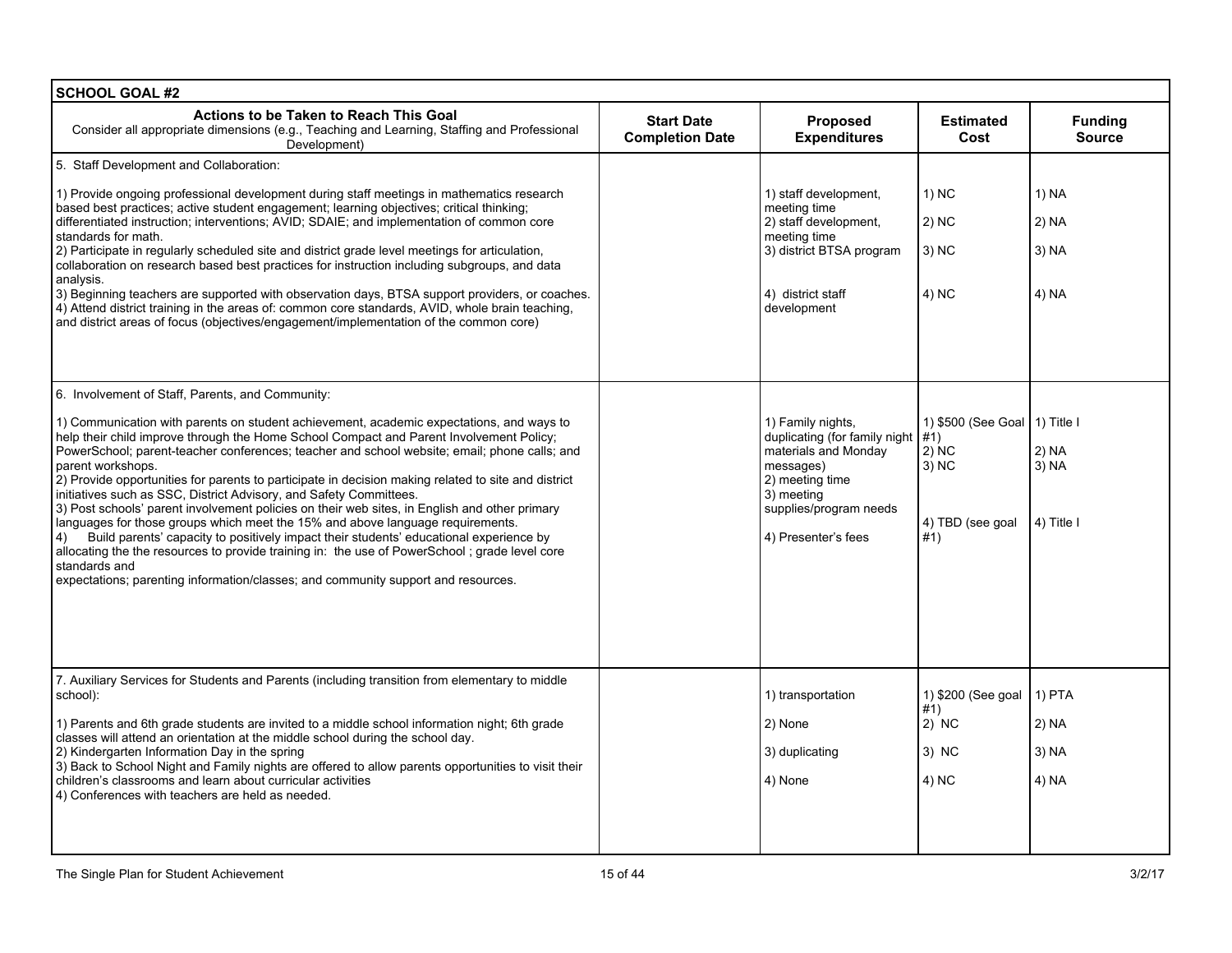| <b>SCHOOL GOAL #2</b>                                                                                                                                                                                                                                                                                                                                                                                                                                                                                                                                                                                                                                                                                                                                                                   |                                             |                                                                                                                                                         |                                                        |                                         |
|-----------------------------------------------------------------------------------------------------------------------------------------------------------------------------------------------------------------------------------------------------------------------------------------------------------------------------------------------------------------------------------------------------------------------------------------------------------------------------------------------------------------------------------------------------------------------------------------------------------------------------------------------------------------------------------------------------------------------------------------------------------------------------------------|---------------------------------------------|---------------------------------------------------------------------------------------------------------------------------------------------------------|--------------------------------------------------------|-----------------------------------------|
| Actions to be Taken to Reach This Goal<br>Consider all appropriate dimensions (e.g., Teaching and Learning, Staffing and Professional<br>Development)                                                                                                                                                                                                                                                                                                                                                                                                                                                                                                                                                                                                                                   | <b>Start Date</b><br><b>Completion Date</b> | <b>Proposed</b><br><b>Expenditures</b>                                                                                                                  | Estimated<br>Cost                                      | <b>Funding</b><br><b>Source</b>         |
| 8. Monitoring Program Implementation and Results:<br>1) Analysis of CAASPP and State Assessment data and results to monitor whether yearly goals<br>for student achievement are met and develop grade level action plans for increased student<br>achievement.<br>2) Analysis of benchmark data, common grade level assessment data, and student work on an<br>ongoing basis with results used to adjust instructional strategies and provide interventions to<br>improve student achievement. Data Director reports are used to guide data analysis for grades 2-<br>3) Monitor full implementation of pacing guides and the common core instructional program as<br>defined by the District.<br>4) Monitor adherence to instructional time recommendations in mathematics frameworks. |                                             | 1) staff/grade level<br>meeting time<br>2) staff/grade level<br>meeting time; duplicating<br>of Student data reports as<br>needed<br>3) None<br>4) None | 1) NC<br>2) \$200 (see goal<br>#1)<br>$3)$ NC<br>4) NC | 1) NA<br>2) Title I<br>3) NA<br>  4) NA |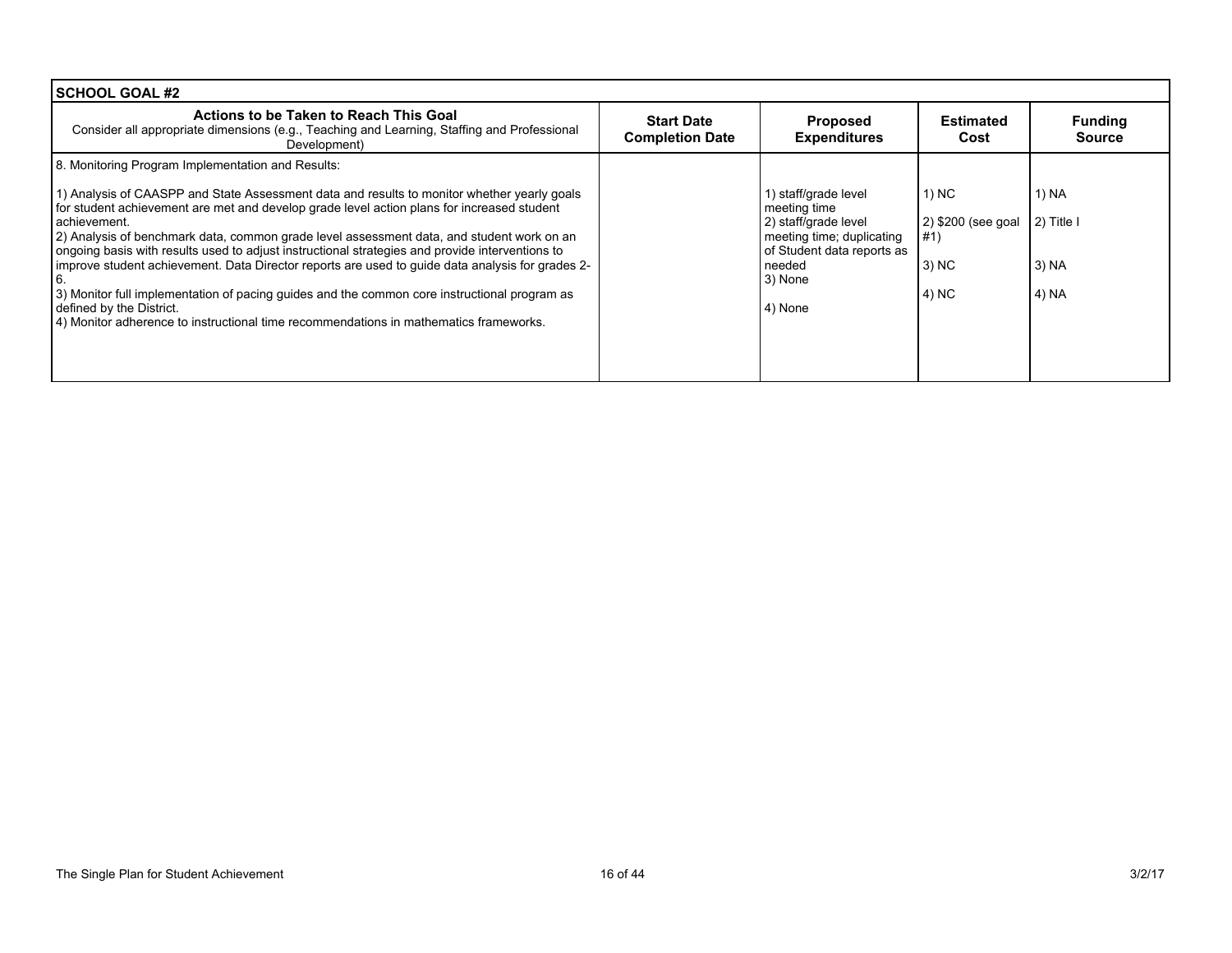# **VI Planned Improvements in Student Performance (continued)**

| <b>SCHOOL GOAL #3</b><br>(Based on conclusions from Analysis of Program Components and Student Data pages)<br>Sundown will consistently implement and enforce school and district wide rules, regulations, consequences, & rewards to achieve a productive & safe learning environment. |                                                                                                                                                                                                                                |
|-----------------------------------------------------------------------------------------------------------------------------------------------------------------------------------------------------------------------------------------------------------------------------------------|--------------------------------------------------------------------------------------------------------------------------------------------------------------------------------------------------------------------------------|
| Student groups and grade levels to participate in this goal:<br>Includes all students                                                                                                                                                                                                   | Anticipated annual performance growth for each group:<br>Reduce the number of discipline problems by 5%. Power School discipline reporting<br>data will be used to determine percentage reduction in comparison to prior year. |
| Means of evaluating progress toward this goal:<br>Safe & Drug Free School (SDF) Survey, Healthy Child Survey, Site Council Minutes,<br>Safety Surveys, Safety committee minutes, discipline committee minutes, PTA Minutes,<br>Discipline Records                                       | Group data to be collected to measure academic gains:<br>Correlation between grades & decline in Healthy Child Survey % and changes in<br>student discipline referral numbers.                                                 |

| <b>ISCHOOL GOAL #3</b>                                                                                                                                |                                      |                                        |                   |                          |
|-------------------------------------------------------------------------------------------------------------------------------------------------------|--------------------------------------|----------------------------------------|-------------------|--------------------------|
| Actions to be Taken to Reach This Goal<br>Consider all appropriate dimensions (e.g., Teaching and Learning, Staffing and Professional<br>Development) | <b>Start Date</b><br>Completion Date | <b>Proposed</b><br><b>Expenditures</b> | Estimated<br>Cost | <b>Funding</b><br>Source |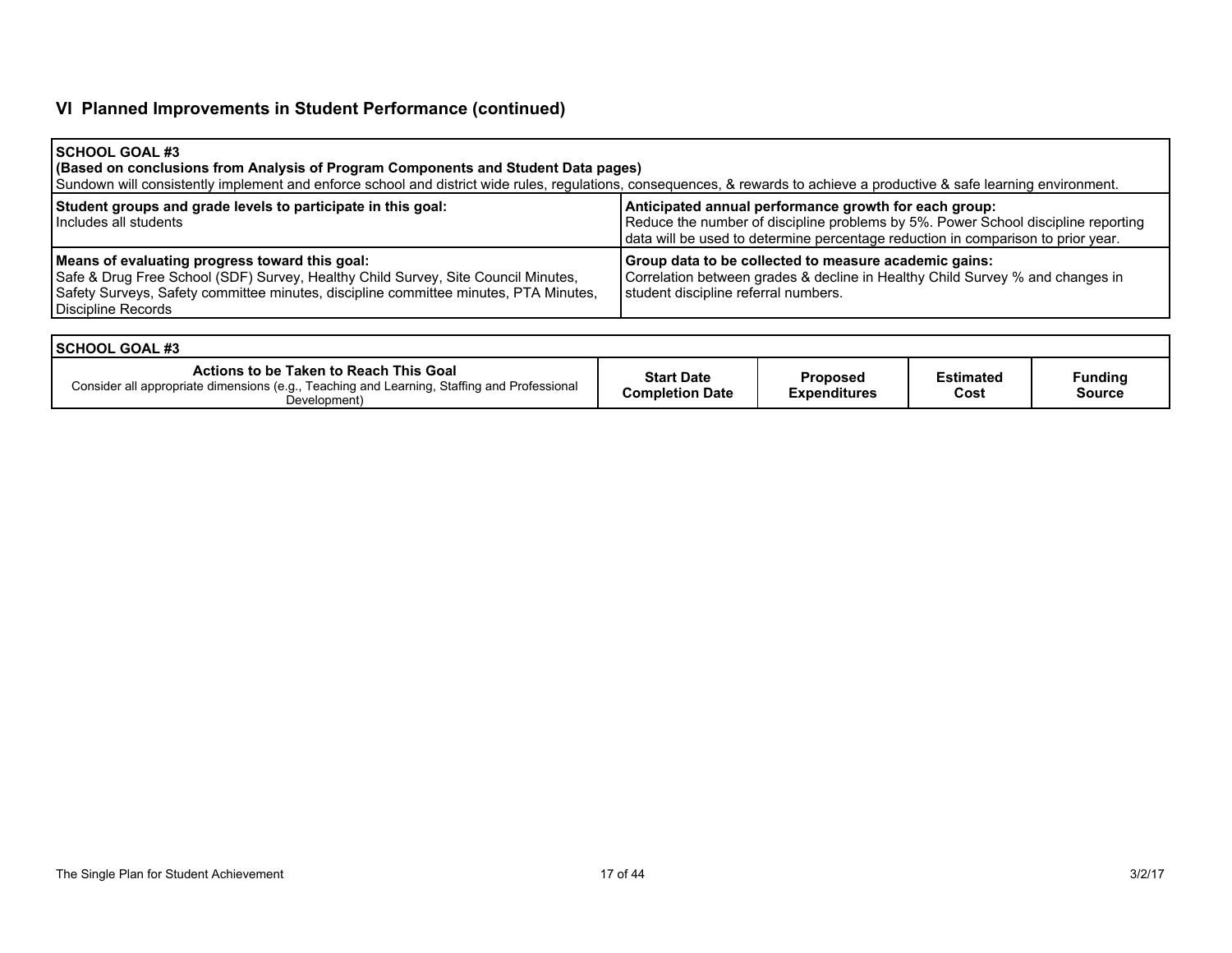| <b>SCHOOL GOAL #3</b>                                                                                                                                                                                                                                                                                                                                                                                                                                                                                                            |                                             |                                                                                                |                                            |                                               |
|----------------------------------------------------------------------------------------------------------------------------------------------------------------------------------------------------------------------------------------------------------------------------------------------------------------------------------------------------------------------------------------------------------------------------------------------------------------------------------------------------------------------------------|---------------------------------------------|------------------------------------------------------------------------------------------------|--------------------------------------------|-----------------------------------------------|
| Actions to be Taken to Reach This Goal<br>Consider all appropriate dimensions (e.g., Teaching and Learning, Staffing and Professional<br>Development)                                                                                                                                                                                                                                                                                                                                                                            | <b>Start Date</b><br><b>Completion Date</b> | Proposed<br><b>Expenditures</b>                                                                | <b>Estimated</b><br>Cost                   | <b>Funding</b><br><b>Source</b>               |
| 1. Improve effectiveness of content area programs and increase achievement for all students by:                                                                                                                                                                                                                                                                                                                                                                                                                                  |                                             |                                                                                                |                                            |                                               |
| 1) Provide professional development for staff members to support the full implementation of the<br>common core curriculum as defined by the district.<br>2) Teacher participation in district and site staff development in active student engagement,<br>learning objectives, checking for understanding, critical thinking, AVID, Whole Brain teaching, the                                                                                                                                                                    |                                             | 1) district meetings<br>2) site and district<br>meetings                                       | 1) NC<br>2) NC                             | 1) NA<br>2) NA                                |
| 4 Cs of the Common Core, and other research based best practices.<br>3) Teacher training and coaching in TESS brain based instructional design.<br>4) Implementation of an intervention program (RTI model pyramid) including teacher<br>collaboration in professional learning communities to strengthen instructional practice and<br>address the needs of all students, particularly those subgroups who are not meeting proficiency                                                                                          |                                             | 3) presenter, coaching<br>rounds, release time<br>4) collaboration time<br>5) cost of training | 3) \$5,500<br>4) NC<br>5)TBD (as funds are | 3) District LCFF<br>4) NA<br>5) LCFF District |
| targets.<br>5) AVID training for teachers in grades 4th-6th at Summer Institute<br>6) Teacher and administrator attendance and participation in professional development which                                                                                                                                                                                                                                                                                                                                                   |                                             | 6) contingent on funding                                                                       | available)<br>6) \$2000                    | 6) Title I                                    |
| focuses on:<br>$\bullet$<br>Research based best practices for implementing common core standards<br>$\bullet$<br>Writing<br>$\bullet$<br>Use of data to guide instruction<br>$\bullet$<br>Differentiation<br>$\bullet$<br>Equitable and universal access<br>$\bullet$<br>Academic language<br>$\bullet$<br>Critical thinking<br>$\left( 7\right)$<br>Teacher exchange of information from workshops, in-services, and professional readings<br>at meetings.<br>8) Boy's Town Training and school climate program implementation. |                                             | 7) professional reading<br>material<br>8) Staff development and<br>training                    | $7)$ NC                                    | 7) District                                   |
| 2. Provide ongoing instructional assistance and support for teachers and staff by:<br>1) Providing opportunities for teachers to meet in grade level teams for purpose of improved<br>collaboration and analysis of assessment data; Quarterly data days.<br>2) Successful teachers and the administrative team will serve as staff trainers in the district areas<br>of focus: active student engagement, data analysis, learning objectives, implementation of the<br>common core, and critical thinking.                      |                                             | 1) substitutes/release<br>time<br>2) Site based staff<br>development                           | 1) (see goal $#1$ )<br>2) NC               | 1) Title I<br>2) NA                           |
|                                                                                                                                                                                                                                                                                                                                                                                                                                                                                                                                  |                                             |                                                                                                |                                            |                                               |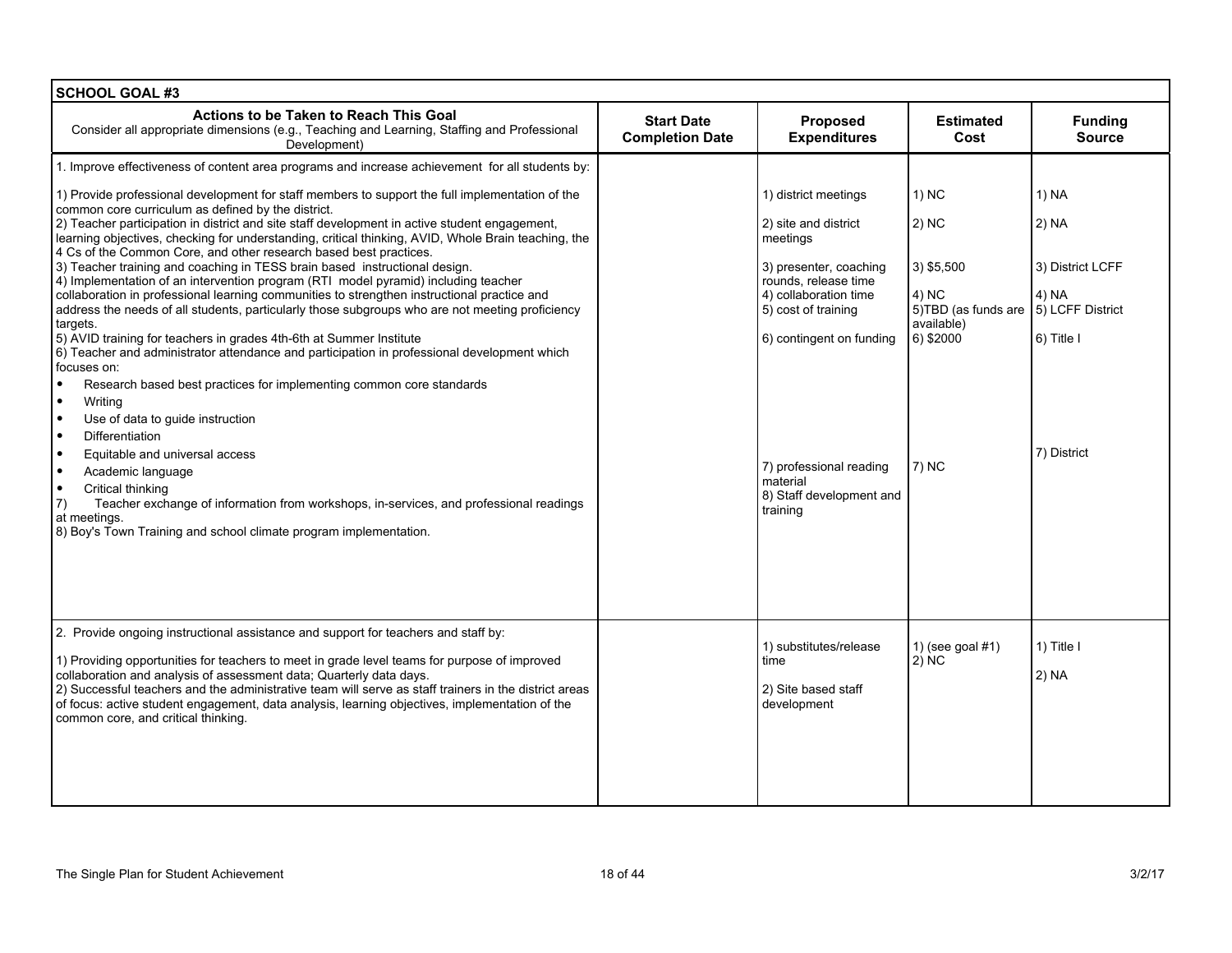| <b>SCHOOL GOAL #3</b>                                                                                                                                                                                                                                                                                                                                                                                                                                                                                                                                                                           |                                                                                       |                                                                                                                                                                                                                |                                          |                                                                             |
|-------------------------------------------------------------------------------------------------------------------------------------------------------------------------------------------------------------------------------------------------------------------------------------------------------------------------------------------------------------------------------------------------------------------------------------------------------------------------------------------------------------------------------------------------------------------------------------------------|---------------------------------------------------------------------------------------|----------------------------------------------------------------------------------------------------------------------------------------------------------------------------------------------------------------|------------------------------------------|-----------------------------------------------------------------------------|
| Actions to be Taken to Reach This Goal<br>Consider all appropriate dimensions (e.g., Teaching and Learning, Staffing and Professional<br>Development)                                                                                                                                                                                                                                                                                                                                                                                                                                           | <b>Start Date</b><br><b>Proposed</b><br><b>Expenditures</b><br><b>Completion Date</b> |                                                                                                                                                                                                                |                                          |                                                                             |
| 3. Increase Access to Technology:                                                                                                                                                                                                                                                                                                                                                                                                                                                                                                                                                               |                                                                                       |                                                                                                                                                                                                                |                                          |                                                                             |
| 1) Use of curriculum based technology and audio-visual equipment<br>2) Purchase of additional technology equipment, software, instructional materials, and supplies to<br>improve student education.<br>3) 4th-6th grade access to designated grade computer lab for technology based lessons in<br>content areas.                                                                                                                                                                                                                                                                              |                                                                                       | 1) None<br>2) technology purchases<br>3) schedule                                                                                                                                                              | $1)$ NC<br>2) \$5,000<br>$3)$ NC         | 1) NA<br>2) URGF/Title I<br>3) NA                                           |
| 4. Enrich educational experiences:<br>1) Provide opportunities for students to participate in competitions such as Mathletes, Science<br>Olympiad, Knowledge Masters, as funding is available.<br>1) Provide enriched educational experiences to GATE and all students by going on field trips<br>and/or participating in educational assemblies and activities.<br>2) Provide opportunities for students to experience leadership roles through participation in<br>Student Council and Ambassadors.<br>Provide opportunities/materials to supplement Science/Social Studies curriculum.<br>4) |                                                                                       | 1) stipends, registration<br>fees (as funds become<br>available)<br>2) transportation,<br>admission fees (as funds<br>become available)<br>3) stipends, supplies (as<br>funds become available)<br>4) supplies | 1) TBD<br>$2)$ TBD<br>3) TBD<br>4) \$500 | 1)grants/donations<br>2) PTA/donations<br>3) grants/donations<br>4) Title I |
| 5. Promote Effective Parent Involvement in School:<br>1) Provide timely home-school communication through:<br>district website<br>School Messenger<br>Power school<br><b>Monday Messages</b><br>∣∙<br>School Accountability Report Card<br>2) Ensure that parents are informed of their student/s academic progress through:<br>PowerSchool<br>$\bullet$<br>State testing results and benchmark reports sent home<br>School planners<br>Email and phone calls<br>3) Parental Involvement Guides for Home/school Connection                                                                      |                                                                                       | $1-2)$ NC<br>3) Parent Involvement<br>Guides in English and<br>Spanish                                                                                                                                         | $1-2)$ NC<br>3) \$8,500                  | 1-2) NA<br>3) Title I                                                       |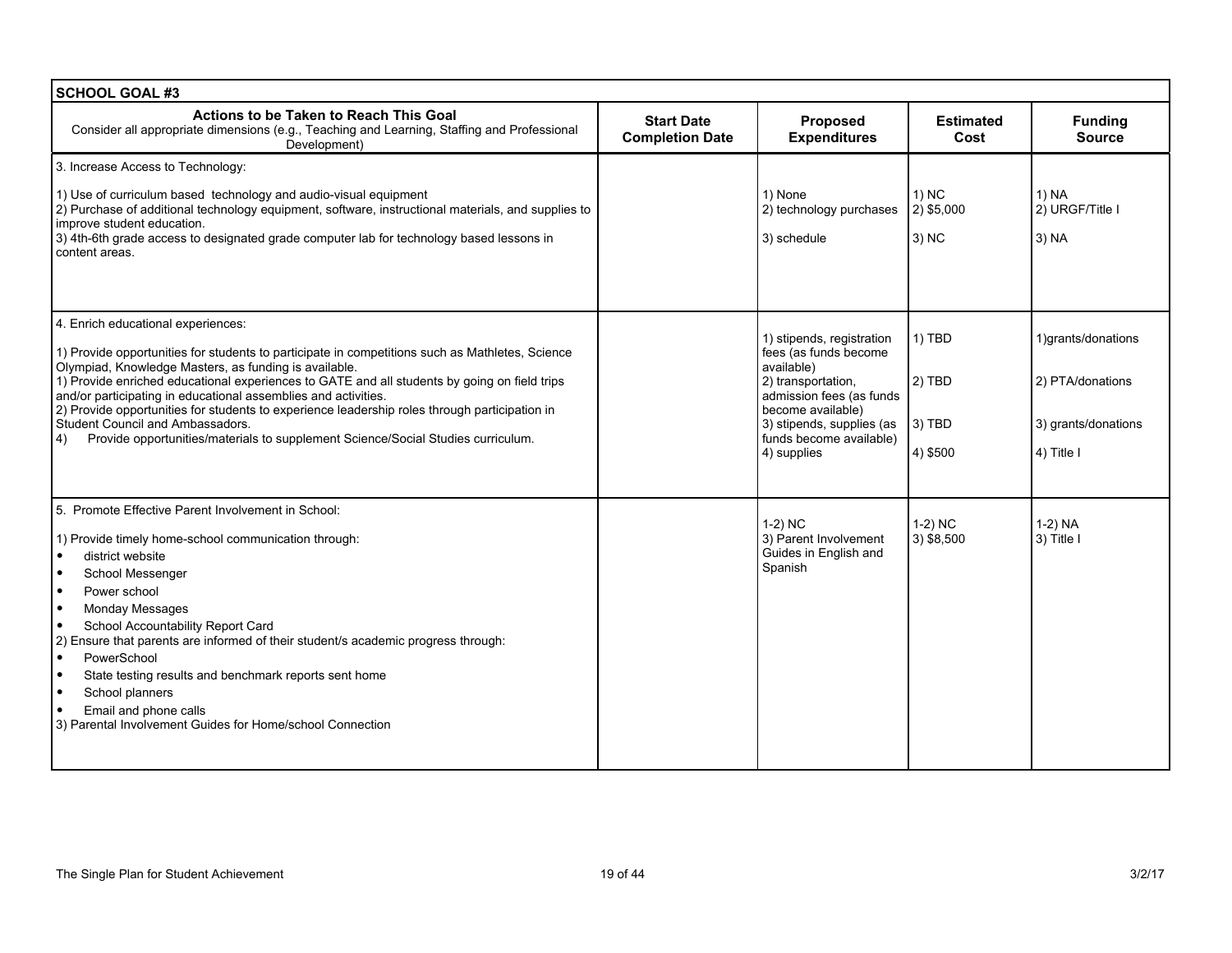| <b>SCHOOL GOAL #3</b>                                                                                                                                                                                                                                                                                                                            |                                             |                                                                                   |                                            |                                            |  |
|--------------------------------------------------------------------------------------------------------------------------------------------------------------------------------------------------------------------------------------------------------------------------------------------------------------------------------------------------|---------------------------------------------|-----------------------------------------------------------------------------------|--------------------------------------------|--------------------------------------------|--|
| Actions to be Taken to Reach This Goal<br>Consider all appropriate dimensions (e.g., Teaching and Learning, Staffing and Professional<br>Development)                                                                                                                                                                                            | <b>Start Date</b><br><b>Completion Date</b> | Proposed<br><b>Expenditures</b>                                                   | <b>Estimated</b><br>Cost                   | <b>Funding</b><br><b>Source</b>            |  |
| 6. Involvement of staff, parents and community:<br>Staff, parents and community members are invited to serve on district level<br>1)<br>committees which help rewrite policies, regulations & rules.<br><b>AVID Parent Nights</b><br> 2)                                                                                                         |                                             | 1) N/C<br>2) Materials, supplies,<br>and Refreshments                             | 1) N/C<br>$2)$ \$500                       | 1) N/C<br>2) Tile 1 and District           |  |
| 7. Auxiliary services for students and parents:<br>When necessary, students are referred to R.T.I. and/or Child Study Team for creation<br>1)<br>of Behavior Contracts, 504 Plans, or modification of IEPs.<br>2) 6th grade orientation activities with Joe Walker and Del Sur.<br>3) Counseling and student groups led by the counselor.        |                                             | 1) N/C<br>2) Busses (as needed)<br>3) Counselor                                   | 1) N/C<br>2)<br>$3)$ NC                    | 1) N/C<br>2)<br>3) District                |  |
| 8. Monitoring program implementation and results:<br>Safe & Drug Free School Survey<br>1)<br>$\vert 2\rangle$<br><b>Healthy Child Survey</b><br>3)<br>Discipline/Suspension Records<br>$\overline{4)}$<br>Number of students honored                                                                                                             |                                             | $1)$ N/C<br>$2)$ N/C<br>$3)$ N/C<br>4) N/C                                        | $1)$ N/C<br>$2)$ N/C<br>$3)$ N/C<br>4) N/C | $1)$ N/C<br>$2)$ N/C<br>$3)$ N/C<br>4) N/C |  |
| 9. School Safety Plan<br>Development of comprehensive safety plan.<br>1)<br>$\vert$ 2)<br>Routine fire drills, earthquake drills, lockdown drills, duck and cover drills conducted.<br>3)<br>Sundown property is bordered by fencing and locked gates and is now a closed<br>campus.<br>$ 4\rangle$<br>Maintaining emergency supplies on campus. |                                             | 1) Duplicating<br>2) N/C<br>$3)$ N/C<br>4) Supply costs<br>(as funding available) | 1)<br>$2)$ N/C<br>3) District<br>4)        | 1)<br>$2)$ N/C<br>3) District<br>4)        |  |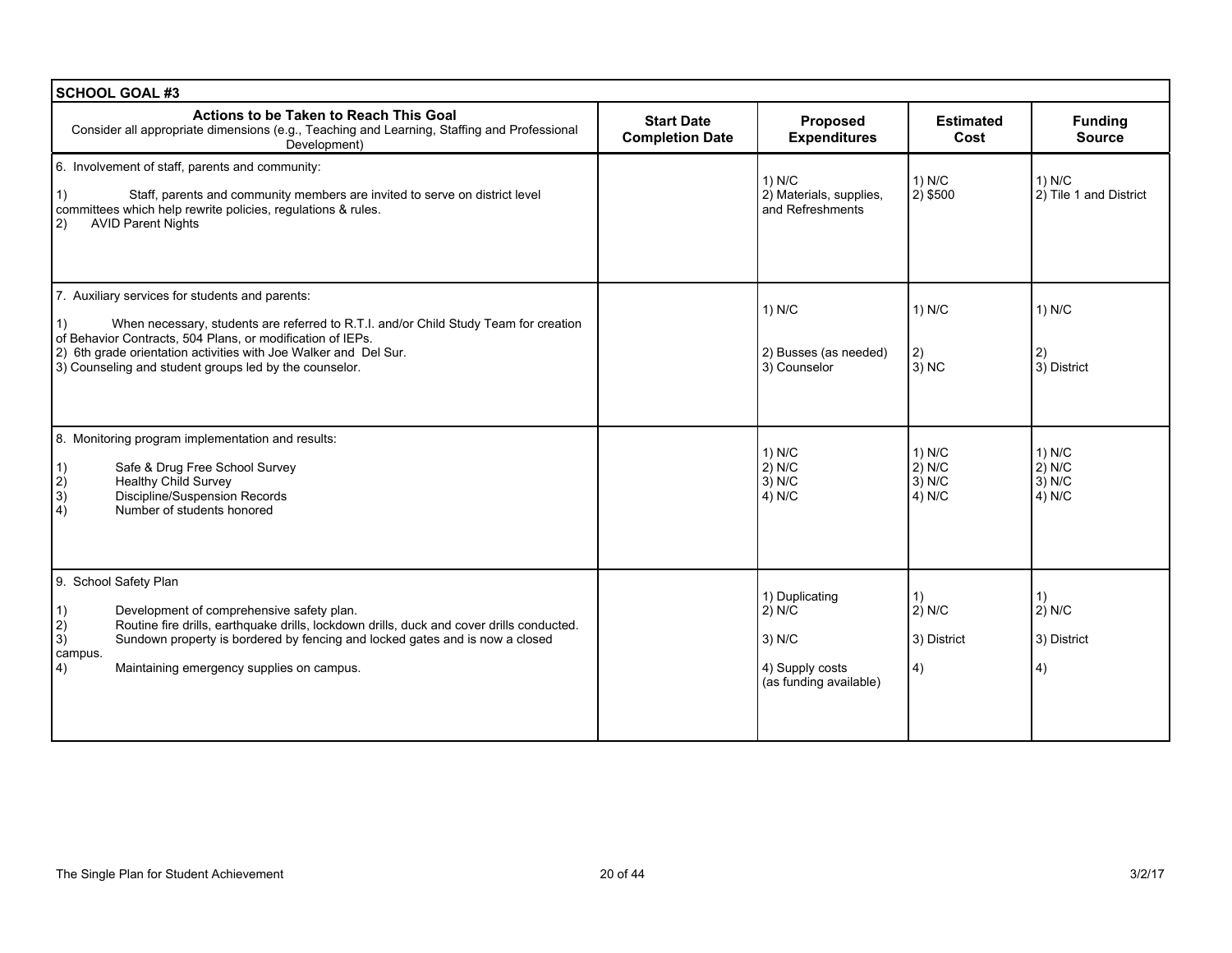# **VI Planned Improvements in Student Performance (continued)**

| I SCHOOL GOAL #4<br>(Based on conclusions from Analysis of Program Components and Student Data pages)<br>Sundown students will be educated in a safe and positive learning environment which supports students' academic and socio-emotional growth. |                                                                                                                                                                      |
|------------------------------------------------------------------------------------------------------------------------------------------------------------------------------------------------------------------------------------------------------|----------------------------------------------------------------------------------------------------------------------------------------------------------------------|
| Student groups and grade levels to participate in this goal:<br>l All students                                                                                                                                                                       | Anticipated annual performance growth for each group:<br>1% increase in ADA<br>Academic growth goals are stated in Goals #1-3                                        |
| Means of evaluating progress toward this goal:<br>attendance records, referral records, detention logs, suspensions and expulsion records,<br>report cards, safety & committee meeting reports                                                       | Group data to be collected to measure academic gains:<br>Academic growth will be measured by: CAASPP results, Safe School Surveysm and<br>district benchmark results |

| <b>SCHOOL GOAL #4</b>                                                                                                                                                           |                                             |                                             |                          |                                 |  |
|---------------------------------------------------------------------------------------------------------------------------------------------------------------------------------|---------------------------------------------|---------------------------------------------|--------------------------|---------------------------------|--|
| Actions to be Taken to Reach This Goal<br>Consider all appropriate dimensions (e.g., Teaching and Learning, Staffing and Professional<br>Development)                           | <b>Start Date</b><br><b>Completion Date</b> | <b>Proposed</b><br><b>Expenditures</b>      | <b>Estimated</b><br>Cost | <b>Funding</b><br><b>Source</b> |  |
| 1. Alignment of instruction with core standards and promotion of caring, supportive relationships<br>between all stakeholders:                                                  |                                             |                                             |                          |                                 |  |
| Implementation of a Schoolwide Discipline Plan including positive rewards and levels of<br>behavior and levels of interventions.                                                |                                             | 1) TRRFFCC ticket<br>incentives             | 1) \$800                 | 1) PTA/donations                |  |
| Schoolwide focus on Project Wisdom Themes for character Development<br> 2)<br>3)<br>Student Ambassador Program to focus on peer-assisted anti-bullying activities and character |                                             | 2) Incentives,<br>certificates, supplies    | 2) \$1,500               | 2) PTA/donations                |  |
| traits and RAK club (Random Acts of Kindness).<br>Monthly schoolwide attendance program<br>4)                                                                                   |                                             | 3) student training<br>materials and        | 3) \$2000                | 3) grants/donations             |  |
| Recognition of student achievement accomplishments through class and schoolwide<br>5)                                                                                           |                                             | 4) Incentives                               | 4) \$250                 | 4) PTA/donations                |  |
| ceremonies such as attendance awards, semester awards, and behavior awards.                                                                                                     |                                             | 5) Award                                    | 5) \$350                 | 5) PTA/donations                |  |
| Staff development during meetings on strategies to increase school connectedness, decrease<br>6)<br>Incidents of student discipline, and increase student attendance.           |                                             | certificates/pins/medals<br>6) meeting time | 6) NC<br>7) NC to Site   | 6) NA<br>7) District            |  |
| 7) Boys Town training beginning August 2016                                                                                                                                     |                                             | 7) Staff Training                           |                          |                                 |  |
|                                                                                                                                                                                 |                                             |                                             |                          |                                 |  |
|                                                                                                                                                                                 |                                             |                                             |                          |                                 |  |
|                                                                                                                                                                                 |                                             |                                             |                          |                                 |  |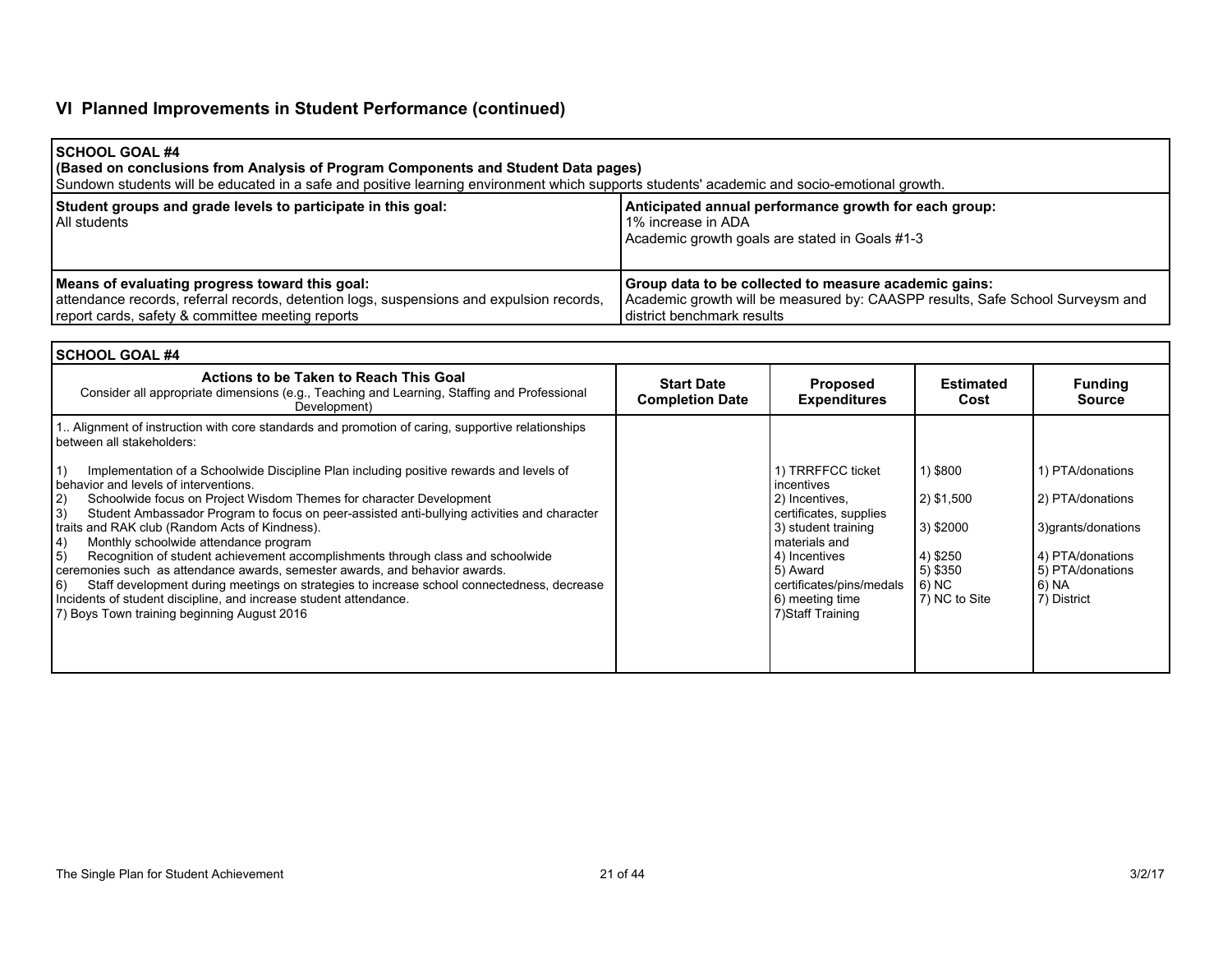| <b>SCHOOL GOAL #4</b>                                                                                                                                                                                                                                                                                                                                                                                                                                                                                                                                                                                                                                                                                                                                                                                                                                                                                            |                                             |                                                                                       |                                                         |                                                              |
|------------------------------------------------------------------------------------------------------------------------------------------------------------------------------------------------------------------------------------------------------------------------------------------------------------------------------------------------------------------------------------------------------------------------------------------------------------------------------------------------------------------------------------------------------------------------------------------------------------------------------------------------------------------------------------------------------------------------------------------------------------------------------------------------------------------------------------------------------------------------------------------------------------------|---------------------------------------------|---------------------------------------------------------------------------------------|---------------------------------------------------------|--------------------------------------------------------------|
| Actions to be Taken to Reach This Goal<br>Consider all appropriate dimensions (e.g., Teaching and Learning, Staffing and Professional<br>Development)                                                                                                                                                                                                                                                                                                                                                                                                                                                                                                                                                                                                                                                                                                                                                            | <b>Start Date</b><br><b>Completion Date</b> | <b>Proposed</b><br><b>Expenditures</b>                                                | <b>Estimated</b><br>Cost                                | <b>Funding</b><br><b>Source</b>                              |
| 2. To communicate to students, staff, parents, and community members clear academic<br>expectations and standards for student behavior:                                                                                                                                                                                                                                                                                                                                                                                                                                                                                                                                                                                                                                                                                                                                                                          |                                             |                                                                                       |                                                         |                                                              |
| 1)<br>Annual staff review and revision of student handbook which is distributed to every student at<br>the<br>onset of the school year or upon enrollment at Sundown.<br>Discipline assemblies are held at least annually.<br>(2)<br> 3)<br>4th-6th grade students maintain a student planner which is used for home-school<br>communication as well as recording of assignments and deadlines.<br>Semester awards and Honors desserts are held twice a year to honor academic achievement.<br>4)<br> 5)<br>Red Ribbon and anti-bullying weeks are held to reinforce healthy choices and positive<br>behavior.<br> 6)<br>Custodian performs monthly safety inspection of the school.<br>$\vert 7 \rangle$<br>Monthly fire and/or earthquake drills are held.<br> 8)<br>Site discipline and safety committees meet regularly to review procedures and generate<br>solutions to concerns of safety and discipline. |                                             | $1-2$ ) none<br>3) planners<br>4) awards/certificates<br>5) materials<br>$6-8$ ) none | 1-2) NC<br>3) \$2000<br>4) \$500<br>$5)$ TBD<br>6-8) NC | 1-2) NA<br>$3)$ PTA<br>4) PTA/donations<br>5) TBD<br>  6) NA |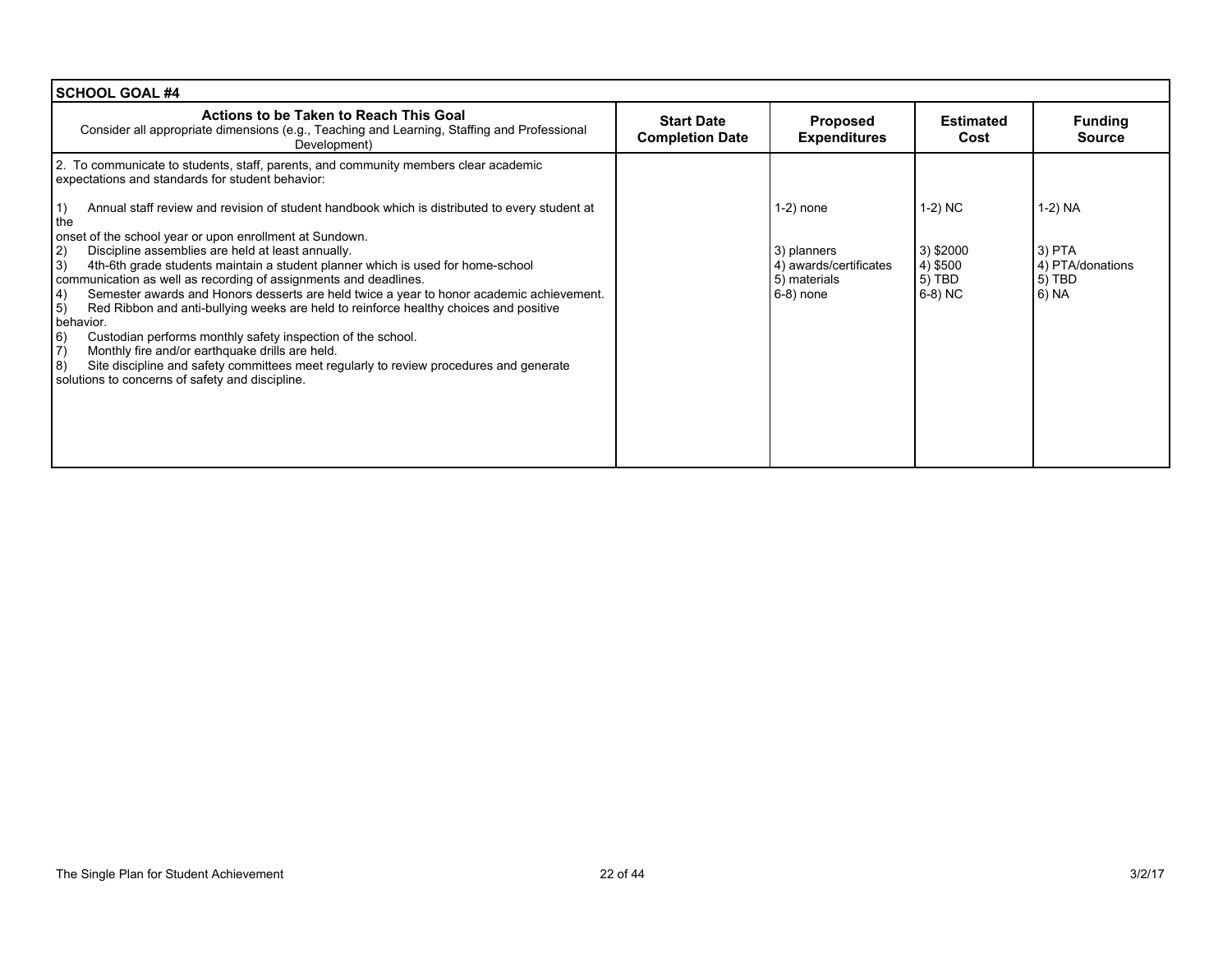# **VI Planned Improvements in Student Performance (continued)**

| <b>SCHOOL GOAL #5</b><br>(Based on conclusions from Analysis of Program Components and Student Data pages) |                                                       |  |  |  |  |  |
|------------------------------------------------------------------------------------------------------------|-------------------------------------------------------|--|--|--|--|--|
| Student groups and grade levels to participate in this goal:                                               | Anticipated annual performance growth for each group: |  |  |  |  |  |
| Means of evaluating progress toward this goal:                                                             | Group data to be collected to measure academic gains: |  |  |  |  |  |

| <b>ISCHOOL GOAL #5</b>                                                                                                                                |                                      |                                 |                          |                          |  |  |
|-------------------------------------------------------------------------------------------------------------------------------------------------------|--------------------------------------|---------------------------------|--------------------------|--------------------------|--|--|
| Actions to be Taken to Reach This Goal<br>Consider all appropriate dimensions (e.g., Teaching and Learning, Staffing and Professional<br>Development) | <b>Start Date</b><br>Completion Date | Proposed<br><b>Expenditures</b> | <b>Estimated</b><br>Cost | Funding<br><b>Source</b> |  |  |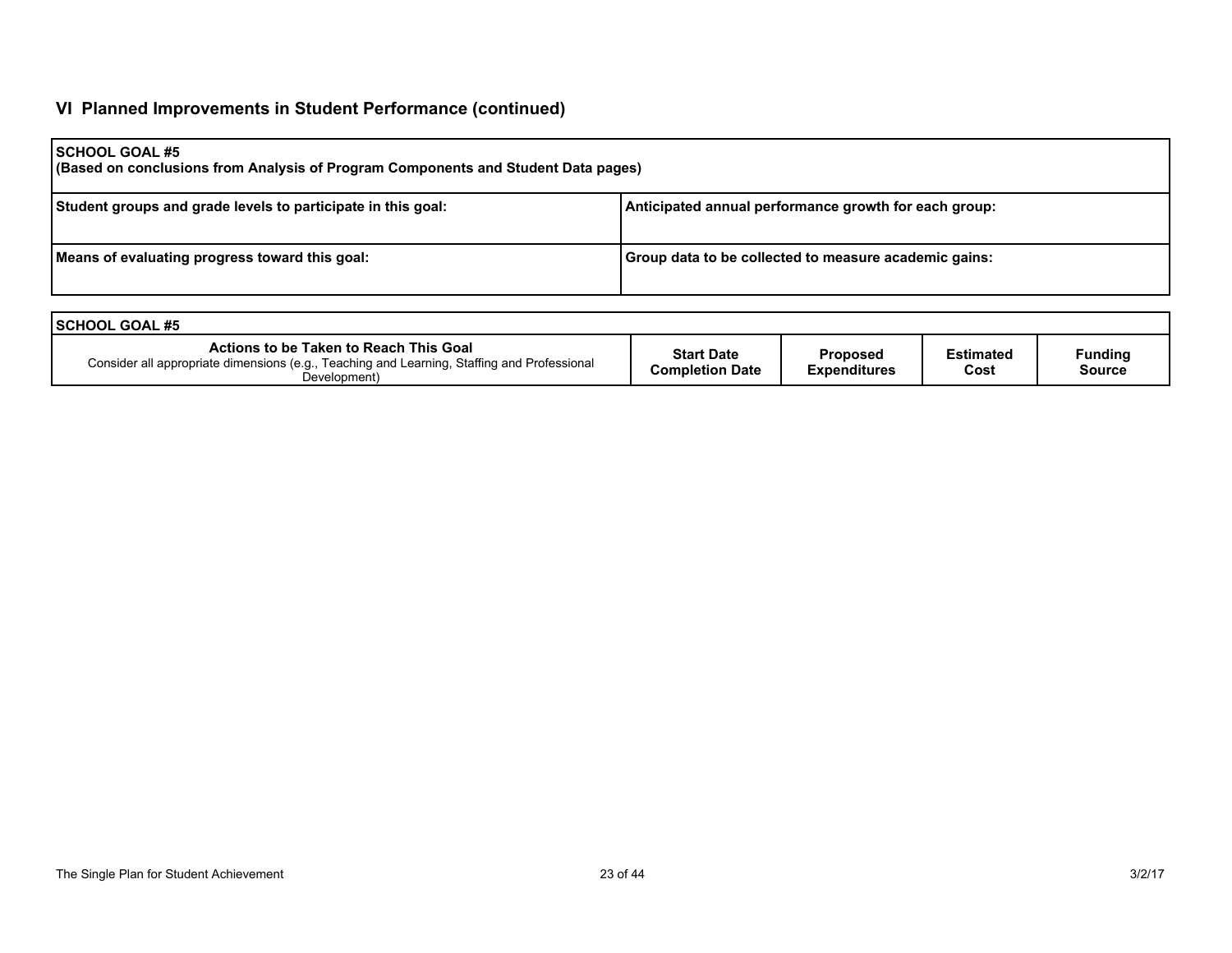# **Appendix A - School and Student Performance Data**

# **CAASPP Results (All Students)**

# **English Language Arts/Literacy**

|                | <b>Overall Achievement</b>       |                                          |                                                               |                                                         |                                             |                                    |                        |                                      |                                   |
|----------------|----------------------------------|------------------------------------------|---------------------------------------------------------------|---------------------------------------------------------|---------------------------------------------|------------------------------------|------------------------|--------------------------------------|-----------------------------------|
| Grade<br>Level | # of Students<br><b>Enrolled</b> | # of<br><b>Students</b><br><b>Tested</b> | $%$ of<br><b>Enrolled</b><br><b>Students</b><br><b>Tested</b> | # of<br><b>Students</b><br><b>With</b><br><b>Scores</b> | <b>Mean</b><br><b>Scale</b><br><b>Score</b> | <b>Standard</b><br><b>Exceeded</b> | <b>Standard</b><br>Met | <b>Standard</b><br><b>Nearly Met</b> | <b>Standard</b><br><b>Not Met</b> |
| Grade 3        | 135                              | 132                                      | 97.8                                                          | 131                                                     | 2397.8                                      | 14                                 | 17                     | 34                                   | 35                                |
| Grade 4        | 149                              | 145                                      | 97.3                                                          | 145                                                     | 2446.8                                      | 14                                 | 23                     | 28                                   | 34                                |
| Grade 5        | 153                              | 144                                      | 94.1                                                          | 144                                                     | 2473.0                                      | 10                                 | 26                     | 28                                   | 37                                |
| Grade 6        | 137                              | 134                                      | 97.8                                                          | 134                                                     | 2485.9                                      | 5                                  | 25                     | 36                                   | 34                                |
| All Grades     | 574                              | 555                                      | 96.7                                                          | 554                                                     |                                             | 11                                 | 23                     | 31                                   | 35                                |

|                |                          | <b>READING</b>                                                             |                                 |                                                  | <b>WRITING</b>                          |                                 |                          | <b>LISTENING</b>                                |                                 | <b>RESEARCH/INQUIRY</b>                                    |                                         |                                 |  |
|----------------|--------------------------|----------------------------------------------------------------------------|---------------------------------|--------------------------------------------------|-----------------------------------------|---------------------------------|--------------------------|-------------------------------------------------|---------------------------------|------------------------------------------------------------|-----------------------------------------|---------------------------------|--|
| Grade<br>Level |                          | <b>Demonstrating</b><br>understanding of literary &<br>non-fictional texts |                                 | <b>Producing clear</b><br>and purposeful writing |                                         |                                 |                          | Demonstrating effective<br>communication skills |                                 | Investigating, analyzing,<br>and<br>presenting information |                                         |                                 |  |
|                | Above<br><b>Standard</b> | At or<br><b>Near</b><br><b>Standard</b>                                    | <b>Below</b><br><b>Standard</b> | Above<br><b>Standard</b>                         | At or<br><b>Near</b><br><b>Standard</b> | <b>Below</b><br><b>Standard</b> | Above<br><b>Standard</b> | At or<br><b>Near</b><br><b>Standard</b>         | <b>Below</b><br><b>Standard</b> | Above<br><b>Standard</b>                                   | At or<br><b>Near</b><br><b>Standard</b> | <b>Below</b><br><b>Standard</b> |  |
| Grade 3        | 16                       | 43                                                                         | 41                              | 12                                               | 45                                      | 43                              | 15                       | 60                                              | 26                              | 18                                                         | 47                                      | 36                              |  |
| Grade 4        | 16                       | 47                                                                         | 37                              | 14                                               | 60                                      | 26                              | 12                       | 68                                              | 20                              | 11                                                         | 61                                      | 28                              |  |
| Grade 5        | 15                       | 48                                                                         | 37                              | 15                                               | 46                                      | 39                              | 12                       | 61                                              | 26                              | 19                                                         | 58                                      | 23                              |  |
| Grade 6        |                          | 51                                                                         | 42                              | 11                                               | 45                                      | 44                              | 10                       | 66                                              | 24                              | 8                                                          | 73                                      | 19                              |  |
| All Grades     | 14                       | 47                                                                         | 39                              | 13                                               | 49                                      | 38                              | 12                       | 64                                              | 24                              | 14                                                         | 60                                      | 26                              |  |

## **Conclusions based on this data:**

1.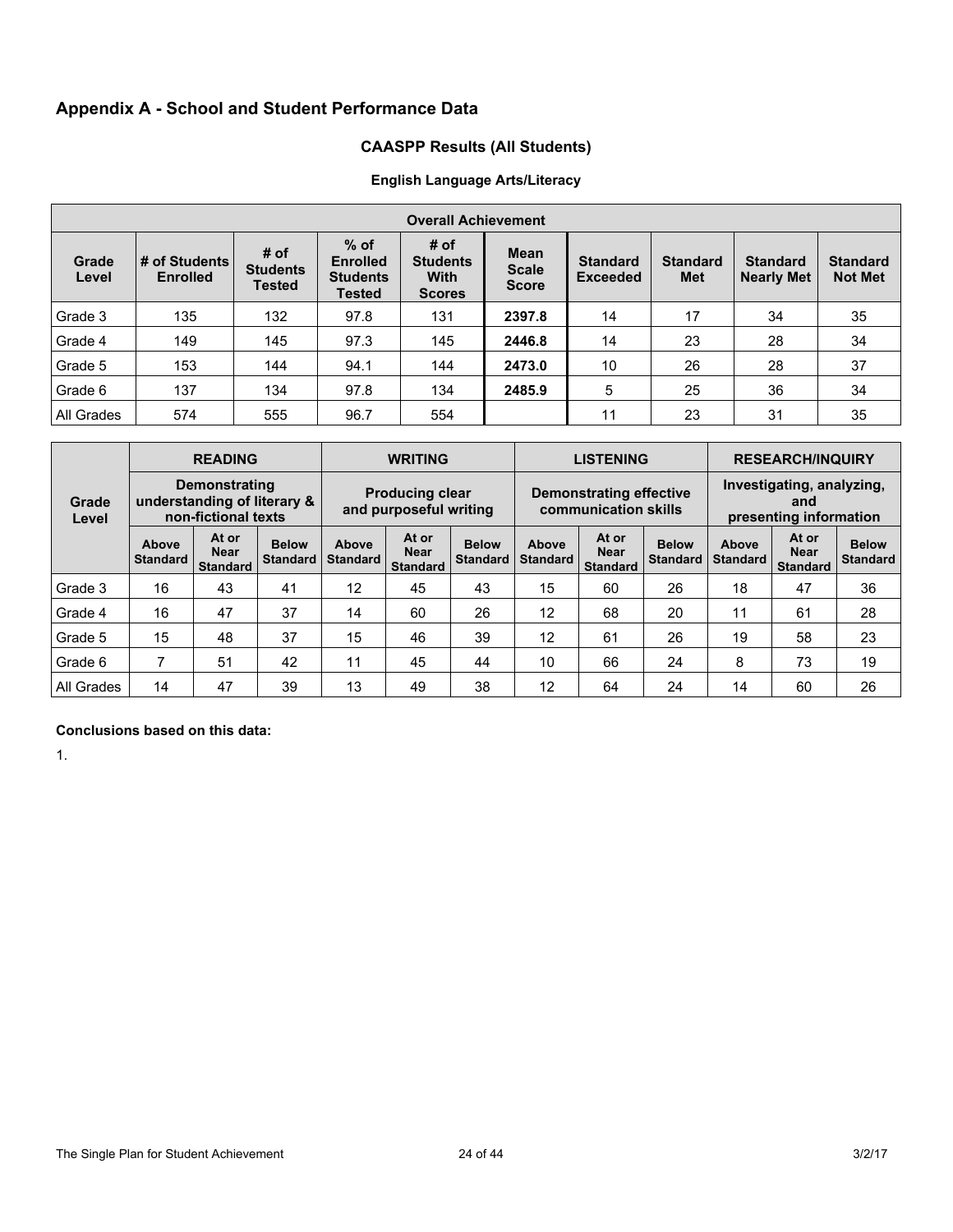# **CAASPP Results (All Students)**

### **Mathematics**

|                | <b>Overall Achievement</b>       |                                          |                                                        |                                                         |                                             |                                    |                               |                                      |                                   |  |  |  |  |
|----------------|----------------------------------|------------------------------------------|--------------------------------------------------------|---------------------------------------------------------|---------------------------------------------|------------------------------------|-------------------------------|--------------------------------------|-----------------------------------|--|--|--|--|
| Grade<br>Level | # of Students<br><b>Enrolled</b> | # of<br><b>Students</b><br><b>Tested</b> | $%$ of<br><b>Enrolled</b><br><b>Students</b><br>Tested | # of<br><b>Students</b><br><b>With</b><br><b>Scores</b> | <b>Mean</b><br><b>Scale</b><br><b>Score</b> | <b>Standard</b><br><b>Exceeded</b> | <b>Standard</b><br><b>Met</b> | <b>Standard</b><br><b>Nearly Met</b> | <b>Standard</b><br><b>Not Met</b> |  |  |  |  |
| Grade 3        | 135                              | 131                                      | 97.0                                                   | 131                                                     | 2401.0                                      | 5                                  | 27                            | 27                                   | 41                                |  |  |  |  |
| Grade 4        | 149                              | 146                                      | 98.0                                                   | 146                                                     | 2436.0                                      | 3                                  | 16                            | 47                                   | 34                                |  |  |  |  |
| Grade 5        | 153                              | 143                                      | 93.5                                                   | 143                                                     | 2447.1                                      | 3                                  | 11                            | 30                                   | 56                                |  |  |  |  |
| Grade 6        | 137                              | 134                                      | 97.8                                                   | 134                                                     | 2486.4                                      | 4                                  | 14                            | 42                                   | 40                                |  |  |  |  |
| All Grades     | 574                              | 554                                      | 96.5                                                   | 554                                                     |                                             | 4                                  | 17                            | 37                                   | 43                                |  |  |  |  |

|                    |                          | <b>CONCEPTS &amp;</b><br><b>PROCEDURES</b>       |                                 |                          | <b>PROBLEM SOLVING &amp;</b><br><b>MODELING/DATA ANALYSIS</b>                              |                                 | <b>COMMUNICATING</b><br><b>REASONING</b>                     |                               |                                 |  |  |
|--------------------|--------------------------|--------------------------------------------------|---------------------------------|--------------------------|--------------------------------------------------------------------------------------------|---------------------------------|--------------------------------------------------------------|-------------------------------|---------------------------------|--|--|
| <b>Grade Level</b> |                          | Applying mathematical concepts<br>and procedures |                                 |                          | Using appropriate tools and<br>strategies to solve real world and<br>mathematical problems |                                 | Demonstrating ability to support<br>mathematical conclusions |                               |                                 |  |  |
|                    | Above<br><b>Standard</b> | At or Near<br><b>Standard</b>                    | <b>Below</b><br><b>Standard</b> | Above<br><b>Standard</b> | At or Near<br><b>Standard</b>                                                              | <b>Below</b><br><b>Standard</b> | Above<br><b>Standard</b>                                     | At or Near<br><b>Standard</b> | <b>Below</b><br><b>Standard</b> |  |  |
| Grade 3            | 15                       | 34                                               | 50                              | 15                       | 37                                                                                         | 49                              | 17                                                           | 48                            | 35                              |  |  |
| Grade 4            | 10                       | 34                                               | 57                              | 6                        | 54                                                                                         | 40                              | 6                                                            | 49                            | 45                              |  |  |
| Grade 5            | 6                        | 24                                               | 69                              | 3                        | 35                                                                                         | 62                              | $\overline{2}$                                               | 45                            | 53                              |  |  |
| Grade 6            | 8                        | 37                                               | 54                              |                          | 50                                                                                         | 43                              | 5                                                            | 59                            | 36                              |  |  |
| All Grades         | 10<br>32<br>58           |                                                  |                                 | 44<br>49                 |                                                                                            |                                 |                                                              | 50                            | 42                              |  |  |

## **Conclusions based on this data:**

1.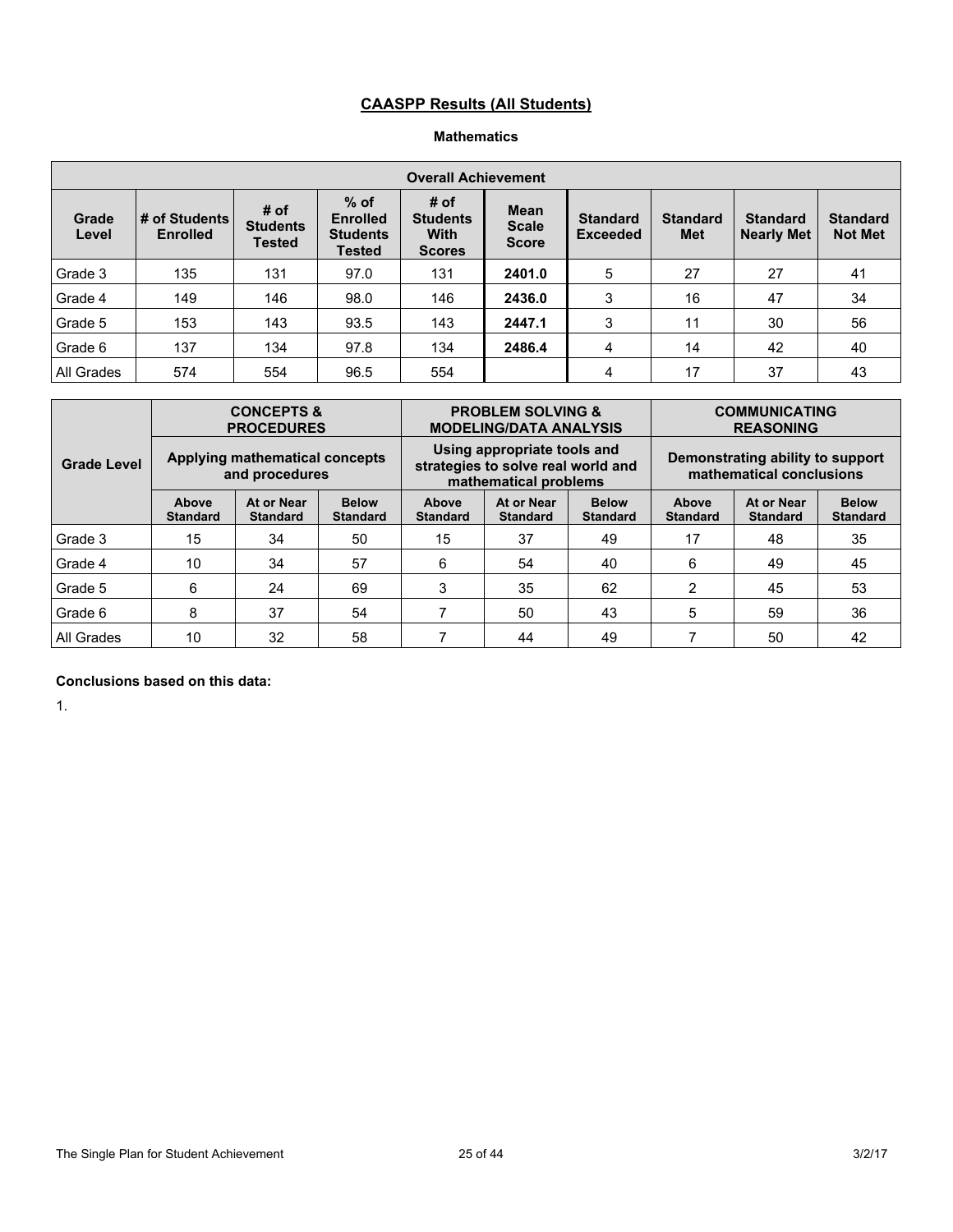# **Appendix A - School and Student Performance Data**

# **CST Academic Performance by Grade Level for All Students**

| Grade   | <b>Performance Data by Grade Level</b><br><b>English-Language Arts</b> |         |             |         |         |         |               |             |             |                   |         |         |  |  |
|---------|------------------------------------------------------------------------|---------|-------------|---------|---------|---------|---------------|-------------|-------------|-------------------|---------|---------|--|--|
| Level   | % At or Above Proficient                                               |         |             | % Basic |         |         | % Below Basic |             |             | % Far Below Basic |         |         |  |  |
|         | 2012-13                                                                | 2013-14 | $2014 - 15$ | 2012-13 | 2013-14 | 2014-15 | 2012-13       | $2013 - 14$ | $2014 - 15$ | 2012-13           | 2013-14 | 2014-15 |  |  |
| Grade 2 | 47                                                                     |         |             | 28      |         |         | 13            |             |             | 13                |         |         |  |  |
| Grade 3 | 50                                                                     |         |             | 28      |         |         | 13            |             |             | 8                 |         |         |  |  |
| Grade 4 | 65                                                                     |         |             | 26      |         |         | 8             |             |             | 2                 |         |         |  |  |
| Grade 5 | 55                                                                     |         |             | 35      |         |         | 6             |             |             | $\overline{4}$    |         |         |  |  |
| Grade 6 | 56                                                                     |         |             | 33      |         |         |               |             |             | $\overline{4}$    |         |         |  |  |

## **All Students English-Language Arts**

### **All Students Mathematics**

| Grade   | <b>Performance Data by Grade Level</b><br><b>Mathematics</b> |             |             |             |         |  |                             |  |             |                   |                 |  |
|---------|--------------------------------------------------------------|-------------|-------------|-------------|---------|--|-----------------------------|--|-------------|-------------------|-----------------|--|
| Level   | % At or Above Proficient                                     |             |             | % Basic     |         |  | % Below Basic               |  |             | % Far Below Basic |                 |  |
|         | $2012 - 13$                                                  | $2013 - 14$ | $2014 - 15$ | $2012 - 13$ | 2013-14 |  | 2014-15   2012-13   2013-14 |  | $2014 - 15$ | 2012-13           | 2013-14 2014-15 |  |
| Grade 2 | 66                                                           |             |             | 21          |         |  |                             |  |             | 5                 |                 |  |
| Grade 3 | 59                                                           |             |             | 25          |         |  | 13                          |  |             | 2                 |                 |  |
| Grade 4 | 76                                                           |             |             | 14          |         |  |                             |  |             | $\overline{2}$    |                 |  |
| Grade 5 | 40                                                           |             |             | 33          |         |  | 22                          |  |             | 5                 |                 |  |
| Grade 6 | 48                                                           |             |             | 34          |         |  | 14                          |  |             | 3                 |                 |  |

| Grade | <b>Performance Data by Grade Level</b><br>General Mathematics (Grades 6 & 7 Standards) |  |                                                                                                                       |  |  |               |  |  |  |                   |  |  |  |
|-------|----------------------------------------------------------------------------------------|--|-----------------------------------------------------------------------------------------------------------------------|--|--|---------------|--|--|--|-------------------|--|--|--|
| Level | % At or Above Proficient                                                               |  | % Basic                                                                                                               |  |  | % Below Basic |  |  |  | % Far Below Basic |  |  |  |
|       |                                                                                        |  | 2012-13   2013-14   2014-15   2012-13   2013-14   2014-15   2012-13   2013-14   2014-15   2012-13   2013-14   2014-15 |  |  |               |  |  |  |                   |  |  |  |

| Grade |                          |  |  |                                                                                                 |  | Algebra I | <b>Performance Data by Grade Level</b> |  |  |                   |  |
|-------|--------------------------|--|--|-------------------------------------------------------------------------------------------------|--|-----------|----------------------------------------|--|--|-------------------|--|
| Level | % At or Above Proficient |  |  | % Basic                                                                                         |  |           | % Below Basic                          |  |  | % Far Below Basic |  |
|       |                          |  |  | 2012-13 2013-14 2014-15 2012-13 2013-14 2014-15 2012-13 2013-14 2014-15 2012-13 2013-14 2014-15 |  |           |                                        |  |  |                   |  |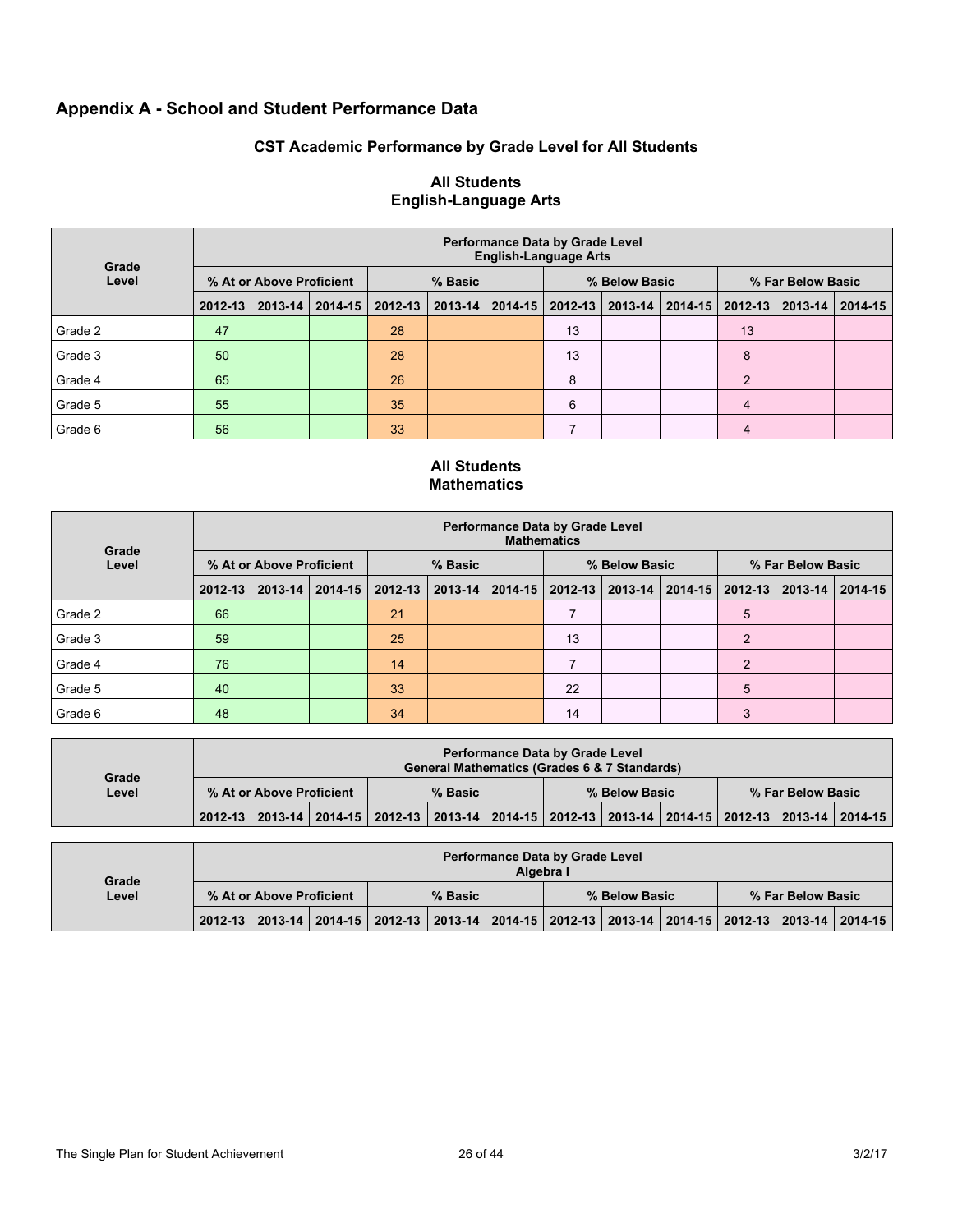| Grade |                          |  |  |                                                                                                 |  |  | <b>Performance Data by Grade Level</b><br>Geometry |  |  |                   |  |
|-------|--------------------------|--|--|-------------------------------------------------------------------------------------------------|--|--|----------------------------------------------------|--|--|-------------------|--|
| Level | % At or Above Proficient |  |  | % Basic                                                                                         |  |  | % Below Basic                                      |  |  | % Far Below Basic |  |
|       |                          |  |  | 2012-13 2013-14 2014-15 2012-13 2013-14 2014-15 2012-13 2013-14 2014-15 2012-13 2013-14 2014-15 |  |  |                                                    |  |  |                   |  |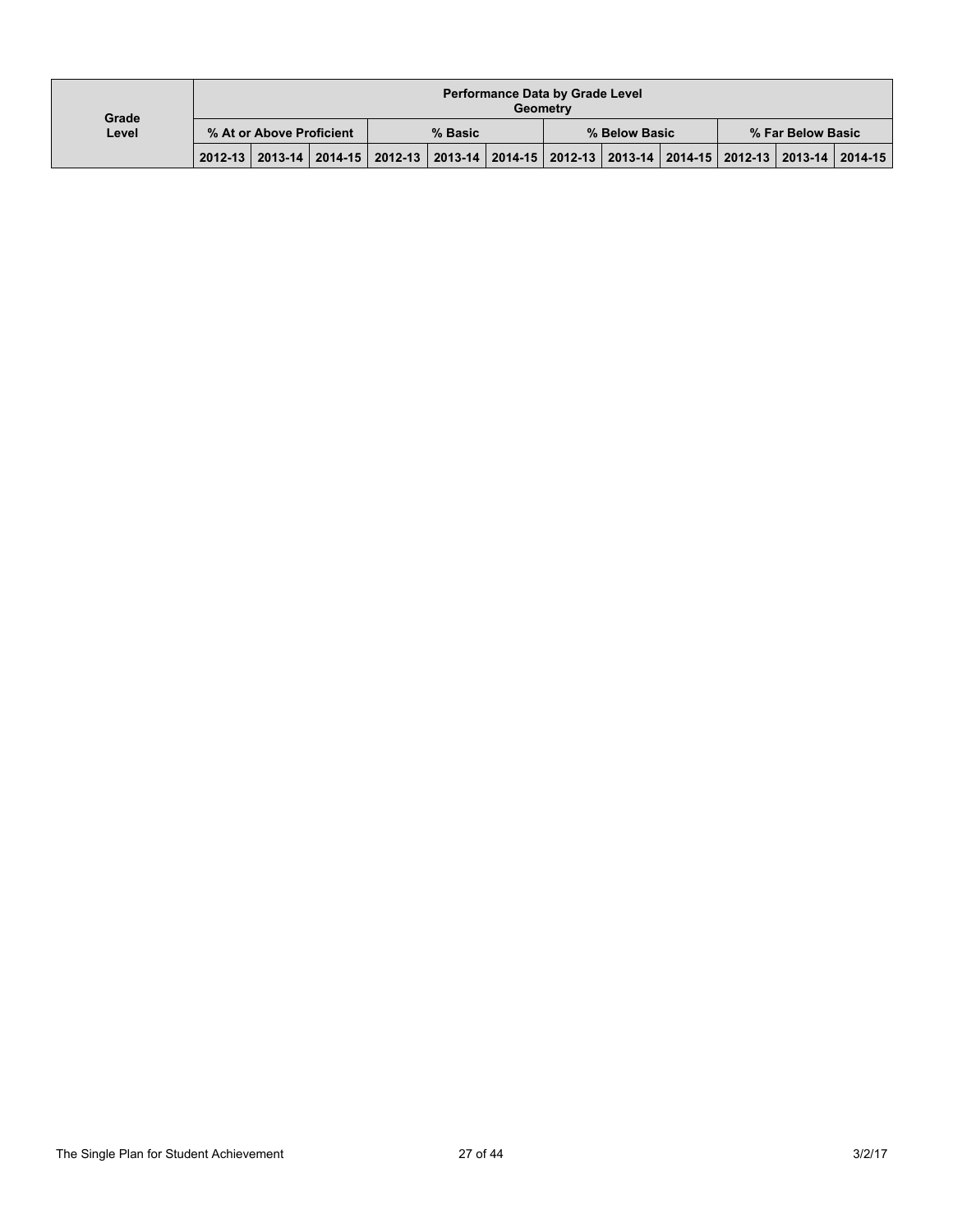# **Appendix A - School and Student Performance Data (continued)**

# **Title III Accountability (District Data)**

|                                     |            | <b>Annual Growth</b> |         |  |  |  |  |  |  |  |
|-------------------------------------|------------|----------------------|---------|--|--|--|--|--|--|--|
| AMAO <sub>1</sub>                   | 2012-13    | 2013-14              | 2014-15 |  |  |  |  |  |  |  |
| <b>Number of Annual Testers</b>     | 572        | 583                  | 557     |  |  |  |  |  |  |  |
| <b>Percent with Prior Year Data</b> | 100.0      | 100.0                | 99.6    |  |  |  |  |  |  |  |
| <b>Number in Cohort</b>             | 572        | 583                  | 555     |  |  |  |  |  |  |  |
| <b>Number Met</b>                   | 338        | 345                  | 340     |  |  |  |  |  |  |  |
| <b>Percent Met</b>                  | 59.1       | 59.2                 | 61.3    |  |  |  |  |  |  |  |
| <b>NCLB Target</b>                  | 57.5       | 59.0                 | 60.5    |  |  |  |  |  |  |  |
| <b>Met Target</b>                   | <b>Yes</b> | Yes                  | Yes     |  |  |  |  |  |  |  |

|                         | <b>Attaining English Proficiency</b> |                                |             |                                |                                |           |  |  |  |  |
|-------------------------|--------------------------------------|--------------------------------|-------------|--------------------------------|--------------------------------|-----------|--|--|--|--|
|                         | 2012-13                              |                                | 2013-14     |                                | 2014-15                        |           |  |  |  |  |
| AMAO <sub>2</sub>       |                                      | <b>Years of EL instruction</b> |             | <b>Years of EL instruction</b> | <b>Years of EL instruction</b> |           |  |  |  |  |
|                         | Less Than 5                          | 5 Or More                      | Less Than 5 | 5 Or More                      | Less Than 5                    | 5 Or More |  |  |  |  |
| <b>Number in Cohort</b> | 459                                  | 190                            | 470         | 203                            | 427                            | 196       |  |  |  |  |
| <b>Number Met</b>       | 137                                  | 110                            | 153         | 112                            | 133                            | 104       |  |  |  |  |
| <b>Percent Met</b>      | 29.8                                 | 57.9                           | 32.6        | 55.2                           | 31.1                           | 53.1      |  |  |  |  |
| <b>NCLB Target</b>      | 20.1                                 | 47.0                           | 22.8        | 49.0                           | 24.2                           | 50.9      |  |  |  |  |
| <b>Met Target</b>       | Yes                                  | <b>Yes</b>                     | <b>Yes</b>  | Yes                            | <b>Yes</b>                     | Yes       |  |  |  |  |

|                                 |         | Adequate Yearly Progress for English Learner Subgroup at the LEA Level |         |
|---------------------------------|---------|------------------------------------------------------------------------|---------|
| AMAO <sub>3</sub>               | 2012-13 | 2013-14                                                                | 2014-15 |
| <b>English-Language Arts</b>    |         |                                                                        |         |
| Met Participation Rate          | Yes     | Yes                                                                    | 99      |
| Met Percent Proficient or Above | No.     | No                                                                     | N/A     |
| <b>Mathematics</b>              |         |                                                                        |         |
| Met Participation Rate          | Yes     | Yes                                                                    | 98      |
| Met Percent Proficient or Above | No      | No.                                                                    | N/A     |
| Met Target for AMAO 3           | No      | No                                                                     |         |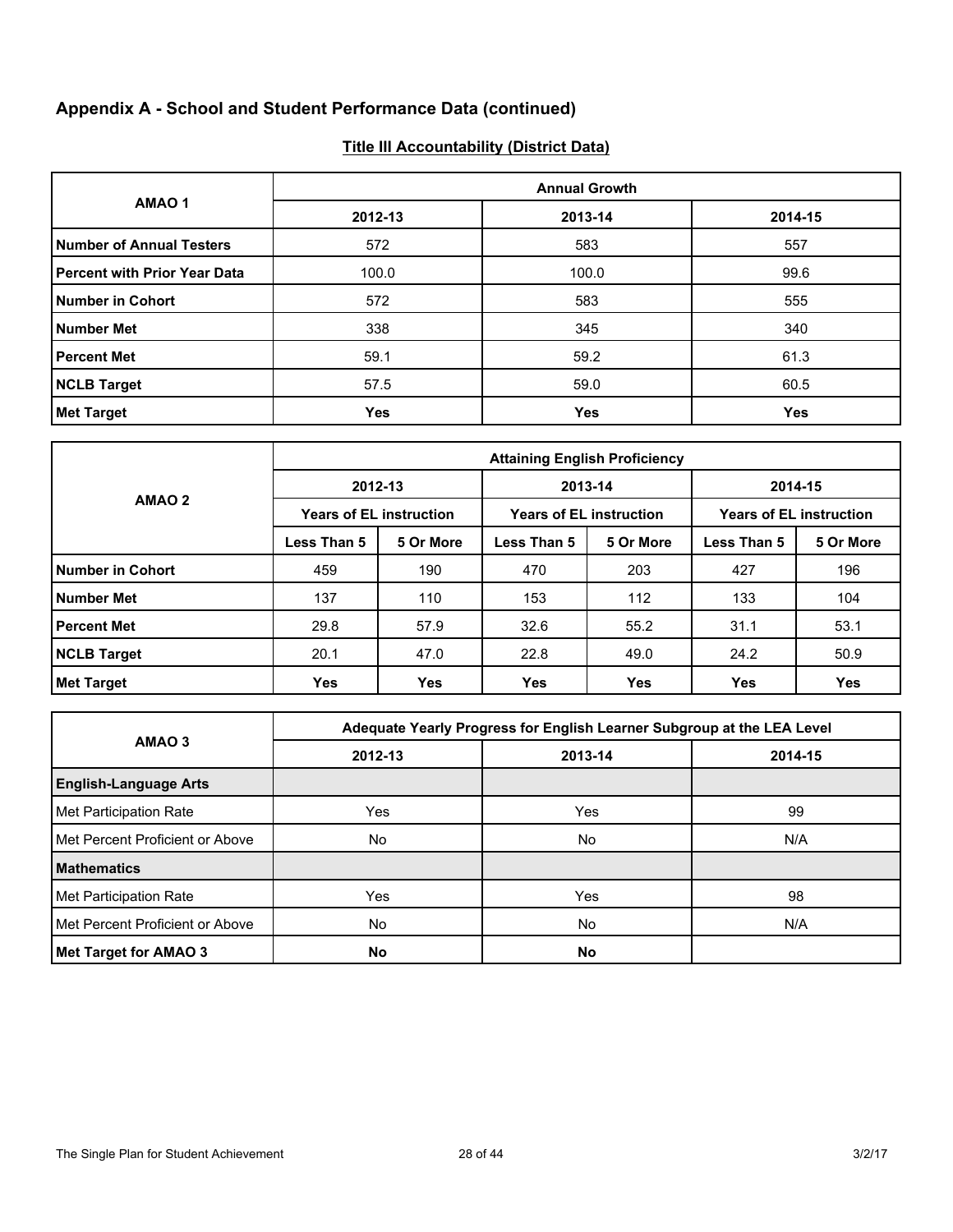# **Appendix A - School and Student Performance Data (continued)**

|              | 2014-15 CELDT (Annual Assessment) Results |                 |                       |      |                |              |                |                       |                |                  |                      |  |  |  |  |
|--------------|-------------------------------------------|-----------------|-----------------------|------|----------------|--------------|----------------|-----------------------|----------------|------------------|----------------------|--|--|--|--|
| Grade        |                                           | <b>Advanced</b> | <b>Early Advanced</b> |      |                | Intermediate |                | Early<br>Intermediate |                | <b>Beginning</b> | <b>Number Tested</b> |  |  |  |  |
|              | #                                         | %               | #                     | $\%$ | #              | $\%$         | #              | $\%$                  | #              | $\%$             | $\pmb{\#}$           |  |  |  |  |
| K            |                                           |                 | 1                     | 20   | $\overline{4}$ | 80           |                |                       |                |                  | 5                    |  |  |  |  |
| 1            |                                           |                 | 3                     | 38   | $\overline{2}$ | 25           | $\mathbf{3}$   | 38                    |                |                  | 8                    |  |  |  |  |
| $\mathbf{2}$ | $\overline{2}$                            | 33              | 2                     | 33   | $\overline{2}$ | 33           |                |                       |                |                  | $\,6\,$              |  |  |  |  |
| 3            |                                           |                 | 1                     | 8    | $\overline{4}$ | 31           | $\overline{7}$ | 54                    | $\mathbf{1}$   | 8                | 13                   |  |  |  |  |
| 4            |                                           |                 | 3                     | 38   | 5              | 63           |                |                       |                |                  | 8                    |  |  |  |  |
| 5            | 3                                         | 23              | 4                     | 31   | 6              | 46           |                |                       |                |                  | 13                   |  |  |  |  |
| 6            |                                           |                 | 4                     | 36   | $\overline{4}$ | 36           | 2              | 18                    | 1              | 9                | 11                   |  |  |  |  |
| <b>Total</b> | 5                                         | 8               | 18                    | 28   | 27             | 42           | 12             | 19                    | $\overline{2}$ | $\mathsf 3$      | 64                   |  |  |  |  |

# **California English Language Development (CELDT) Data**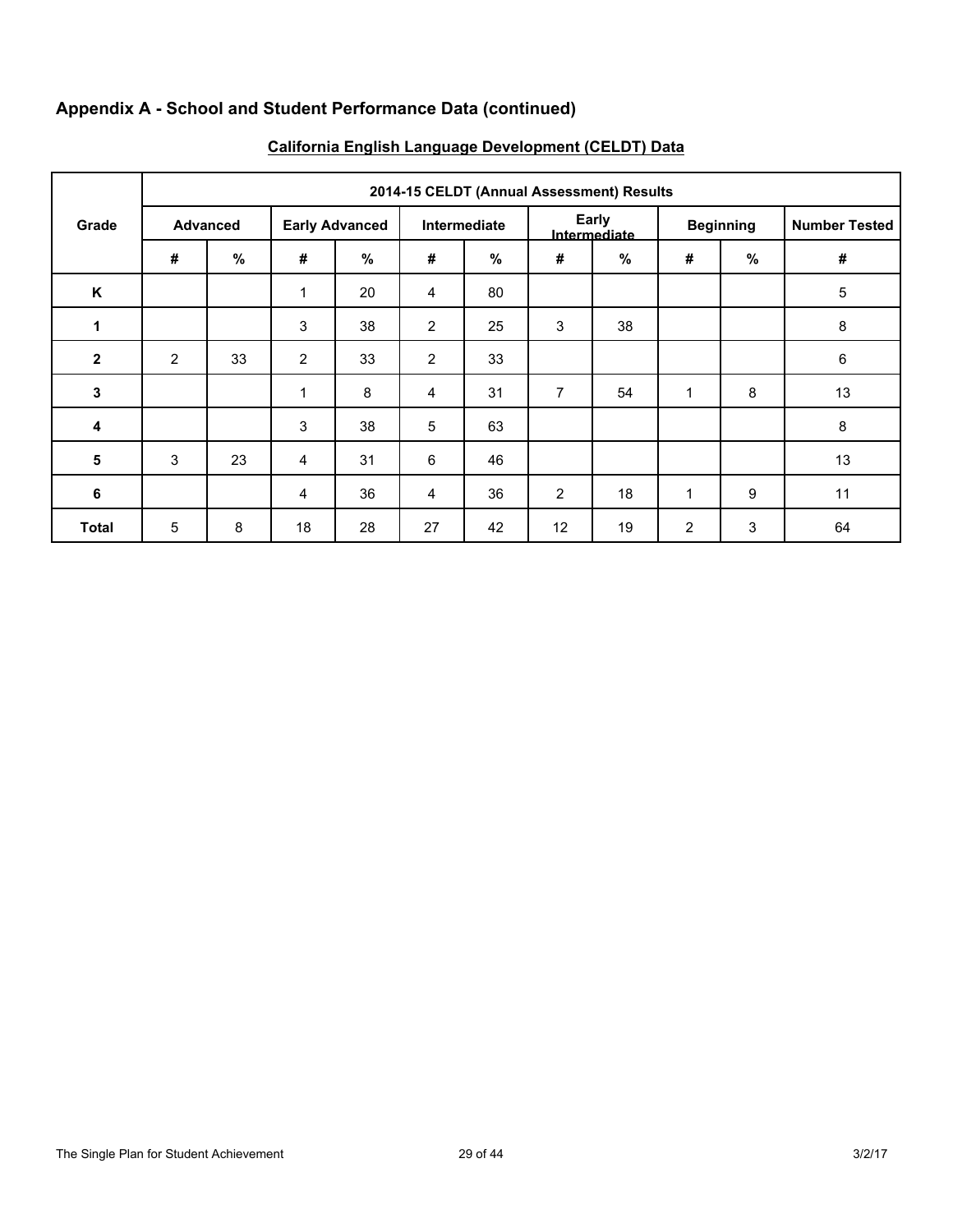# **Appendix B - Analysis of Current Instructional Program**

This section lists statements about the instructional program adapted from NCLB, Title I, Part A and the related California Essential Program Components (EPC). To analyze these statements, the school site council will need information from a variety of sources (e.g., Survey Results, Library Plan, Master Plan, SARC).

Discussion of each of these statements should result in succinct and focused findings based on verifiable facts. Avoid vague or general descriptions. Each successive school plan should examine the status of these findings and note progress made. Special consideration was given to any practices, policies, or procedures found to be noncompliant through ongoing monitoring of categorical programs.

#### Standards, Assessment, and Accountability

- 1. Use of state and local assessments to modify instruction and improve student achievement (NCLB)
- 2. Use of data to monitor student progress on curriculum-embedded assessments and modify instruction (EPC)

Use of state and local assessments to modify instruction and improve student achievement: Assessment data is the driving force in generating instruction in all classrooms. All teachers are involved in looking at assessment data and developing an improvement plan. These improvement plans are submitted and reviewed with the teacher's goals and objectives. Expenditures are related to improving student achievement based on findings in data. Teachers regularly discuss standards and student performance at grade level meetings to ensure that students are mastering grade level standards.

Number and percentage of teachers in academic areas experiencing low student performance:

The school had met the state expected goal of reaching 800 on the API; however, beginning three years ago API has declined, landing at 785 for the 07-08 school year. Teachers focus their goals and objectives towards the whole class, using data from the state testing and data derived by different assessments done at a site/district level. They also analyze this data to determine sub-group levels and develop plans to meet the needs of those groups.

### STUDENT PERFORMANCE DATA SUMMARY

Student Groups At Risk of Performing Below Standards or Expectations (AYP)

Group Grade Level Performance Gap

Student groups:

2-6

See below

Conclusions from Student Performance Data: Some subgroups of students at Sundown met their targeted AYP growth factor in math and language arts for the 2007-2008 school year, others did not. English-Language Arts Target 35.2 % Met all percent proficient rate criteria? No **Mathematics** Target 37.0 % Met all percent proficient rate criteria? Yes

**GROUPS** Valid Scores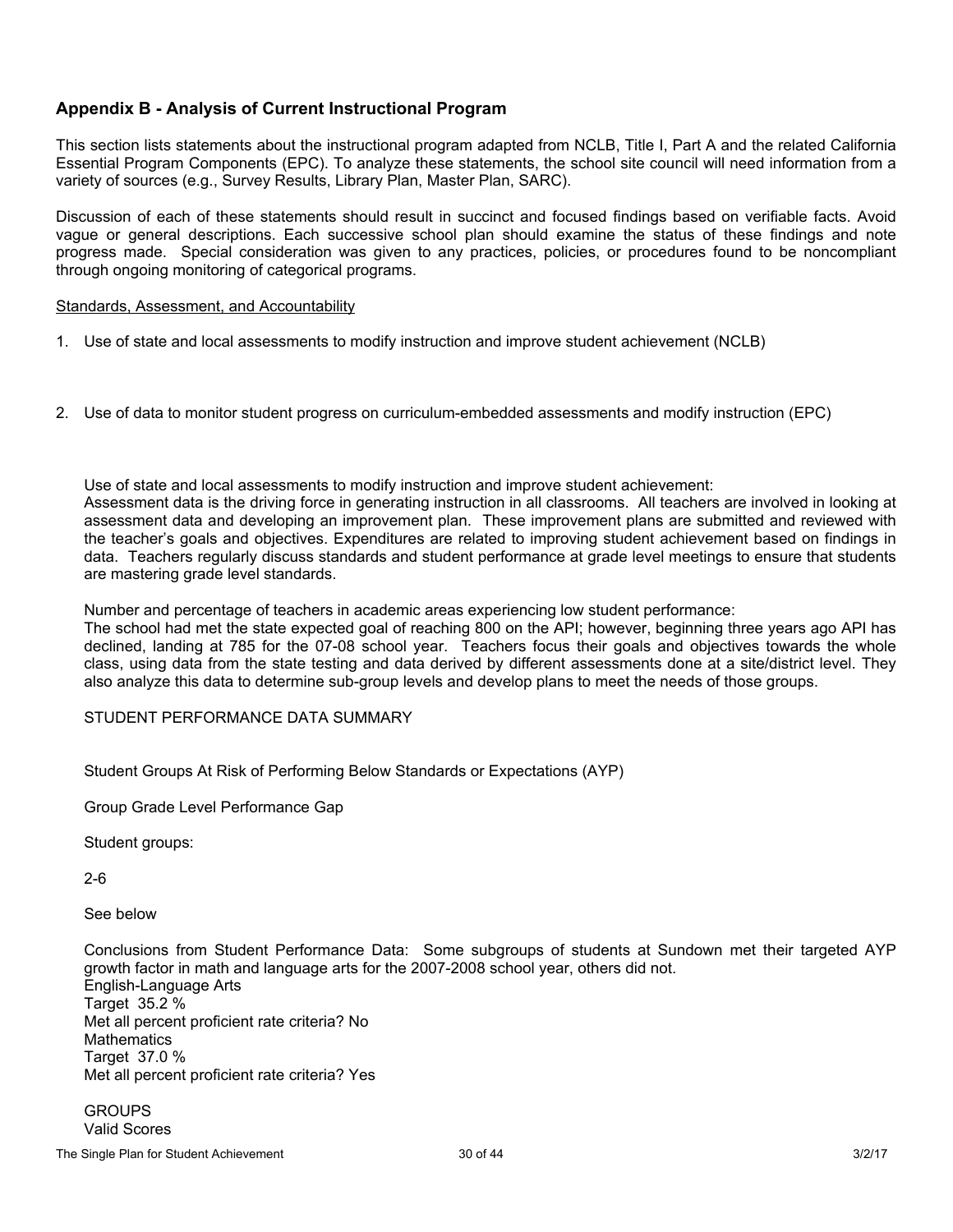Number At or Above Proficient Percent At or Above Proficient Met 2008 AYP Criteria Alternative Method Valid Scores Number At or Above Proficient Percent At or Above Proficient Met 2008 AYP Criteria Alternative Method Schoolwide 734 335 45.6 Yes 734 405 55.2 Yes African American or Black (not of Hispanic origin) 113 36 31.9 No 113 49 43.4 Yes<br>American Indian or Alaska Native 12 11 91.7 -- 12 9 75.0 --American Indian or Alaska Native Asian 22 13 59.1 -- 22 15 68.2 --Filipino 11 7 63.6 -- 11 7 63.6 -- 11 7 63.6 -- 11 7 63.6 -- 11 7 63.6 -- 11 7 63.6 -- 11 7 63.6 --277 108 39.0 Yes 277 135 48.7 Yes Pacific Islander 7 -- -- -- 7 -- -- -- White (not of Hispanic origin)<br>
Socioeconomically Disadvantaged<br>
269 90 33.5 No 269 120 44.6 Yes Socioeconomically Disadvantaged English Learners 95 24 25.3 -- 95 39 41.1 -- Students with Disabilities 68 14 24.1 -- 58 14 24.1 --

If we are to follow the requirements of No Child Left Behind, we need to increase performance in math and language arts next year for several of the above listed subgroups. Goals for the 2008-2009 testing are to be at 46% proficient in ELA and 47.5% proficient in math.

Conclusions from Parent, Teacher and Student Input:

Sundown students have done an excellent job in meeting their educational goals. Students, teachers, and parents will continue to strive for additional goals as implemented by the No Child Left Behind Act. Teachers will make sure to differentiate instruction to meet the needs of all students, especially those with disabilities and those struggling to overcome the achievement gap. As Sundown continues to grow and the numbers of some of our sub groups increase, we have noted performance concerns in several of those groups. Our goal is to increase performance levels in all groups, but to also work to close the achievement gap between groups.

### Staffing and Professional Development

- 3. Status of meeting requirements for highly qualified staff (NCLB)
- 4. Principals' Assembly Bill (AB) 75 training on State Board of Education (SBE) adopted instructional materials (EPC)
- 5. Sufficiency of credentialed teachers and teacher professional development (e.g., access to AB 466 training on SBEadopted instructional materials) (EPC)
- 6. Alignment of staff development to content standards, assessed student performance, and professional needs (NCLB)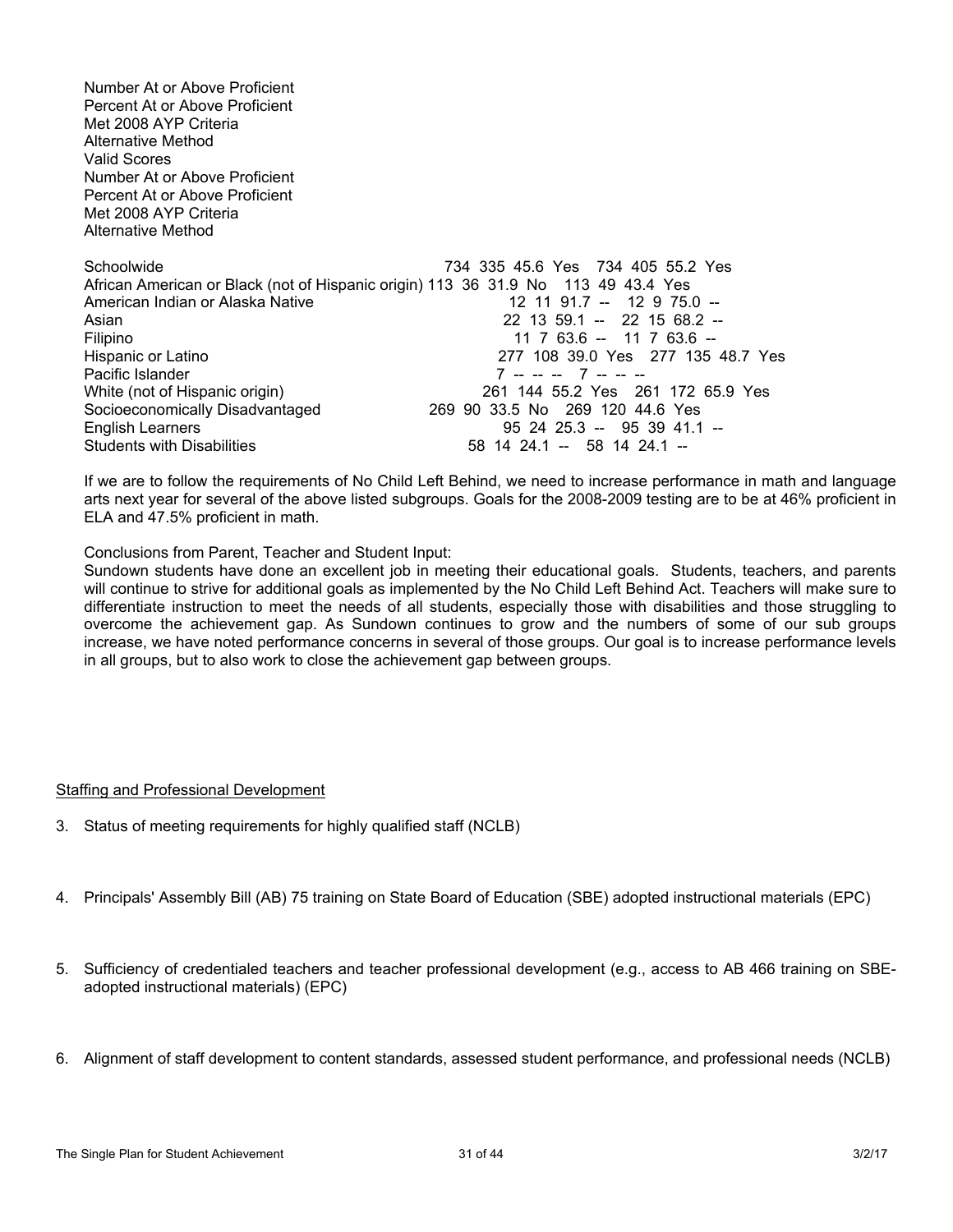- 7. Ongoing instructional assistance and support for teachers (e.g., use of content experts and instructional coaches) (EPC)
- 8. Teacher collaboration by grade level (EPC)

Alignment of curriculum, instruction and materials to content and performance standards: Math, language arts, reading, science, and history curriculum, instruction and materials are directly aligned to district and state content and performance standards. Instruction is delivered based on the standards.

Availability of standards-based instructional materials appropriate to all student groups:

Instructional materials used in the classrooms in math, language arts, science and social studies are standards-based and used by all student groupings. Lesson planning is based on the standards, which can be found either in the teacher's plan book, in the text or posted in the classroom.

Sundown is basing many of our goals next year on information provided by our LAIT review. Below is a summary of those goals (all associated in the site plan.)

Sundown LAIT Action Plan

Goal # 1 The Sundown staff will effectively use district-adopted, standards-based ELA core curriculum.

What Action is Necessary? Who is Responsible What is the Timeline How Will We Know if We are Successful Who Else Needs to be Involved Funding Source Conduct school wide inventory of ELA materials (SDC to submit inventory grade level chairs.) GLCs March 2, 2009 Admin has received inv. lists from GLCs Teachers, admin, ESF staff 0 Secure needed materials. Admin/ESF June 30, 2009 Materials received Teachers, office, ESF District / SIP / Title I / Title III<br>All staff Start of 09-10 school All staff Start of 09-10 school All teachers will use core materials. All staff Start of 09-10 school staff Start of 09-10 school staff Start o year Evidenced by classroom instruction/set-up. Leadership Team District / SIP / Title I / EIA / Title III / ELAP Walk-throughs Maximize instructional time. Examine: o Effective use of aides o Active engagement of students o Variety of instructional strategies o Transitions o Start of day o Outdoor ed time 4th quarter 08-09<br>| All staff All staff Ath quarter 08-09 All staff All staff Ath quarter 08-09<br>| District / SIP / Title I / EIA / Title III Evidenced by classroom instruction/set-up. District ELAP Ongoing 09-10 Walk-throughs

Goal # 2 Provide staff development for all certificated and those classified staff members involved in instruction. What Action is Necessary? Who is Responsible What is the Timeline How Will We Know if We are Successful Who Else Needs to be Involved Funding Source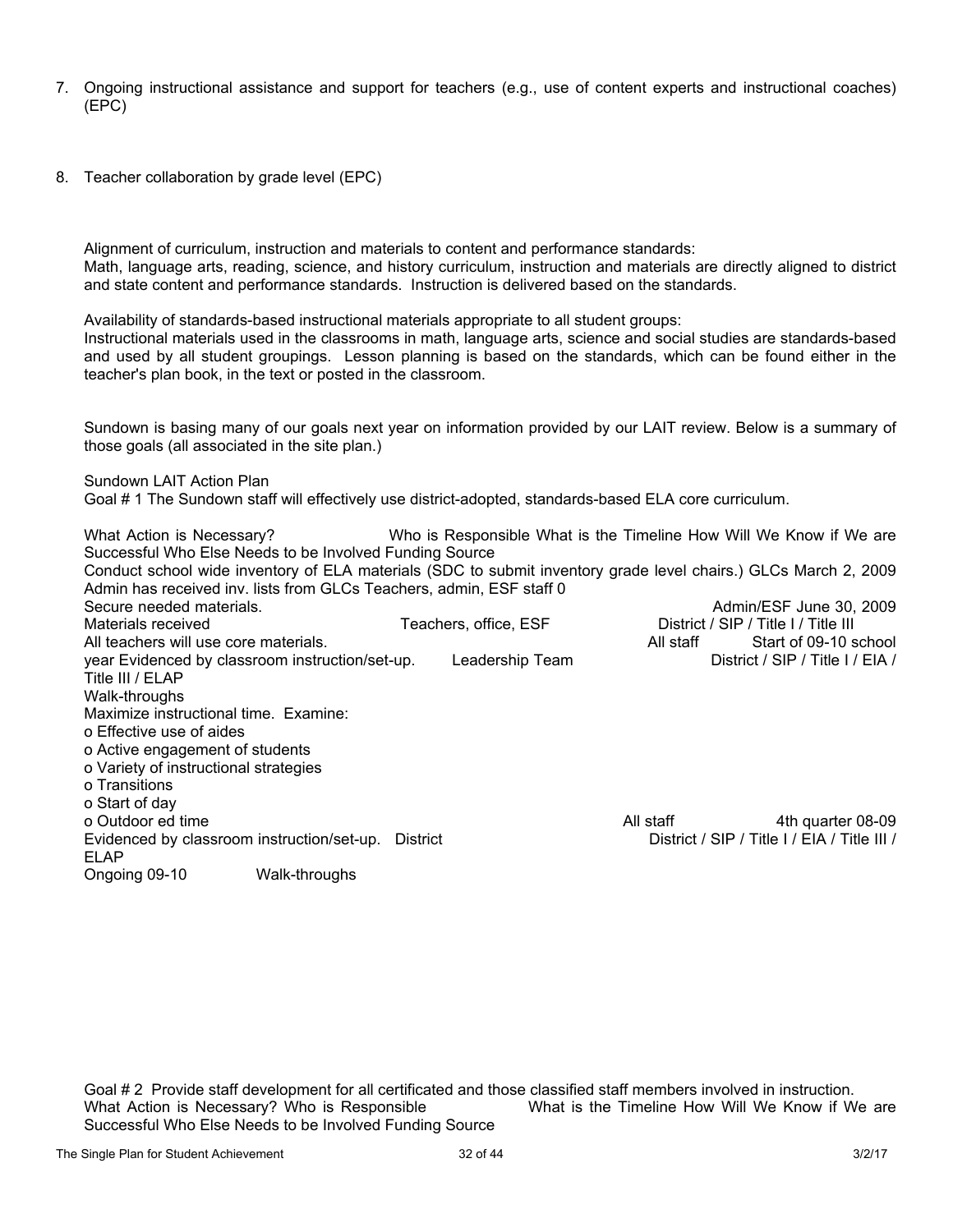| Organize staff meetings to include time<br>2009 Staff Meeting Agendas<br>for on-going staff development.                                                  | All Staff |                                | Admin/Leadership Team August<br>0 |                           |
|-----------------------------------------------------------------------------------------------------------------------------------------------------------|-----------|--------------------------------|-----------------------------------|---------------------------|
| Develop list of staff development topics.<br>2009<br>List                                                                                                 | All Staff | Leadership Team                |                                   | June<br>0                 |
| Identify staff members able to provide<br><b>June 2009</b><br>List<br>staff development.<br>Conduct staff development in areas of                         |           | All Staff                      | Leadership Team & Staff           | $\Omega$                  |
| o UA<br>o Sound Spelling Cards                                                                                                                            |           |                                |                                   |                           |
| o ELD<br>o Focus Walls<br>o Differentiation                                                                                                               |           |                                |                                   |                           |
| o Effective use of instructional aide time<br>o Rtl<br>o Use of ELL folders                                                                               |           |                                | Leadership Team/Staff             | June 2010                 |
| Calendar/Agenda<br>Title III / ELAP<br>Other support as needed                                                                                            | All Staff |                                | District / SIP / Title I / EIA /  |                           |
| Conduct structured grade-level meetings during required staff meetings Teachers/Admin<br>Agenda, GL meeting sign-in sheets, Teachers/Admin<br>observation |           | Varies                         |                                   | August 09                 |
| Goal #3 Sundown staff will provide ELD instruction and practice effective instructional strategies for EL students.                                       |           |                                |                                   |                           |
| What Action is Necessary?<br>the Timeline How Will We Know if We are Successful Who Else Needs to be Involved<br>Source                                   |           |                                | Who is Responsible<br>Funding     | What is                   |
| Schedule an ELD time for all grade levels.<br>2009<br>Schedule                                                                                            |           | <b>Grade Levels</b>            | Administration<br>0               | August                    |
| Develop and implement an ELD program school wide.<br>2009<br>Schedule, observation<br>District / SIP / Title I / EIA / Title III / ELAP                   |           |                                | Administration                    | August<br><b>Teachers</b> |
| Use effective instructional strategies.<br>2010<br>ELD matrices, student work, observation<br>/ Title I / EIA / Title III / ELAP                          |           | All Staff<br>Already All staff |                                   | June<br>District / SIP    |

### Teaching and Learning

9. Alignment of curriculum, instruction, and materials to content and performance standards (NCLB)

10. Adherence to recommended instructional minutes for reading/language arts and mathematics (EPC)

11. Lesson pacing schedule (EPC)

12. Availability of standards-based instructional materials appropriate to all student groups (NCLB)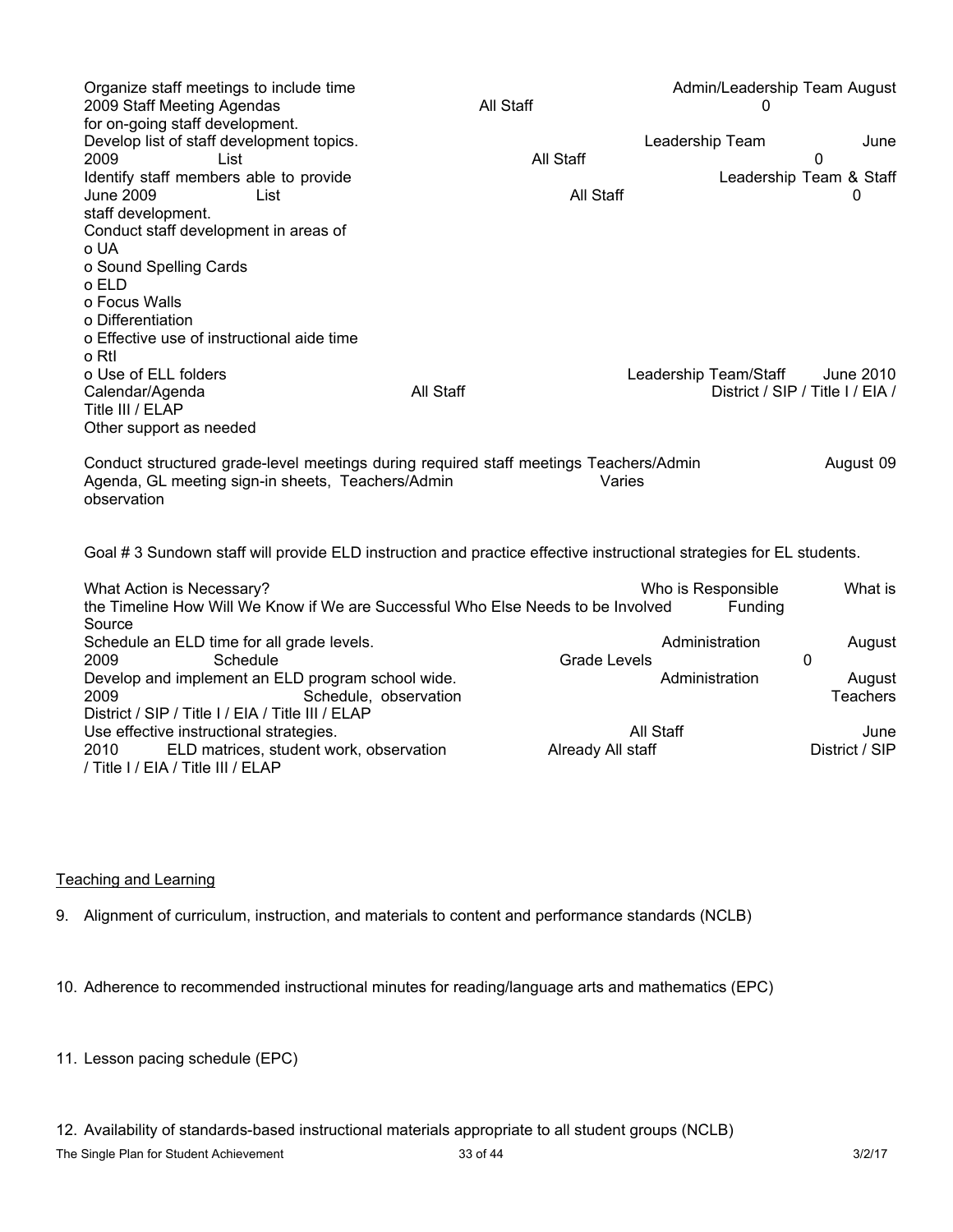13. Use of SBE-adopted and standards-aligned instructional materials, including intervention materials (EPC)

Alignment of staff development to standards, assessed student performance and professional needs: Staff members have the opportunity to attend staff development to address the alignment of standards, assessment of student performance, and professional needs. Beginning Teacher Support & Assessment (BTSA) provides support and instruction for beginning teachers. School site meeting time is used to analyze specific site and grade level issues. The site works to provide release time for teachers for observation and collaboration as well as onsite training. Administrative training is offered to administrators and teachers to provide help in interpreting STAR and benchmark results and using those results to plan instruction.

Availability of standards-based instructional materials appropriate to all student groups:

Instructional materials used in the classrooms in math, language arts, science and social studies are standards-based and used by all student groupings. Lesson planning is based on the standards, which can be found either in the teacher's plan book, in the text or posted in the classroom.

### Opportunity and Equal Educational Access

14. Services provided by the regular program that enable underperforming students to meet standards (NCLB)

- 15. Research-based educational practices to raise student achievement at this school (NCLB)
- 16. Opportunities for increased learning time (Title I SWP and PI requirement)
- 17. Transition from preschool to kindergarten (Title I SWP)

Services provided by the regular program to enable under performing students to meet standards:

The site offers many opportunities for under performing students to meet the standards in the regular program. This includes instruction, which is driven by the standards in all classrooms. Teachers have identified and discussed performance plans for under performing students in their classrooms. These will be monitored and adapted at different times during the year. Under performing students will have the opportunity to attend after school tutoring, get assistance by classroom aides, or work with various site level programs (depending on grade level and need). Some staff hold lunchtime and after hours "study halls" or additional tutoring for their students. Tutoring time is provided for students after school and intersession school is provided over some of our breaks.

Services provided by categorical funds to enable under performing students to meet standards:

Services provided by categorical funding to enable under performing students to meet the standards include: use of the district psychologist to provide data, which drives the school's testing analysis for improvement, aide time for direct assistance to under performing students, programs directed specifically at intensive, small group instruction to assist with reading, use of computer based programs such as Imagine Learning to increase ELL development, etc.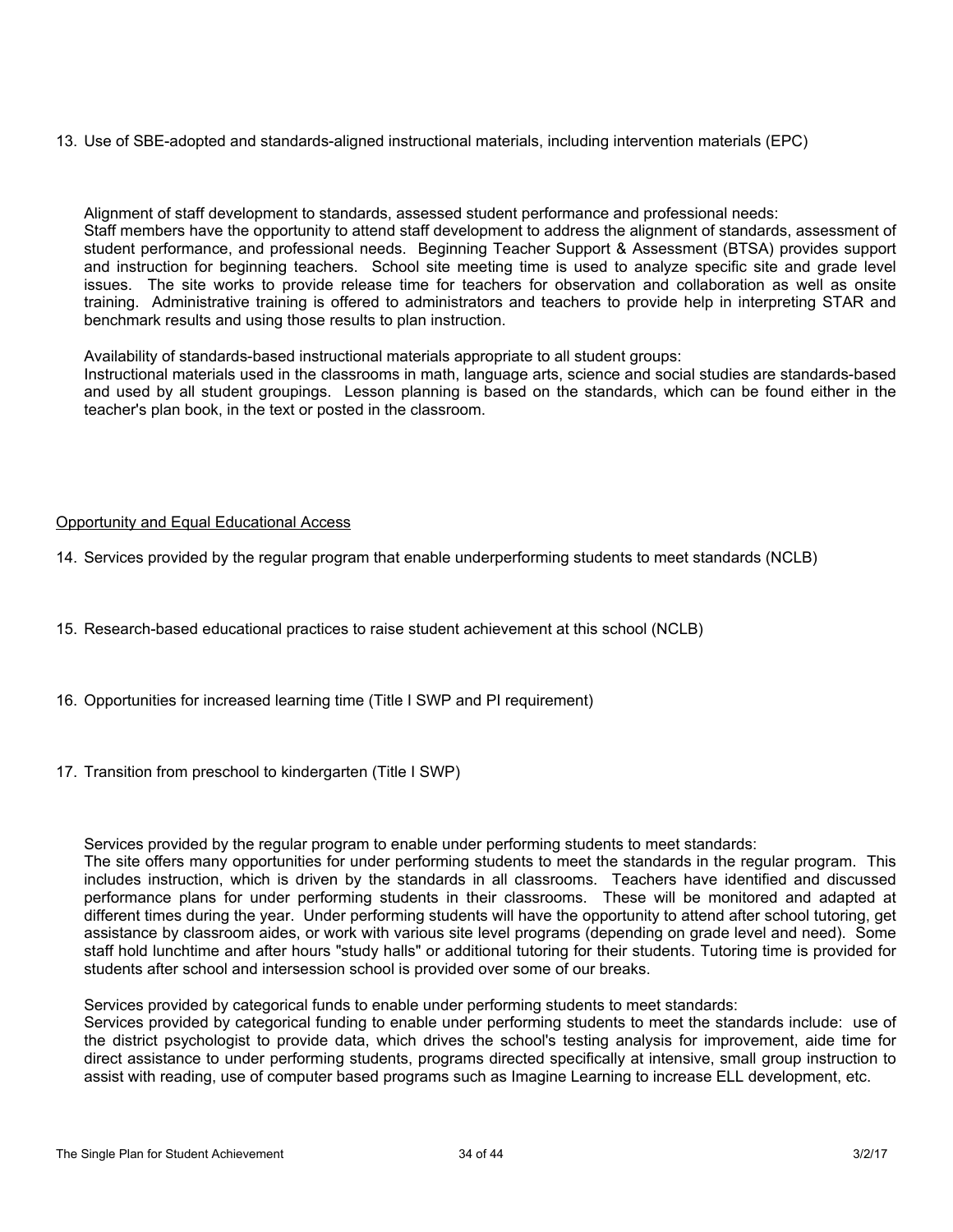#### Involvement

18. Resources available from family, school, district, and community to assist under-achieving students (NCLB)

- 19. Strategies to increase parental involvement (Title I SWP)
- 20. Involvement of parents, community representatives, classroom teachers, and other school personnel in the planning, implementation, and evaluation of consolidated application programs (5 CCR 3932)

Family, school, district and community resources available to assist these students:

Low performing students are provided assistance in a variety of ways. Parent-teacher conferences provide recommendations for parents to further their children's academic success and to address behavioral concerns in the classroom. Homework may be accommodated (or modified based on an IEP) to meet students' needs. Parent volunteers work one-on-one or with small groups to assist students experiencing difficulties. The school provides helpful information to parents in the monthly school newsletter and Monday Messages. The student handbook and first day packet provide parents information on available programs for at risk students. Grade level meetings are held regularly to discuss strategies to assist low performing students. The district provides information at parent meetings, including the District Advisory Committee, for parents to access help for their children in school. The District has provided on-going parent education workshops; funded by Title I monies. These workshops, presented by District teachers, have aimed to provide strategies, which will ensure success for all students at years' end. The School Site Council (SSC) at each site, composed of school and community members, distributes the school's resources based on the needs as outlined in the school plan. Principals are provided information in the form of sharing, flyers, and training at Principal's meetings and administrative sessions. W.A.V.E., Westside's educational foundation, provides grant monies for schools and teachers to supplement the programs provided at each school. An after school program offered by the city (at certain sites) - Fun Center - provides time and assistance for students to complete homework prior to being picked up by a parent. YMCA also offers this service at Sundown. Community organizations such as the Boy and Girl Scouts and sports groups provide outlets for students who may need the modeling provided by appropriate organizations in the community. Tutoring and intersession schools are available to at-risk students. GATE advisory meetings are held to gain input and recommendations about the GATE program. English Language Advisory Council (ELAC) meetings are held to gain input from parents of English Language Learners.

Conclusions from Parent, Teacher and Student Input:

Sundown students have done an excellent job in meeting their educational goals. Students, teachers, and parents will continue to strive for additional goals as implemented by the No Child Left Behind Act. Teachers will make sure to differentiate instruction to meet the needs of all students, especially those with disabilities and those struggling to overcome the achievement gap. As Sundown continues to grow and the numbers of some of our sub groups increase, we have noted performance concerns in several of those groups. Our goal is to increase performance levels in all groups, but to also work to close the achievement gap between groups.

### Funding

21. Services provided by categorical funds that enable underperforming students to meet standards (NCLB)

22. Fiscal support (EPC)

Services provided by categorical funds to enable under performing students to meet standards: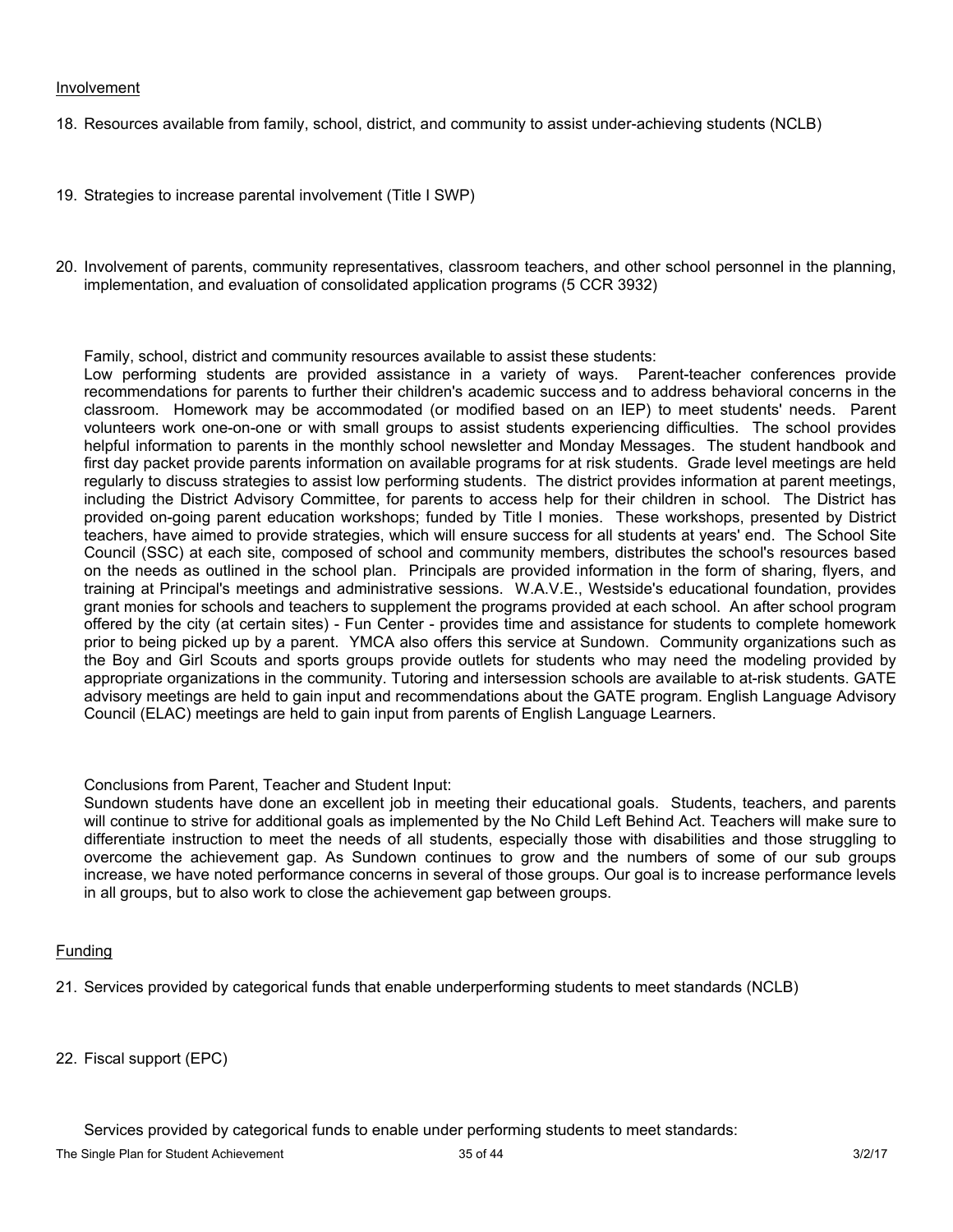Services provided by categorical funding to enable under performing students to meet the standards include: use of the district psychologist to provide data, which drives the school's testing analysis for improvement, aide time for direct assistance to under performing students, programs directed specifically at intensive, small group instruction to assist with reading, use of computer based programs such as Imagine Learning to increase ELL development, etc.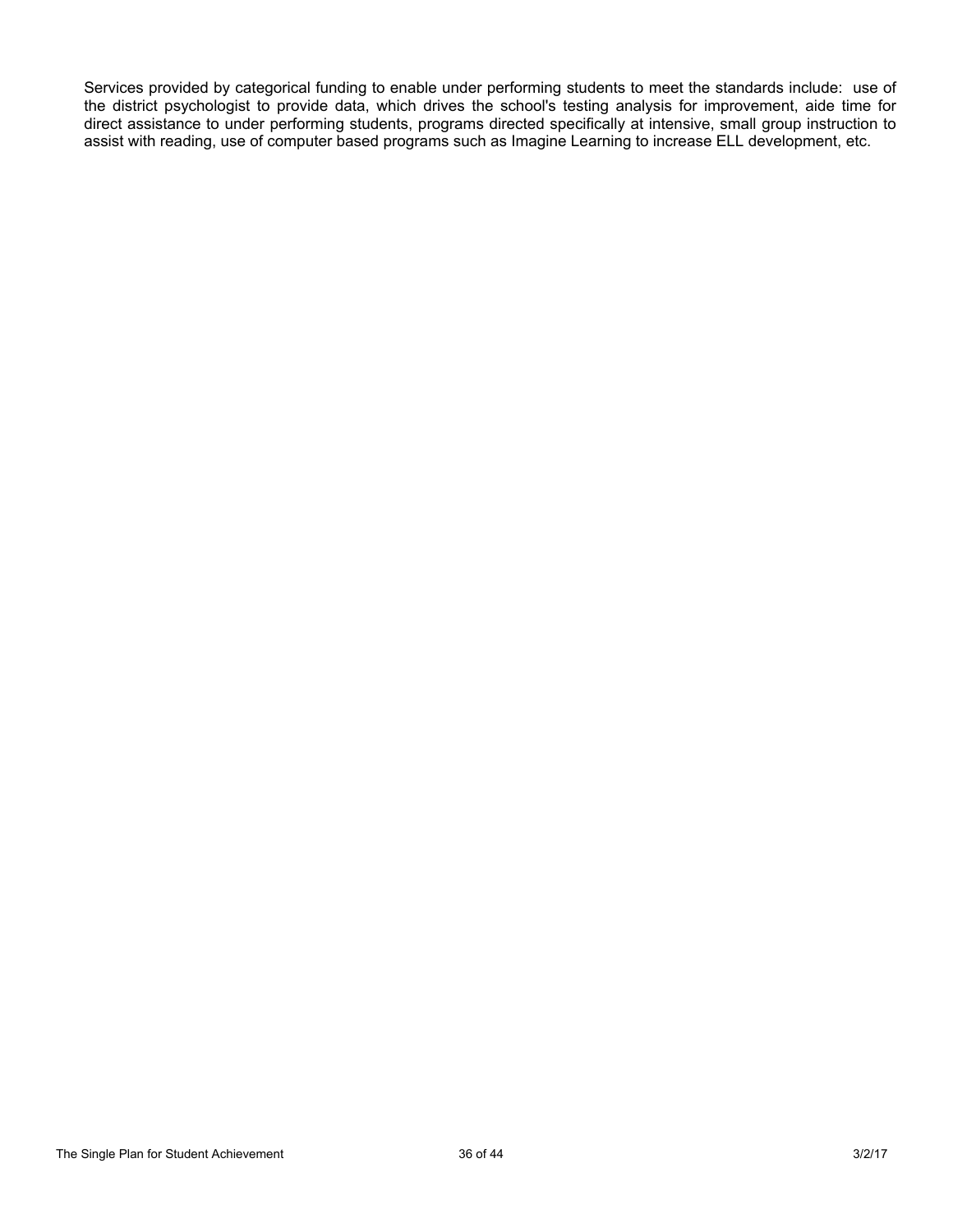## **Appendix C - Programs Included in this Plan**

Check the box for each state and federal categorical program in which the school participates and, if applicable, enter amounts allocated. (The plan must describe the activities to be conducted at the school for each of the state and federal categorical program in which the school participates. If the school receives funding, then the plan must include the proposed expenditures.)

| <b>State Programs</b>                                                                                                            | <b>Allocation</b> |
|----------------------------------------------------------------------------------------------------------------------------------|-------------------|
| Economic Impact Aid/ English Learner Program<br>Purpose: Develop fluency in English and academic proficiency of English learners |                   |
| English Language Acquisition Program<br>Purpose:                                                                                 | \$0               |
| Gifted and Talented Education<br>Purpose:                                                                                        | \$0               |
| School and Library Improvement Program Block Grant<br>Purpose: Improve library and other school programs.                        | \$0               |
| List and Describe Other State or Local funds:                                                                                    |                   |
| Total amount of state categorical funds allocated to this school:                                                                |                   |

| <b>Federal Programs</b>                                                                                                                                                                                                                                   | <b>Allocation</b> |
|-----------------------------------------------------------------------------------------------------------------------------------------------------------------------------------------------------------------------------------------------------------|-------------------|
| False<br>Title I, Part A: Targeted Assistance Program<br>Purpose: Help educationally disadvantaged students in eligible schools achieve grade level<br>proficiency                                                                                        | \$26420           |
| Title I, Part A: Program Improvement<br>Purpose: Assist Title I schools that have failed to meet NCLB adequate yearly progress (AYP)<br>targets for one or more identified student groups                                                                 | \$0               |
| Title III, Part A: Language Instruction for Limited-English-Proficient (LEP) Students<br>Purpose: Supplement language instruction to help limited-English-proficient (LEP) students attain<br>English proficiency and meet academic performance standards | \$14353           |
| Other Federal Funds (list and describe(42)                                                                                                                                                                                                                |                   |
| Total amount of federal categorical funds allocated to this school:                                                                                                                                                                                       | \$40773           |

| Total amount of state and federal categorical funds allocated to this school: | \$45573 |
|-------------------------------------------------------------------------------|---------|
|-------------------------------------------------------------------------------|---------|

(42) For example, special education funds used in a School-Based Coordinated Program to serve students not identified as individuals with exceptional needs.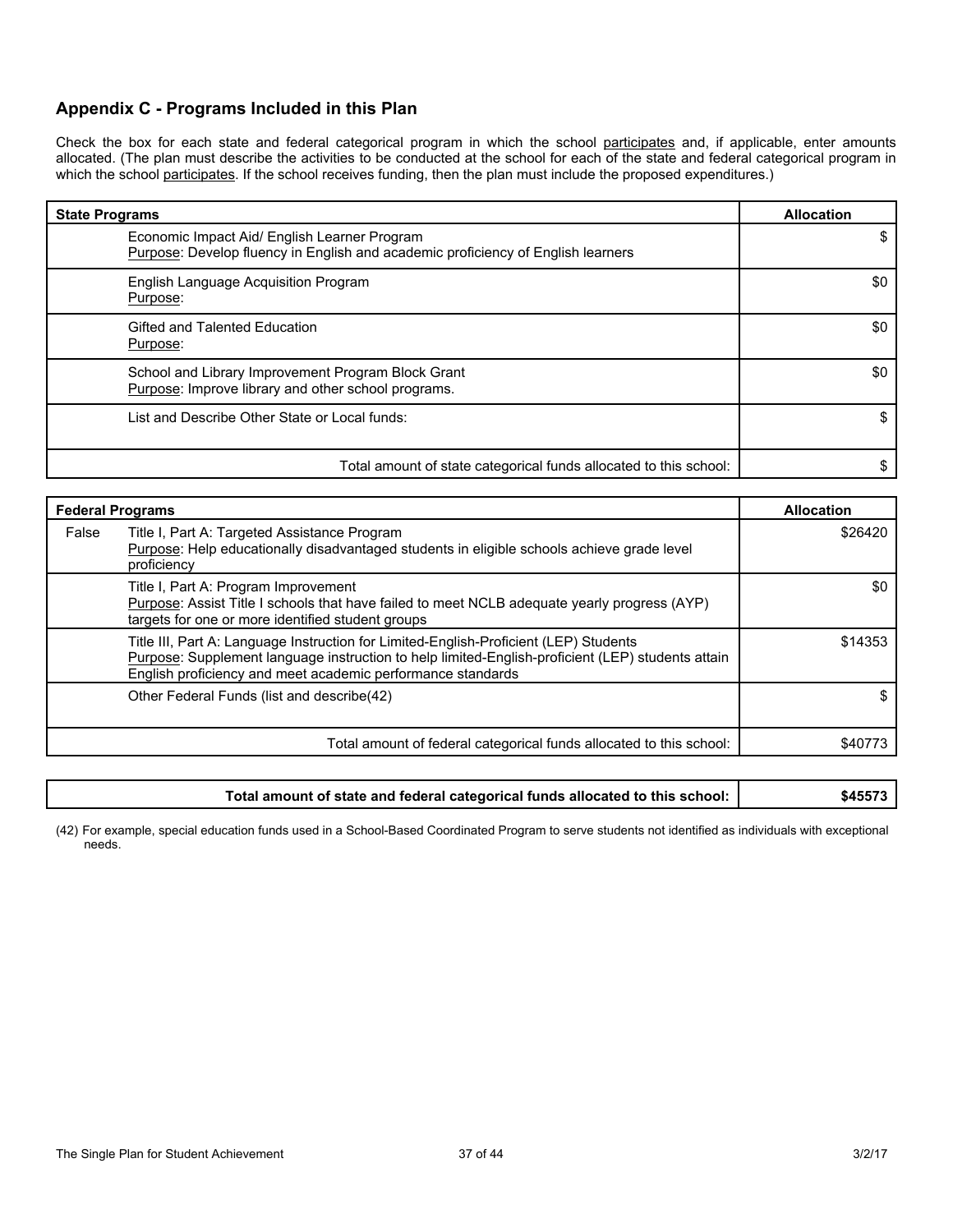# **Appendix D - 2014-15 Categorical District Services Budget**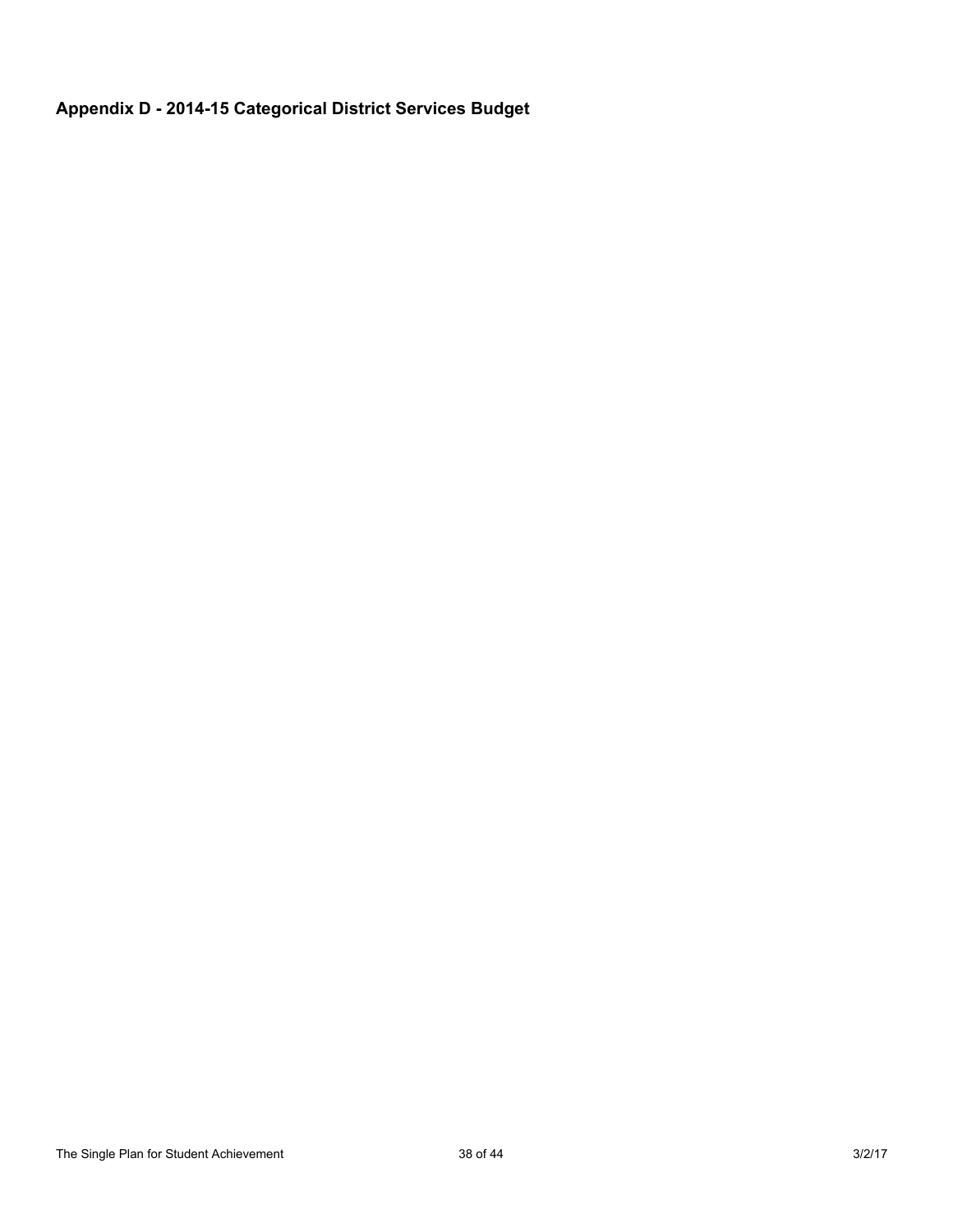# **Appendix E - Recommendations and Assurances (Sundown Elementary)**

The school site council (SSC) recommends this school plan and proposed expenditures to the district governing board for approval and assures the board of the following:

- 1. The SSC is correctly constituted and was formed in accordance with district governing board policy and state law.
- 2. The SSC reviewed its responsibilities under state law and district governing board policies, including those board policies relating to material changes in the Single Plan for Student Achievement (SPSA) requiring board approval.
- 3. The SSC sought and considered all recommendations from the following groups or committees before adopting this plan **(Check those that apply):**

|   | <b>State Compensatory Education Advisory Committee</b>          |           |
|---|-----------------------------------------------------------------|-----------|
|   |                                                                 | Signature |
| X | <b>English Learner Advisory Committee</b>                       |           |
|   |                                                                 | Signature |
|   | <b>Special Education Advisory Committee</b>                     |           |
|   |                                                                 | Signature |
|   | Gifted and Talented Education Program Advisory Committee        |           |
|   |                                                                 | Signature |
|   | District/School Liaison Team for schools in Program Improvement |           |
|   |                                                                 | Signature |
|   | <b>Compensatory Education Advisory Committee</b>                |           |
|   |                                                                 | Signature |
|   | Departmental Advisory Committee (secondary)                     |           |
|   |                                                                 | Signature |
| X | Other committees established by the school or district (list):  |           |
|   | <b>PTA</b>                                                      | Signature |

- 4. The SSC reviewed the content requirements for school plans of programs included in this SPSA and believes all such content requirements have been met, including those found in district governing board policies and in the local educational agency plan.
- 5. This SPSA is based on a thorough analysis of student academic performance. The actions proposed herein form a sound, comprehensive, coordinated plan to reach stated school goals to improve student academic performance.
- 6. This SPSA was adopted by the SSC at a public meeting on: 2/79/2017

Attested:

Timothy C. Barker

Typed Name of School Principal Signature of School Principal Date

Nicole Gray

Typed Name of SSC Chairperson **State State State State State State State State State State State State State State State State State State State State State State State State State State State State State State State State**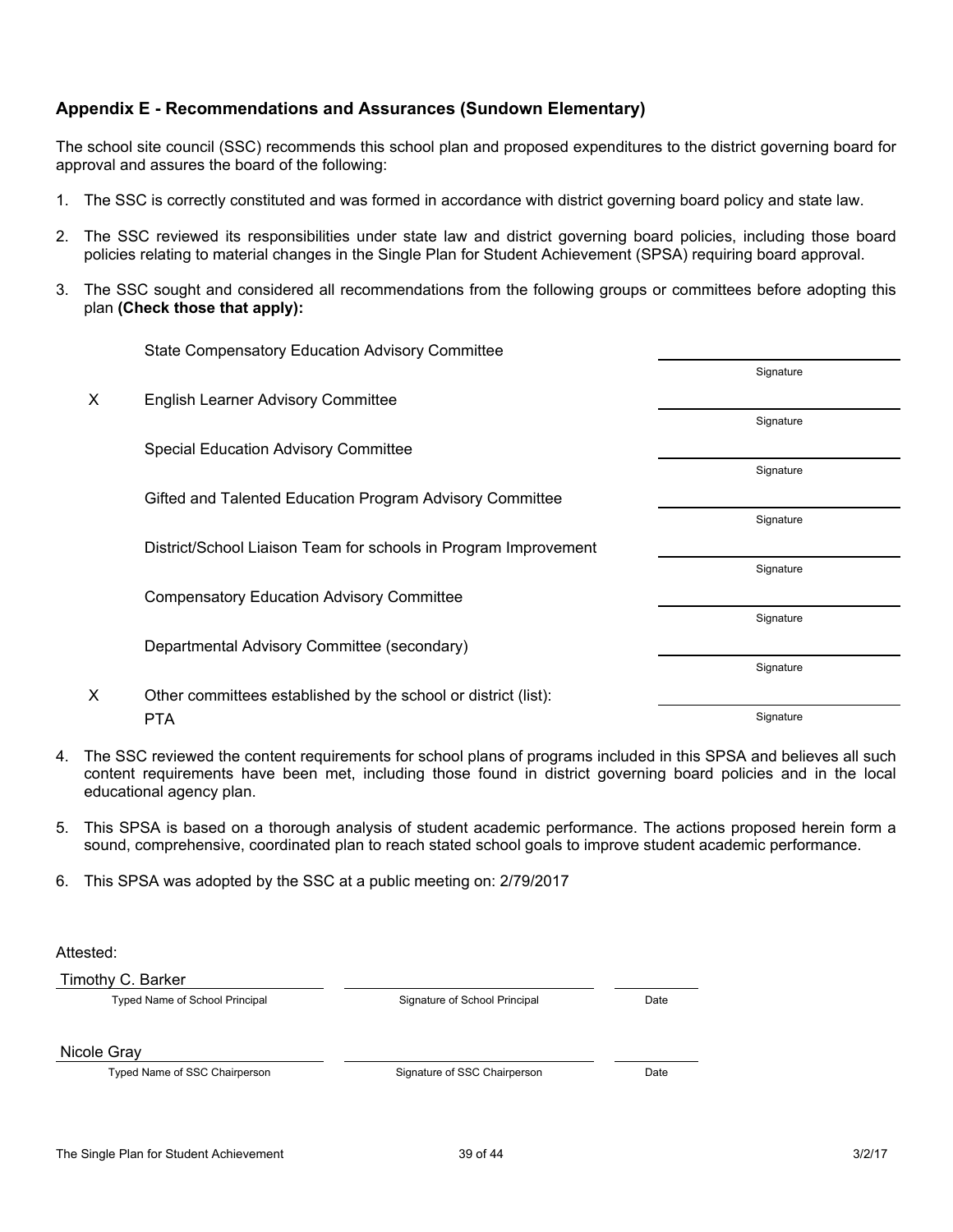# **Appendix F - Sundown Elementary's Parent Involvement Policy**

The staff of this school recognizes that parents/guardians are their children's first and most influential teachers and that continued parental involvement in the education of children contributes greatly to student achievement and a positive school environment.

In order to engage parents/guardians positively in their children's education, the principal or designee shall:

1. Ensure that teachers provide frequent reports to parents/guardians on their children's progress and hold parentteacher conferences at least once per year with parents/guardians of elementary school students. (if necessary and/or requested by parent)

2. Provide opportunities for parents/guardians to observe classroom activities and to volunteer in their child's classroom.

3. Provide information about parent involvement opportunities through class newsletters, school newsletters (posted on district web site) the district's web site and other written or electronic communications.

4. Develop mechanisms to encourage parent/guardian input on school issues and programs.

5. To the extent practicable, provide full opportunities for the participation of parents/guardians with limited English proficiency, parents/guardians with disabilities, and parents/guardians of migrant children, including providing information and school reports required under 20 USC 6311(h) in a format and language such parents/guardians can understand.

6. Encourage greater parent/guardian participation by offering a flexible number of meetings and adjusting meeting schedules when practicable to accommodate parent/guardian needs.

7. Build the capacity of the school and parents/guardians for strong parent involvement by:

- assisting parents/guardians in understanding such topics as the state's academic content standards and academic achievement standards, state and local academic assessments, the requirements of Title I, and how to monitor a child's progress and work with educators to improve the achievement of their children
- providing materials and training to help parents/guardians work with their children to improve their children's achievement, such as literacy training and using technology, as appropriate, to foster parent involvement
- educating teachers, student services personnel, principals, and other staff, with the assistance of parents/guardians, in the value and utility of parent/guardian contributions and in how to reach out to, communicate with, and work with parents/guardians as equal partners, implement and coordinate parent/guardian programs, and build ties between parents/guardians and the schools
- informing parents/guardians and parent organizations of the existence and purpose of parent information and resource centers in the state that provide training, information, and support to parents/guardians of participating students

8. Engage parents/guardians positively in their children's education by helping them develop skills to use at home that support their children's academic efforts at school and their children's development as responsible members of society (Education Code 11502, 11504) through such activities as:

- providing parents/guardians with information regarding ways to create an effective study environment at home and to encourage good study habits
- encouraging parents/guardians to monitor their children's school attendance, homework completion, and television viewing
- build consistent and effective communication between the home and school so that parents/guardians may know when and how to assist their children in support of classroom learning activities (Education Code 11502, 11504)

9. Jointly develop with the parents/guardians of a school-parent compact that outlines how parents/guardians, the entire school staff, and students will share responsibility for improved student academic achievement and the means by which the school and parents/guardians will build a partnership to help students achieve state standards.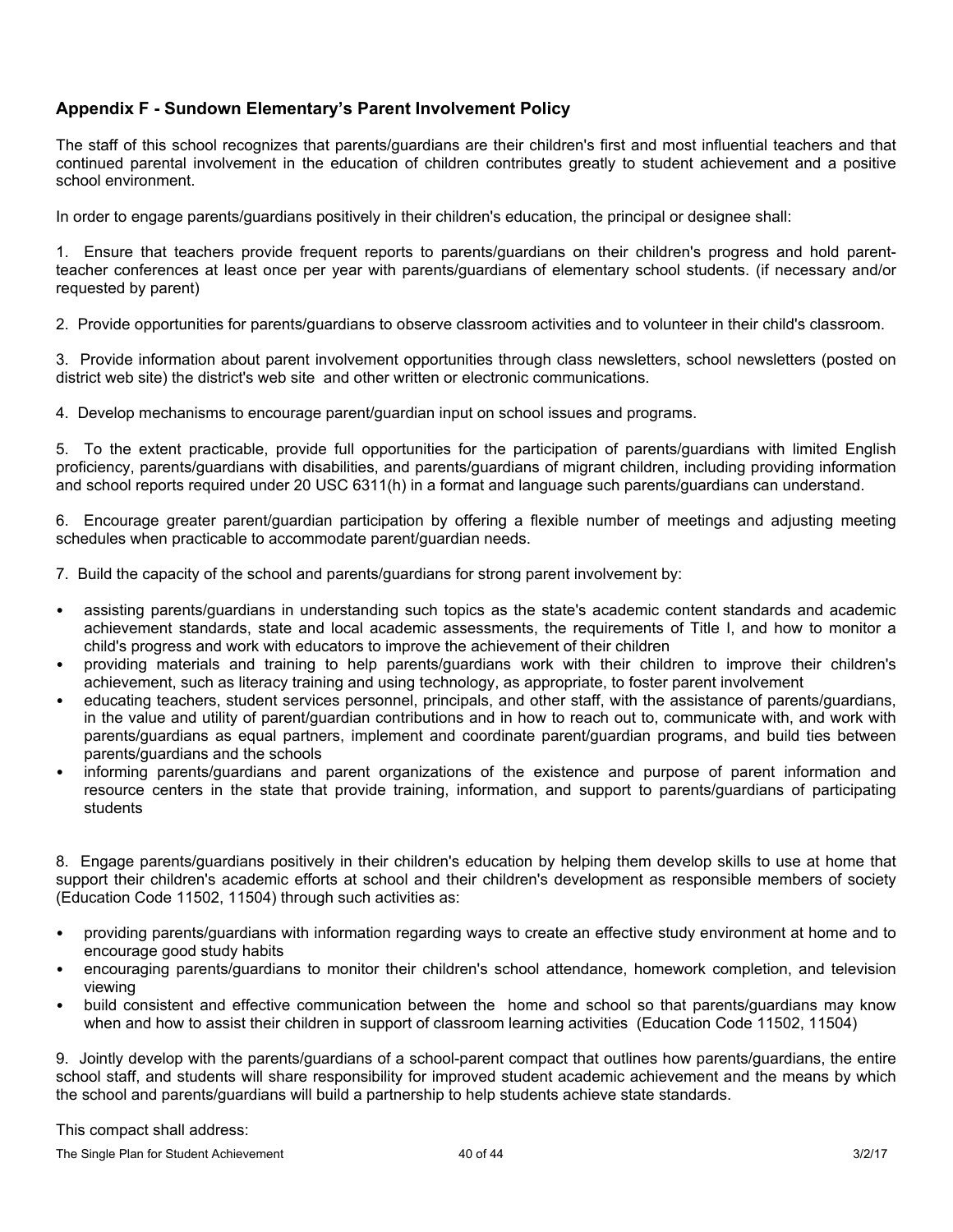- The school's responsibility to provide high-quality curriculum and instruction in a supportive and effective learning environment that enables participating students to achieve the state's student academic achievement standards
- Ways in which parents/guardians will be responsible for supporting their children's learning, such as monitoring attendance, homework completion, and television viewing; volunteering in the classroom; and participating, as appropriate, in decisions related to their children's education and the positive use of extracurricular time

The importance of communication between teachers and parents/guardians on an ongoing basis through, at a minimum:

- Parent-teacher conferences in elementary schools, at least annually, (as needed or requested) during which the compact shall be discussed as it relates to the student's achievement
- Frequent reports to parents/guardians on their children's progress
- Reasonable access to staff, opportunities to volunteer and participate in their child's classroom, and observation of classroom activities

10. Convene an annual meeting, at a convenient time, to which all parents/guardians of participating students shall be invited and encouraged to attend, in order to inform parents/guardians of their school's participation in Title I and to explain Title I requirements and the right of parents/guardians to be involved

11. Involve parents/guardians in an organized, ongoing, and timely way in the planning; review; and improvement of school programs, including Title I programs; including the planning, review, and improvement of the school's parent involvement policy and the joint development of the school's Single Plan for Student Achievement

12. If the school's Single Plan for Student Achievement is not satisfactory to the parents/guardians of participating students, submit any parent/guardian comments when the school makes the plan available to the district

13. The principal or designee, jointly with parents/guardians shall annually review and update the school's parent involvement policy to meet the changing needs of parents/guardians and the school. (20 USC 6318)

14. All school organizations will communicate with parents through ALL modes of communciation.

15. All volunteers must have a TB test on file and be finger printed through the Westside Union School District.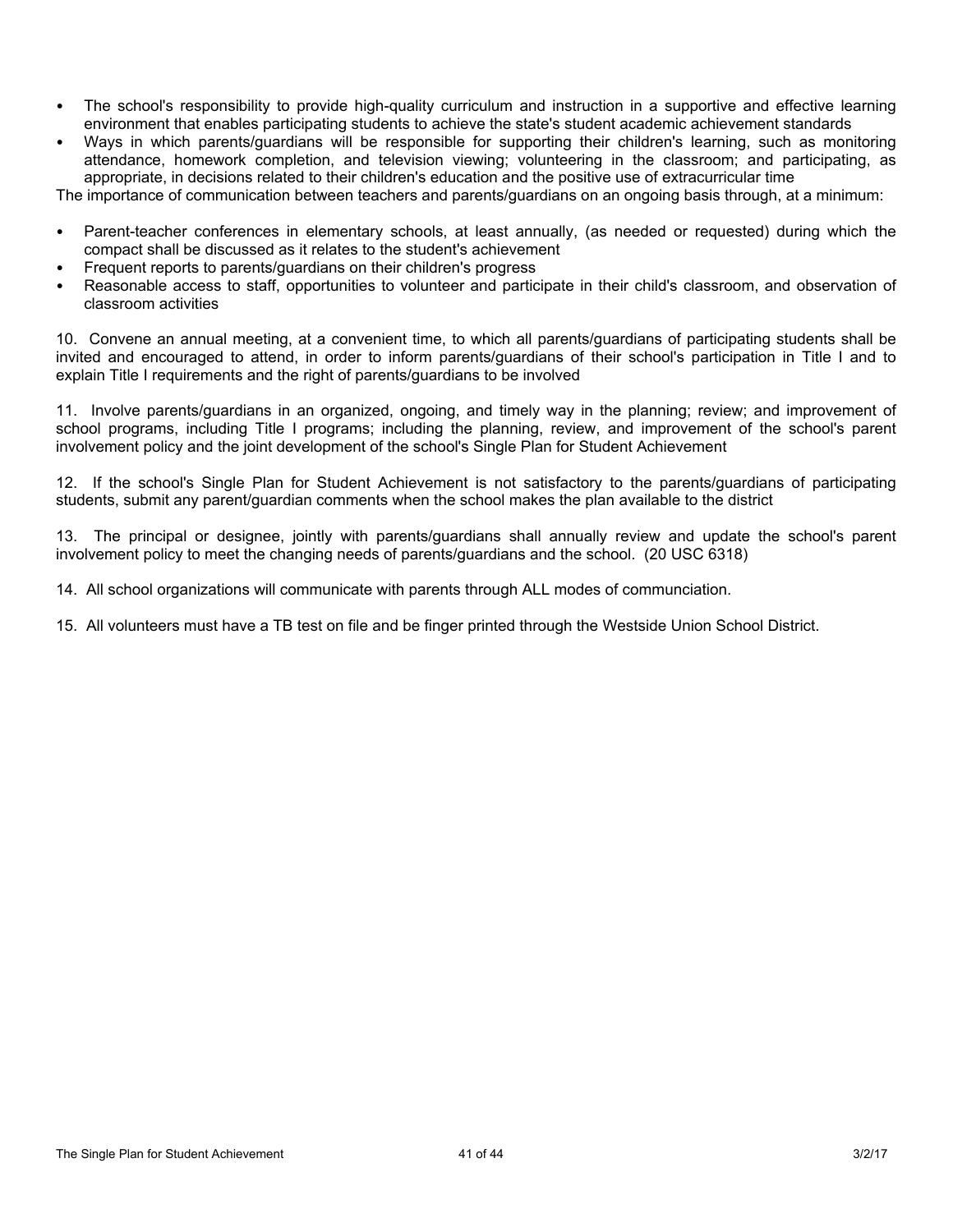## **Appendix G - Home/School Compact**

It is important that families and schools work together to help students achieve high academic standards. Through a process that included teachers, families, and students, the following are agreed upon roles and responsibilities that we, as partners, will carry out to support student success in school and life.

We, the Sundown Elementary School Community, a high achieving elementary school, believe that each of us has an important role to play in our students' school success. Therefore, we agree to carry out the following responsibilities to the best of our abilities:

### **Student Pledge:**

- Come to school each day prepared to do my best and ready to learn.
- Participate in class activities.
- Take responsibility for completing and returning my class work and homework.

Follow all school rules including being kind to others.

Repect myself, others, and all staff members.

#### **Parents Pledge:**

- Make sure that our child attends school regularly; is on time, and is prepared to learn.
- Know what is expected of our child and what she/he is learning in school.
- Monitor our child's progress and communicate regularly with our child's teacher.
- Read with our child nightly.
- Attend Back-to-School night, parent-teacher conferences and other school events.

### **Staff Pledge:**

- Provide high-qualify curriculum and instruction that includes meaningful learning activities that address challenging content standards for all students.
- Communicate regularly with families about their student's progress and ways that they can assist. We will communicate through EdLine, conferences, reports on student progress, allowing access to staff, and opportunities to volunteer and participate in and observe the educational program.
- Participate in meaningful staff development in effective teaching strategies, addressing the needs of a diverse student body, and working effectively with all members of our learning community.

Provide a safe, bully free zone for students.

#### **Principal Pledge:**

- Ensure that meaningful learning experiences that address challenging standards are provided for all students.
- Encourage and facilitate open communication between school and home.
- Provide opportunities for parents to learn about school and district standards, expectations and programs and how they can assist their child(ren) at home.
- Allocate adequate resources to ensure that high standards can be met by all children.

Provide a safe, bully free zone for students.

| Student's Signature         | Date |
|-----------------------------|------|
| Parent/Guardian's Signature | Date |
| Principal's Signature       | Date |